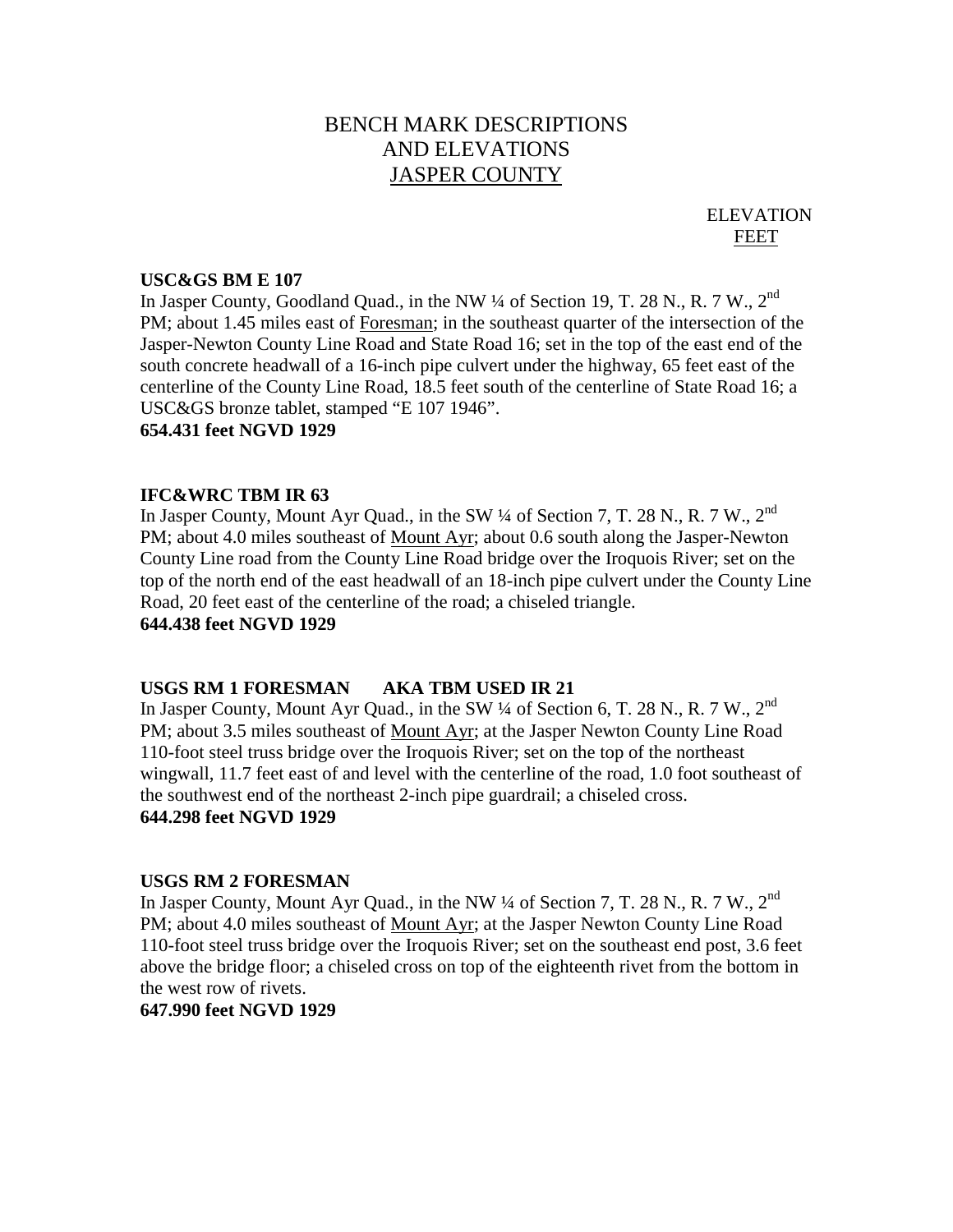# **USGS RM 3 FORESMAN**

In Jasper County, Mount Ayr Quad., in the NE ¼ of Section 12, T. 28 N., R. 8 W., 2nd PM; about 3.5 miles southeast of Mount Ayr; at the Jasper Newton County Line Road 110-foot steel truss bridge over the Iroquois River; set on the top of the southwest wingwall, 11.7 feet west of and level with the centerline of the road, 1.3 feet northwest of the northeast end of the southwest 2-inch guardrail; a chiseled square. **644.373 feet NGVD 1929**

# **IFC&WRC BM JAS 2, 1953**

In Jasper County, Mount Ayr Quad., in the NW 1/4 of Section 7, T. 28 N., R. 7 W., 2<sup>nd</sup> PM; about 3.5 miles southeast of Mount Ayr; at the Jasper Newton County Line Road 110-foot steel truss bridge over the Iroquois River; set in the top of the east end of the south bridge seat, 11.4 feet east of and 1.5 feet below the centerline of the road, 4.4 feet north of the northwest end of the southeast 2-inches pipe guardrail; a Indiana Flood Control and Water Resources Commission bronze bench mark tablet, stamped "JAS 2 1953".

# **642.967 feet NGVD 1929**

#### **USC&GS BM F 107**

In Jasper County, Goodland Quad., in the SE  $\frac{1}{4}$  of Section 18, T. 28 N., R. 7 W., 2<sup>nd</sup> PM; about 2.35 miles east of Foresman; about 2.35 miles east along State Road 16 from Brown's Store at Foresman, in the northwest quarter of the intersection of a north-south county gravel road; set in the top of the east end of the north headwall of a 3-foot concrete box culvert, 228 feet west of the center of the intersection, 21 feet north of the centerline of State Road 16; a USC&GS bronze tablet, stamped "F 107 1946". **652.692 feet NGVD 1929**

## **IFC&WRC TBM IR 68**

In Jasper County, Mount Ayr Quad., near the northwest corner of sec. 17, T. 28 N., R. 7 W.; about 2.35 miles east along State Road 16 from Brown's Store at Foresman, thence about 1.0 mile north along a north-south gravel road; set in the west side of a 36-inch Poplar tree, 75 feet north of the drive to Joe Lehe's farm house, 20 feet east of the centerline of the road; a railroad spike

# **652.266 feet NGVD 1929**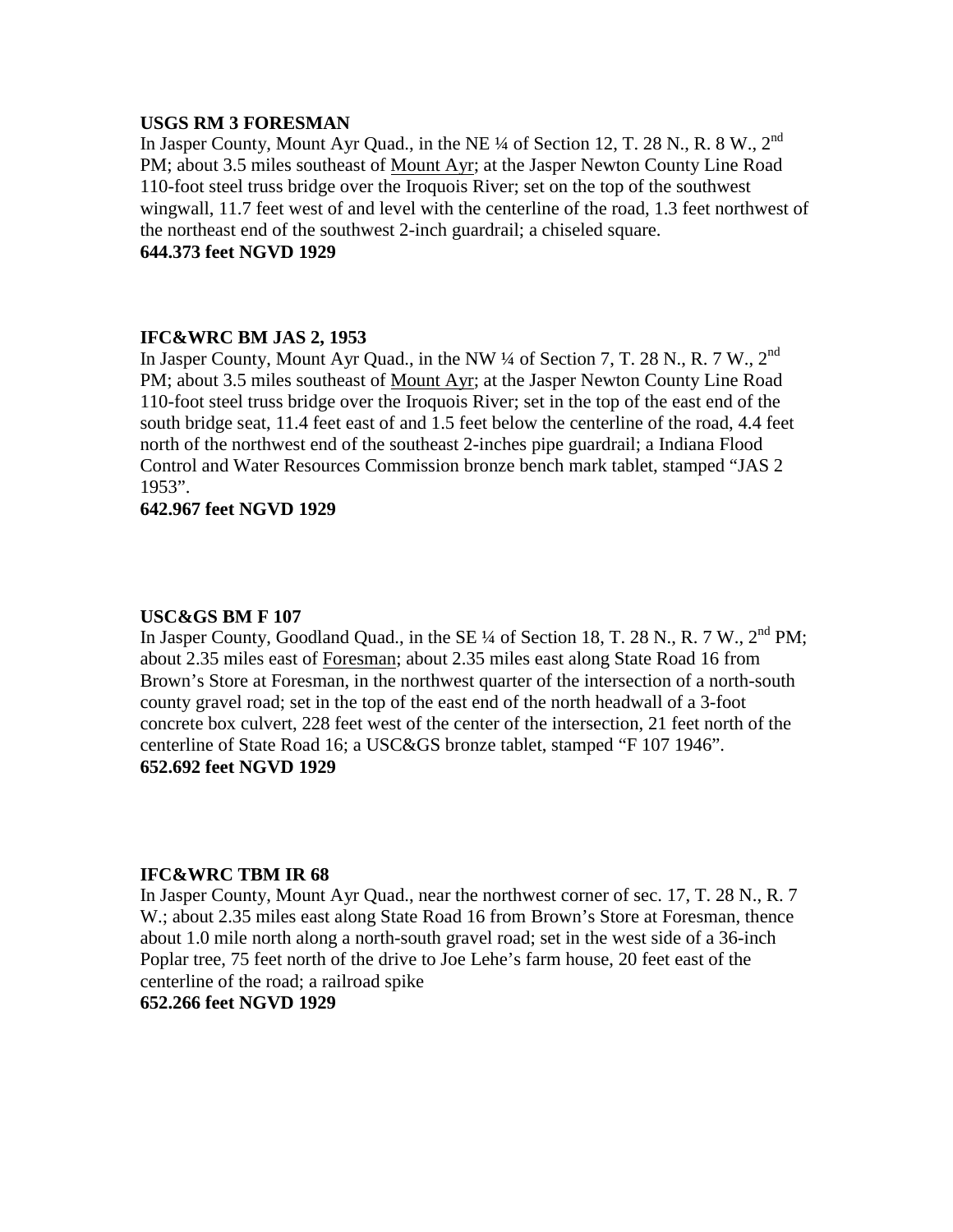# **IFC&WRC TBM IR 72**

In Jasper County, Rensselaer Quad., in the SE  $\frac{1}{4}$  of Section 5, T. 28 N., R. 7 W.,  $2^{nd}$  PM; about 3.25 mile southwest of Rensselaer; about 2.35 miles east along State Road 16 from Brown's Store at Foresman, thence about 1.6 miles north along a north-south gravel road, thence about 0.8 mile east along a gravel road, thence about 0.6 mile north along a gravel road, at a 100-foot steel truss bridge over the Iroquois River; set on top of the west end of the south abutment, 10.2 feet west of and level with the centerline of the road, 2.2 feet southwest of the south end of the west steel guardrail; a chiseled triangle.

# **648.154 feet NGVD 1929**

# **TBM USED IR 22**

In Jasper County, Rensselaer Quad., in the SE  $\frac{1}{4}$  of Section 5, T. 28 N., R. 7 W.,  $2^{nd}$  PM; about 3.25 mile southwest of Rensselaer; about 2.35 miles east along State Road 16 from Brown's Store at Foresman, thence about 1.6 miles north along a north-south gravel road, thence about 0.8 mile east along a gravel road, thence about 0.6 mile north along a gravel road, at a 100-foot steel truss bridge over the Iroquois River; set on top of the east end of the north abutment, 0.2 foot southwest of the southwest end of the northeast 2-inch pipe guardrail; a chiseled cross.

**648.080 feet NGVD 1929**

# **BM JAS 3, 1953**

In Jasper County, Rensselaer Quad., in the SE <sup>1</sup>/4 of Section 5, T. 28 N., R. 7 W., 2<sup>nd</sup> PM: about 3.25 mile southwest of Rensselaer; about 2.35 miles east along State Road 16 from Brown's Store at Foresman, thence about 1.6 miles north along a north-south gravel road, thence about 0.8 mile east along a gravel road, thence about 0.6 mile along a gravel road leading north, at a 100-foot steel truss bridge over the Iroquois River; set in the top of the east end of the south bridge seat, 9.9 feet east of and 1.8 feet below the centerline of the road, 0.9 foot east of the southeast end post; a Indiana Flood Control and Water Resources Commission bronze bench mark tablet, stamped "JAS 3 1953". **646.870 feet NGVD 1929**

# **TBM USED IR 23**

In Jasper County, Rensselaer Quad., in the NW  $\frac{1}{4}$  of Section 3, T. 28 N., R. 7 W., 2<sup>nd</sup> PM; about 2.8. miles southwest of Rensselaer; about 2.35 miles east along State Road 16 from Brown's Store at Foresman, thence about 1.6 miles north along a north-south gravel road, thence about 2.1 miles east along a gravel road, thence about 2.1 miles east along a gravel road, thence about 0.8 mile north along a gravel road, at a 90-foot steel truss bridge over the Iroquois River; set on the top of the northeast end of the northeast wingwall, 15.8 feet east of and level with the centerline of the road, 0.6 foot from the northeast end and 0.8 foot from the stream ward edge of the wingwall; a cross in a chiseled square.

# **645.497 feet NGVD 1929**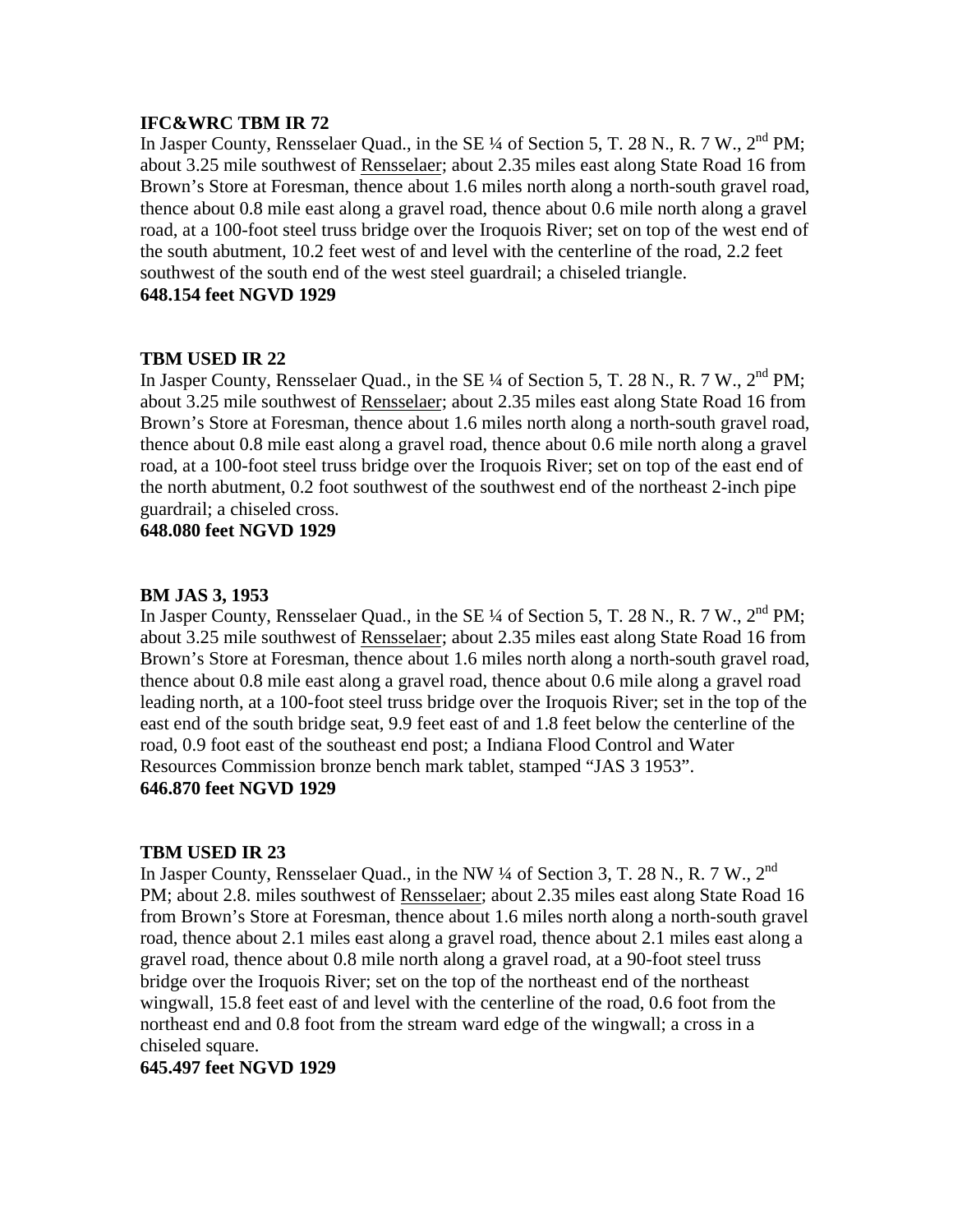# **BM JAS 4, 1953**

In Jasper County, Rensselaer Quad., in the NW  $\frac{1}{4}$  of Section 3, T. 28 N., R. 7 W., 2<sup>nd</sup> PM; about 2.8. miles southwest of Rensselaer; about 2.35 miles east along State Road 16 from Brown's Store at Foresman, thence about 1.6 miles north along a north-south gravel road, thence about 2.1 miles east along a gravel road, thence about 0.8 mile north along a gravel road, at a 90-foot steel truss bridge over the Iroquois River; set in the top of the east end of the south bridge seat, 10.1 feet east of and 1.0 foot below the centerline of the roadway, 1.1 feet east of the southeast end post; a Indiana Flood Control and Water Resources Commission bronze bench mark tablet, stamped "JAS 4 1953". **644.470 feet NGVD 1929**

# **USC&GS BM L 108**

In Jasper County, Rensselaer Quad., in the NE  $\frac{1}{4}$  of Section 1, T. 28 N., R. 7 W., 2<sup>nd</sup> PM; about 1.3 miles south of Rensselaer; 0.8 miles south of the main entrance to St. Joseph College, 0.3 mile south of a cross road and cemetery, at the U.S. 231 27-foot concrete bridge over an unnamed tributary to Slough Creek; set in the top of the southwest wingwall of the bridge, 14 feet west of the centerline of the highway, about 0.5 foot above the bridge floor; a USC&GS bronze tablet, stamped "L 108 1946". **659.087 feet NGVD 1929 Destroyed - new bridge**

# **IFC&WRC TBM IR 76**

In Jasper County, Rensselaer Quad., in the NE ¼ of Section 3, T. 28 N., R. 7 W., 2<sup>nd</sup> PM; about 2.0 miles southwest of Rensselaer; about 1.7 miles south along U.S. 231 from the courthouse at Rensselaer, thence about 2.4 miles west along a blacktop and gravel road, at a 110-foot steel bridge over the Iroquois River; set on the top of the west end of the southwest wingwall, 13.2 feet south of and 0.3 foot lower than the centerline of the road, 1.3 feet from the west end of the wingwall, 0.3 foot south of the west angle iron end post of the guardrail; a chiseled triangle.

**645.693 feet NGVD 1929 Destroyed – new bridge**

#### **TBM USED IR 24**

In Jasper County, Rensselaer Quad., in the SW  $\frac{1}{4}$  of Section 35, T. 29 N., R. 7 W., 2<sup>nd</sup> PM; about 2.0 miles southwest of Rensselaer; about 1.7 miles south along U.S. 231 from the courthouse at Rensselaer, thence about 2.4 miles west along a blacktop and gravel road, at a 110-foot steel truss bridge over the Iroquois River, on top of the northeast wingwall, 11.3 feet north of the centerline of the road, 0.6 foot northwest of the west end of the 2-inch pipe wingwall guardrail, a chiseled cross.

**645.465 feet NGVD 1929 Destroyed – new bridge**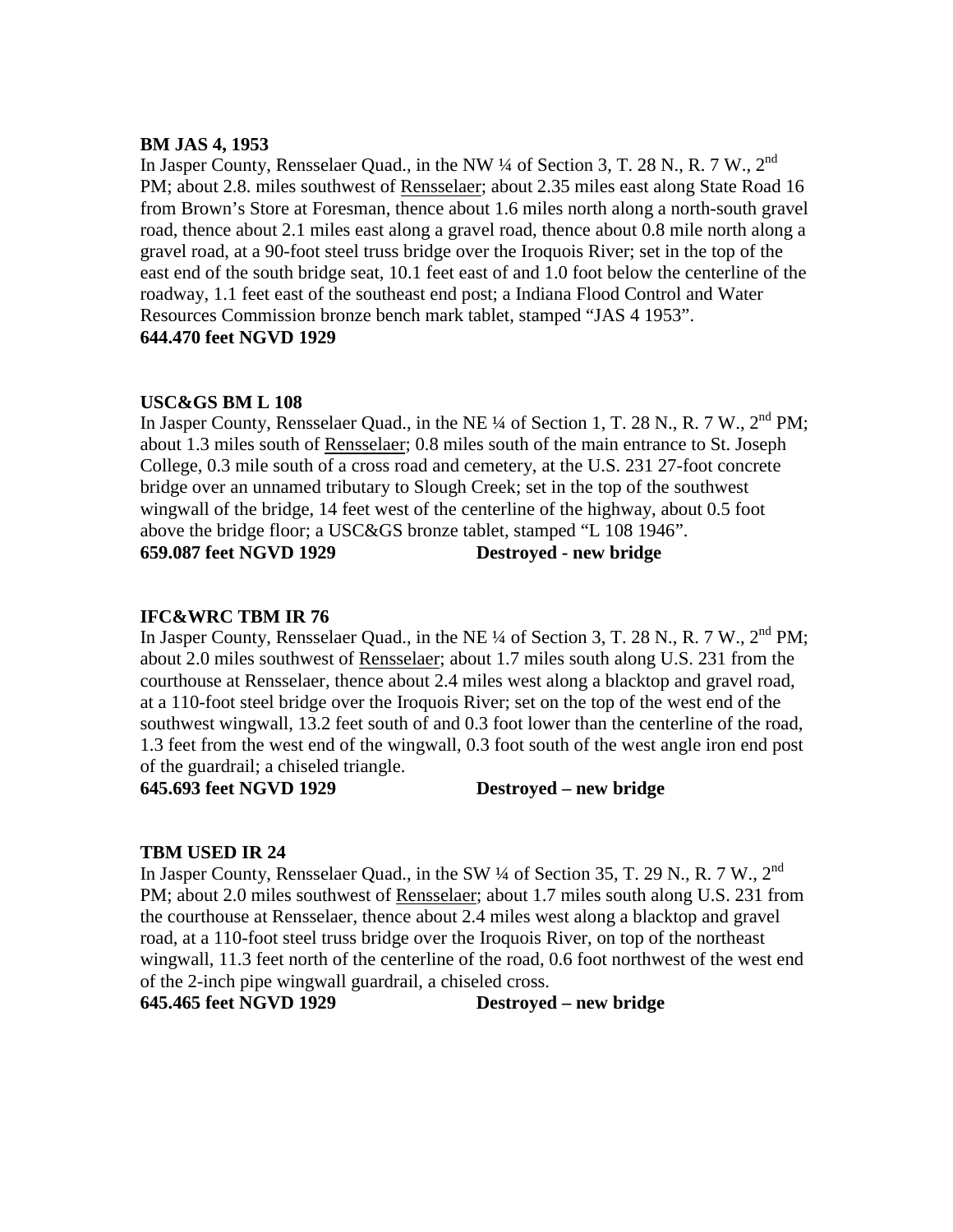# **IFC&WRC BM JAS 5, 1953**

In Jasper County, Rensselaer Quad., in the SW ¼ of Section 35, T. 29 N., R. 7 W., 2nd PM; about 2.0 miles southwest of Rensselaer; about 1.7 miles south along U.S. 231 from the courthouse at Rensselaer, thence about 2.4 miles west along a blacktop and gravel road, at a 110-foot steel truss bridge over the Iroquois River, set in the top of the north end of the east bridge seat, 9.7 feet north of and 1.8 feet below the centerline of the road, 0.7 foot north of the north-east end post; a Indiana Flood Control and Water Resources Commission bronze bench mark tablet, stamped "JAS 5 1953".

**644.218 feet NGVD 1929 Destroyed – new bridge**

# **USC&GS BM U 157**

In Jasper County, Rensselaer Quad., in the SE  $\frac{1}{4}$  of Section 23, T. 29 N., R. 7 W., 2<sup>nd</sup> PM; about 2.0 miles southwest of Rensselaer; about 1.7 miles west along State Road 114 from the courthouse at Rensselaer, at the southeast corner of the Rensselaer Airport and in the northwest quarter of the crossroad; set in the top of the centerline of the north concrete "L" type headwall of a 24-inch pipe culvert under the highway, 53 feet west of the centerline of the road leading north, 23 feet north of the centerline of the highway, 16.5 feet southeast of the airport fence corner; a US Coast & Geodetic Survey bronze tablet, stamped "U 157 1946".

**668.368 feet NGVD 1929 Destroyed**

# **IFC&WRC TBM IR 81**

In Jasper County, Rensselaer Quad., between Sections 25 and 26, T. 29 N., R. 7 W., 2<sup>nd</sup> PM; about 1.7 miles west along State Road 144 from the courthouse at Rensselaer, thence about 0.7 mile south along a gravel road to a "T"-road intersection of an east-west gravel road, about 700 feet south through a pasture along the east side of a fence line, near the top of the slope to the river bottom, 5 feet east of fence line, in a notch out in the east root of a 12-inch Oak tree; the top of the head of a square nail.

# **653.236 feet NGVD 1929**

# **ISHC BM JAS L 49**

In Jasper County, Rensselaer Quad., in the NW  $\frac{1}{4}$  of Section 30, T. 29 N., R. 6 W., 2<sup>nd</sup> PM; at Rensselaer; about 0.2 mile southwest along State Road 53 from the courthouse, at the southwest end of the U.S. 231 concrete bridge over the Iroquois River; set in the top of the northwest concrete walkway, 25 feet northwest of the centerline of the bridge floor, 11.5 feet northeast of a lamp post base at the west corner of the bridge, 0.2 foot southeast of the northwest steel handrail; a Indiana State Highway Commission bronze tablet, stamped "JAS L 49".

#### **656.931 feet NGVD 1929**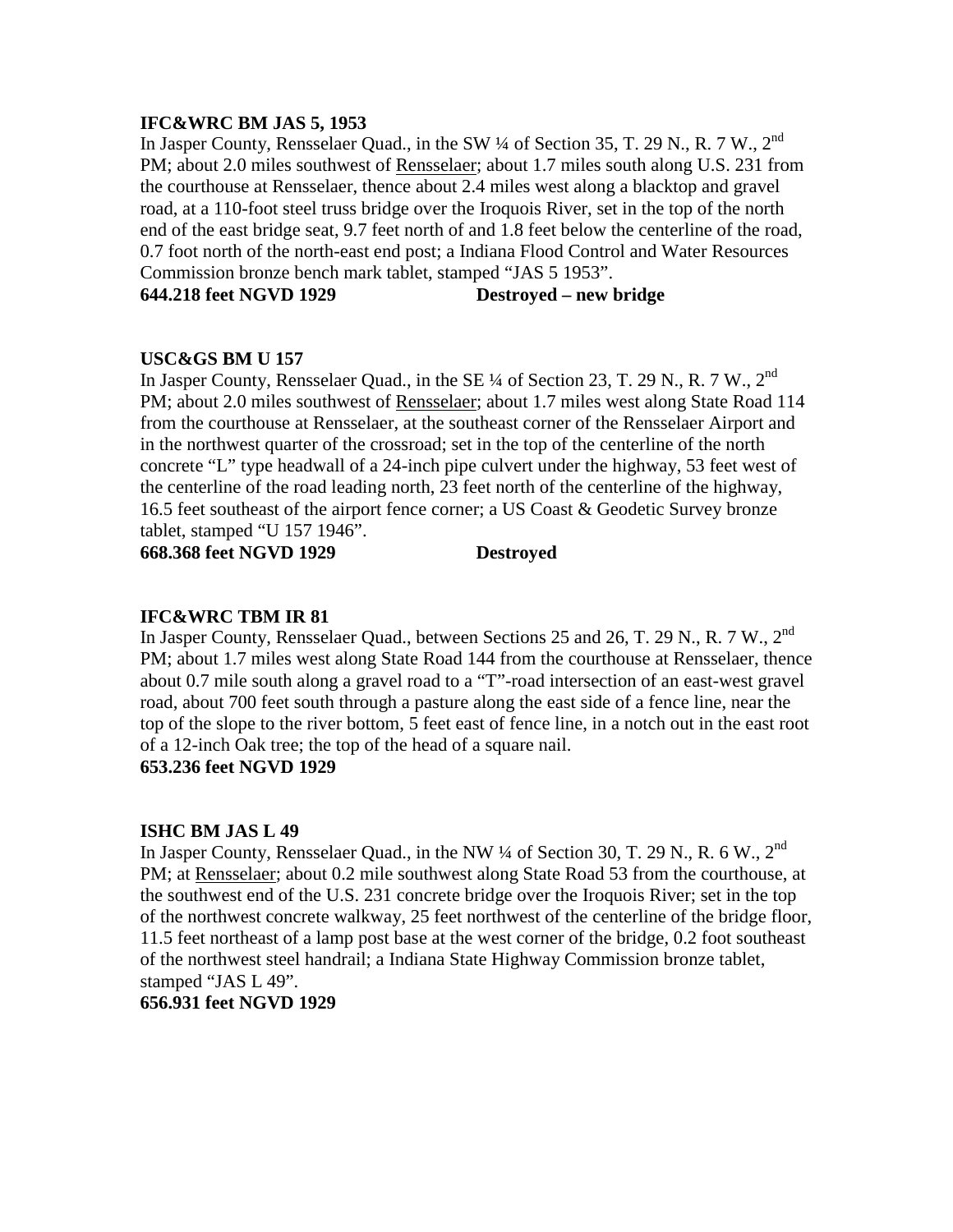# **IFC&WRC TBM IR 82**

In Jasper County, Rensselaer Quad., in the NE ¼ of Section 25, T. 29 N., R. 7 W., 2nd PM; at Rensselear, about 0.3 mile southwest along State Road 53 from the courthouse, thence about 0.2 mile north along College Avenue, thence about 0.45 mile west along Lincoln Street, near the southwest corner of a cemetery, about 100 feet east of the westerly drive and 90 feet north of the southerly drive, 8 feet west of a 12-inch Ash tree; the top of the southwest corner of a gray granite base of Warner's tombstone. (Not marked)

# **653.125 feet NGVD 1929**

# **IFC&WRC TBM IR 83**

In Jasper County, Rensselaer Quad., in the NE <sup>1</sup>/4 of Section 25, T. 29 N., R. 7 W., 2<sup>nd</sup> PM; at Rensselaer; about 0.3 mile southwest along State Road 53 from the courthouse, thence about 0.2 mile north along College Avenue, thence about 0.45 mile west along Lincoln Street, at the west entrance to a cemetery and across the street from an athletic field, 42 feet east of the cemetery entrance, 23 feet south of the centerline of Lincoln Street, in a root on the southeast side of a 36-inch Oak tree, 0.2 foot above the ground; a railroad spike.

# **657.657 feet NGVD 1929**

# **IFC&WRC TBM IR 25**

In Jasper County, Rensselaer Quad., in the NW  $\frac{1}{4}$  of Section 30, T. 29 N., R. 6 W., 2<sup>nd</sup> PM; at Rensselaer; at the North College Avenue 100-foot steel pony truss bridge over the Iroquois River; set on the top of the northeast corner of the concrete chimney foundation on the north side of the Ralph Donnelly Planning Mill office building, 42 feet west of the centerline of College Avenue, 38 feet south of the south end of the bridge, 10 feet west of the northeast corner of the building; a chiseled square.

**652.261 feet NGVD 1929**

# **TBM USED IR 25**

In Jasper County, Rensselaer Quad., in the NW ¼ of Section 30, T. 29 N., R. 6 W., 2<sup>nd</sup> PM; at Rensselaer; at the North College Avenue 100-foot steel pony truss bridge over the Iroquois River, south of the bridge, on the top step (platform) of the Ralph Donnelly paint shop, just north of the door (front entrance); a chiseled cross. **653.745 feet NGVD 1929**

# **TBM USED IR 25-A**

In Jasper County, Rensselaer Quad., in the NW ¼ of Section 30, T. 29 N., R. 6 W., 2<sup>nd</sup> PM; at Rensselaer; at the North College Avenue 100-foot steel pony truss bridge over the Iroquois River, set on the south end of the west steel batter post, 2.9 feet above the bridge floor; a chiseled cross on the top of the fourteenth rivet from the bottom, in the west row of rivets.

**655.491 feet NGVD 1929 Destroyed – new bridge**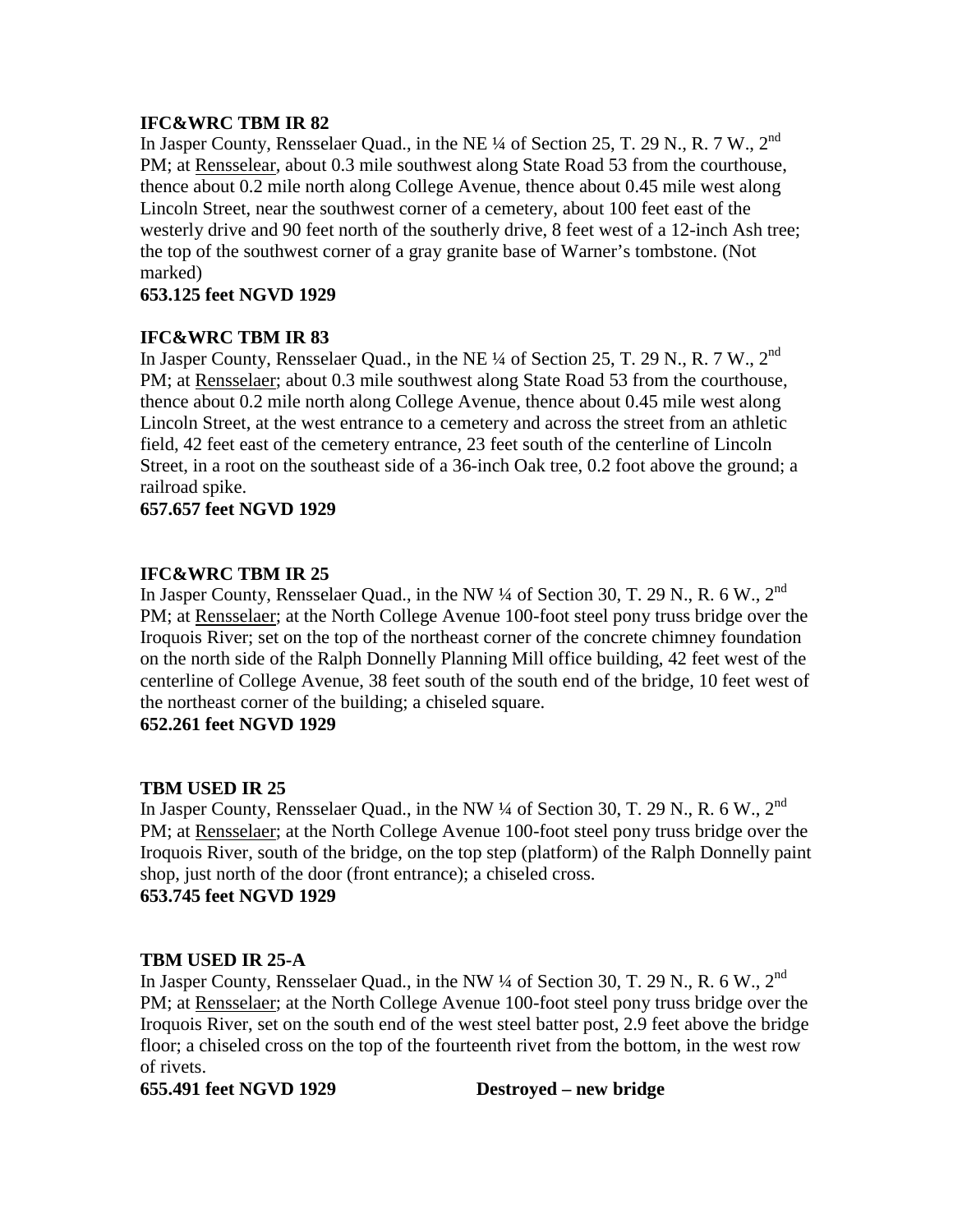# **BM JAS 6, 1953**

In Jasper County, Rensselaer Quad., in the NW  $\frac{1}{4}$  of Section 30, T. 29 N., R. 6 W., 2<sup>nd</sup> PM; at Rensselaer; at the North College Avenue 100-foot steel pony truss bridge over the Iroquois River; set in the top of the east end of the south stone abutment, 9.0 feet east of and 1.1 feet below the centerline of North College Avenue, 0.5 foot east of the east truss; a Indiana Flood Control and Water Resources Commission bronze bench mark tablet, stamped "JAS 6 1953".

**651.804 feet NGVD 1929 Destroyed – new bridge**

# **IFC&WRC TBM IR 84**

In Jasper County, Rensselaer Quad., in the NW  $\frac{1}{4}$  of Section 30, T. 29 N., R. 6 W., 2<sup>nd</sup> PM; at Rensselaer; about 0.2 mile southwest along State Road 53 from the courthouse, at the southwest end of the U.S. 231 concrete highway bridge over the Iroquois River, on top of the northwest end of the northwest pier, 3.7 feet below the top of the concrete sidewalk, 0.5 foot northwest of the northwest handrail; a chiseled triangle. **654.381 feet NGVD 1929**

# **TBM USED IR 27**

In Jasper County, Rensselaer Quad., in the SW  $\frac{1}{4}$  of Section 30, T. 29 N., R. 6 W., 2<sup>nd</sup> PM; at Rensselaer; at the Grace Street 65-foot steel pony truss bridge over the Iroquois River; set on the top of the south (left upstream) wingwall, 16 feet southwest of the centerline of Grace Street, 2.5 feet below the southeast wooden walkway, 0.9 foot southeast steel handrail, on the east edge of the wingwall; a chiseled square. **654.561 feet NGVD 1929 Destroyed – new bridge**

#### **IFC&WRC BM JAS 7, 1953**

In Jasper County, Rensselaer Quad., in the SW  $\frac{1}{4}$  of Section 30, T. 29 N., R. 6 W., 2<sup>nd</sup> PM; at Rensselaer; at the Grace Street 65-foot steel pony truss bridge over the Iroquois River, set in the top of the north (right downstream) concrete wingwall, 23 feet northwest of the centerline of Grace Street, 3.6 feet from the north end of the wingwall, 3.5 feet below the street; a Indiana Flood Control and Water Resources Commission bronze bench mark tablet, stamped "JAS 7 1953".

**653.707 feet NGVD 1929**

# **USC&GS BM A 107, 1946**

In Jasper County, Rensselaer Quad., in the NE  $\frac{1}{4}$  of Section 30, T. 29 N., R. 6 W., 2<sup>nd</sup> PM; at Rensselaer; at the east corner of the Post Office building; set in the top of the northwest end of the top step to the employee's basement entrance, 0.5 foot southeast of the southeast wall off the building and about 0.5 foot above the level of the concrete parking area; a US Coast & Geodetic Survey bronze tablet, stamped "A 107 1946". **663.824 feet NGVD 1929**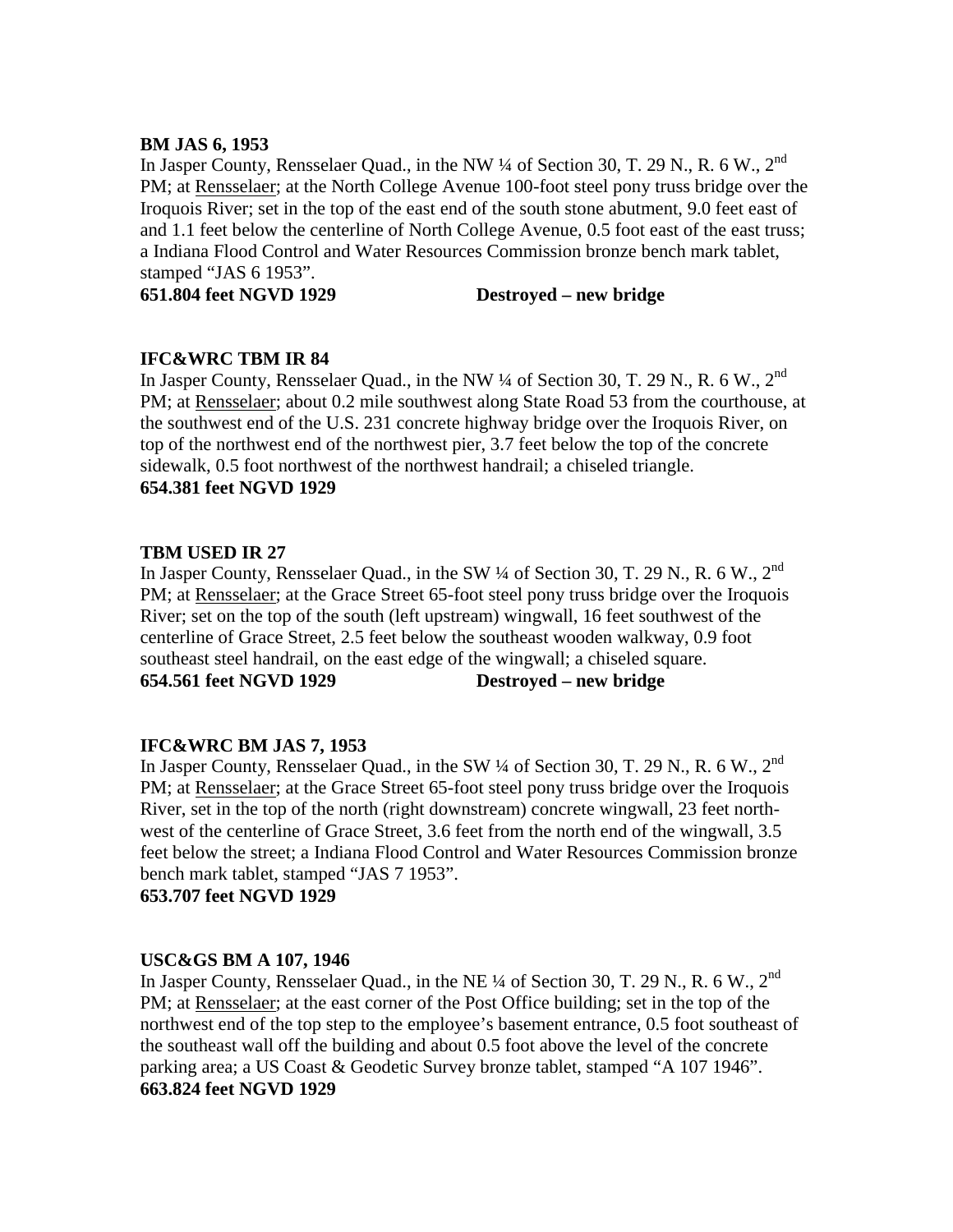# **IFC&WRC TBM IR 86**

In Jasper County, Rensselaer Quad., in the SE 1/4 of Section 30, T. 29 N., R. 6 W., 2<sup>nd</sup> PM; at Rensselaer; about 0.5 mile southeast and east along State Road 114 from the courthouse, thence about 0.2 mile south along Melville Street, 800 feet west of Melville Street, at a 60-foot steel pony truss bridge over the Iroquois River; set on top of the south edge of the east end of the north concrete abutment, 3.8 feet south of the east gate post, 0.7 foot east of the east truss; a chiseled square.

**655.068 feet NGVD 1929**

# **IFC&WRC TBM IR 87**

In Jasper County, Rensselaer Quad., in the SE  $\frac{1}{4}$  of Section 30, T. 29 N., R. 6 W., 2<sup>nd</sup> PM; at Rensselaer; in the southwest quarter of the intersection of State Road 114 and Melville Street; set on the top of the northeast corner of the south concrete headwall of an 18-inch pipe culvert under the highway, 35 feet west of the centerline of Melville street, 18 feet south of the centerline of State Road 114; a chiseled square. **659.428 feet NGVD 1929**

# **TBM USED IR 29**

In Jasper County, Rensselaer Quad., in the SW  $\frac{1}{4}$  of Section 29, T. 29 N., R. 6 W., 2<sup>nd</sup> PM; at Rensselaer; at the Melville Street 105-foot steel pony truss bridge over the Iroquois River; set on the top of the east end of the north abutment, 10.6 feet east of and level with the centerline of the street, 2.8 feet northeast of the north end of the east steel guardrail; a chiseled cross.

**658.906 feet NGVD 1929 Destroyed – new bridge**

# **ISHC BM JAS L 153**

In Jasper County, Rensselaer Quad., in the NE ¼ of Section 29, T. 29 N., R. 6 W., 2nd PM; at Rensselaer; at the State Road 114 200-foot concrete bridge over the Iroquois River; set in the top of the west end of the north concrete curb, 18.0 feet north of the centerline of the highway, 1.7 feet from the west end of the curb, 0.8 foot above the centerline of the road; a Indiana State Highway Commission bronze tablet, stamped "JASPER L 153".

#### **665.146 feet NGVD 1929**

# **USGS RM 8 RENSSELAER AKA TBM USED IR 30**

In Jasper County, Rensselaer Quad., in the SE 1/4 of Section 29, T. 29 N., R. 6 W., 2<sup>nd</sup> PM; at Rensselaer; at the State Road 114 200-foot concrete bridge over the Iroquois River; set in the center of the top of the concrete door sill, in the gage house; a chiseled square.

**659.460 feet NGVD 1929**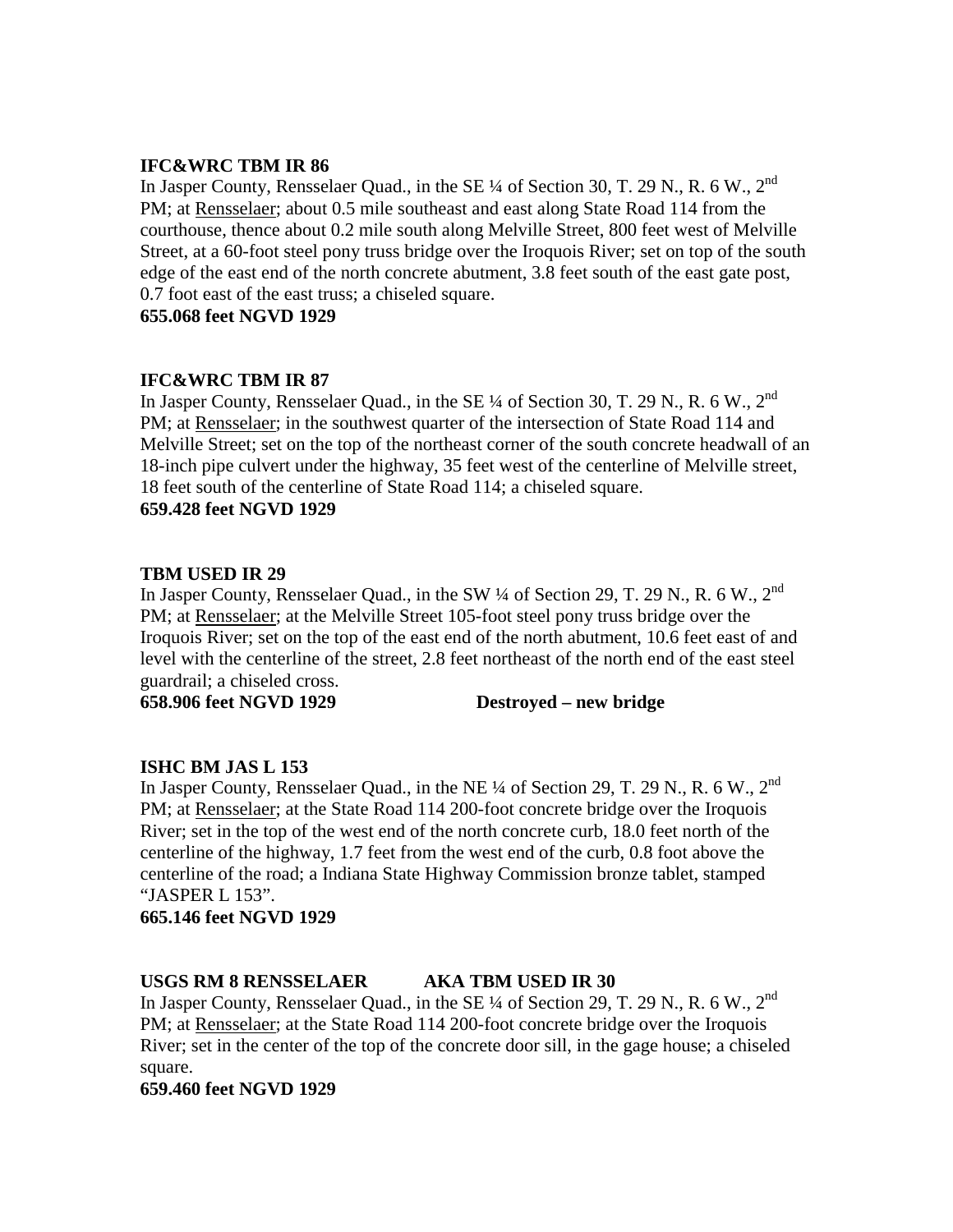# **USGS RM 9 RENSSELAER**

In Jasper County, Rensselaer Quad., in the NE <sup>1</sup>/4 of Section 29, T. 29 N., R. 6 W., 2<sup>nd</sup> PM; at Rensselaer; at the State Road 114 200-foot concrete bridge over the Iroquois River; set in the top of a 4-inch pipe, 15 feet inside a fence line, approximately 100 feet stream ward from the west spoil bank of the river, north of the U.S. Geological gage house; a U.S. Geological Survey stream gaging station marker.

# **655.974 feet NGVD 1929**

# **BM JAS 8, 1953**

In Jasper County, Rensselaer Quad., in the SW 1/4 of Section 29, T. 29 N., R. 6 W., 2<sup>nd</sup> PM; at Rensselaer; at the Melville Street 105-foot steel pony truss bridge over the Iroquois River; set in the top of the west end of the north bridge seat, 10.4 feet west of and 3.5 feet below the centerline of the street, 1.1 feet west of the north end of the west truss; a Indiana Flood Control and Water Resources Commission bronze bench mark tablet, stamped "JAS 8 1953".

**655.382 feet NGVD 1929 Destroyed – new bridge**

# **TBM USED IR 31**

In Jasper County, McCoysburg Quad.; in the SE 1/4 of Section 20, T. 29 N., R. 6 W., 2<sup>nd</sup> PM; about 2.5 miles west of Pleasant Ridge; about 0.65 mile north along a county blacktop and gravel road from its intersection with State Road 114; at a 90-foot steel truss bridge over the Iroquois River; set on the top of the southwest steel tubular pier, 9.8 feet west of and 0.8 foot below the centerline of the road, 0.8 foot west of the southwest end post; a filed cross on the top of a nut in a yellow painted square.

**660.821 feet NGVD 1929 Destroyed – new bridge**

# **IFC&WRC BM JAS 9, 1953**

In Jasper County, McCoysburg Quad.; in the SE ¼ of Section 20, T. 29 N., R. 6 W., 2<sup>nd</sup> PM; about 2.5 miles west of Pleasant Ridge; about 0.65 mile north along a county blacktop and gravel road from its intersection with State Road 114; at a 90-foot steel truss bridge over the Iroquois River; set in the top of the northwest wingwall, 10.4 feet east of and about level with the centerline of the road, 1.3 feet northeast of the southwest end of the wingwall; a Indiana Flood Control and Water Resources Commission bronze bench mark tablet, stamped "JAS 9 1953".

**661.379 feet NGVD 1929 Destroyed – new bridge**

# **IFC&WRC TBM IR 89**

In Jasper County, McCoysburg Quad.; in the SW 1/4 of Section 21, T. 29 N., R. 6 W., 2<sup>nd</sup> PM; about 2.5 miles west of Pleasant Ridge; at the Monon Railroad bridge over the Iroquois River; set on the top of the south end of the concrete slab on top of the west pier, 3.4 feet south of the south rail, 0.5 foot from the south end of the slab; a chiseled triangle. **659.596 feet NGVD 1929**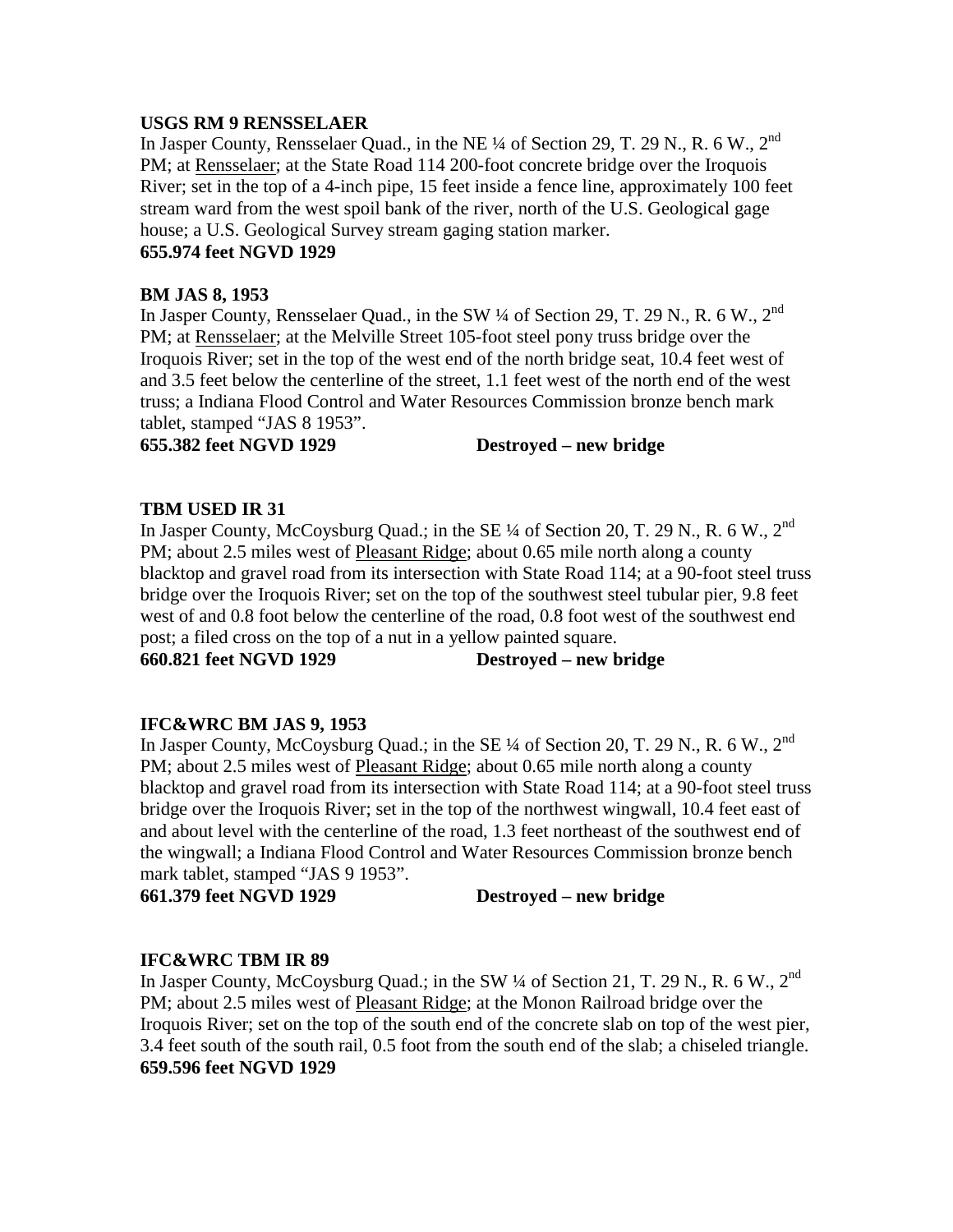# **USC&GS BM T 108, 1946**

In Jasper County, Rensselaer Quad., in the NW  $\frac{1}{4}$  of Section 18, T. 29 N., R. 6 W., 2<sup>nd</sup> PM; about 1.0 mile north of Rensselaer; about 2.15 miles north along U.S 231 from the courthouse at Rensselaer, 0.25 mile south of a cross road; set in the top of the south end of the west headwall of a 3-foot concrete box culvert, 18.5 feet west of the centerline of the highway; a US Coast & Geodetic Survey bronze tablet, stamped "T 108 1946". **672.249 feet NGVD 1929**

# **TBM USED IR 32**

In Jasper County, McCoysburg Quad.; in the SE 1/4 of Section 16, T. 29 N., R. 6 W., 2<sup>nd</sup> PM; about 2.4 miles northwest of Pleasant Ridge; about 1.5 miles north along a County Road from its intersection with State Road 114 at the Township School, thence about 2.1miles east along a gravel road, at a 100-foot steel pony truss bridge over the Iroquois River; set on the top of the northeast steel tubular pier, 9.2 feet north and 1.3 feet below the centerline of the road, 0.7 foot north of the northeast end post; a square painted yellow.

# **659.458 feet NGVD 1929**

# **IFC&WRC BM JAS 10, 1953**

In Jasper County, McCoysburg Quad.; in the NW  $\frac{1}{4}$  of Section 21, T. 29 N., R. 6 W., 2<sup>nd</sup> PM; about 2.4 miles northwest of Pleasant Ridge; about 1.5 miles north along a County Road from its intersection with State Road 114 at the Township School, thence about 2.1miles east along a gravel road, 30 feet west of the west end of the 100-foot steel pony truss bridge over the Iroquois River; 22 feet south of the centerline of the road, 3 feet north of the south right-of-way fence; set in the top of a concrete post; a Indiana Flood Control and Water Resources Commission bronze bench mark tablet, stamped "JAS 10 1953".

#### **660.839 feet NGVD 1929**

#### **USGS RM 2 NORTH MARION AKA TBM USED IR 33**

In Jasper County, McCoysburg Quad.; in the NW  $\frac{1}{4}$  of Section 16, T. 29 N., R. 6 W., 2<sup>nd</sup> PM; about 3.1 miles northwest of Pleasant Ridge; about 2.5 miles north along a County Road from its intersection with State Road 114 at the Township School, thence about 0.4 miles east along a gravel road, at a 90-foot steel pony truss bridge over the Iroquois River; set on the top of the southeast end post, 3.4 feet above the bridge floor; a chiseled cross on top of the eighteenth rivet from the bottom in the north row of rivets. **666.205 feet NGVD 1929**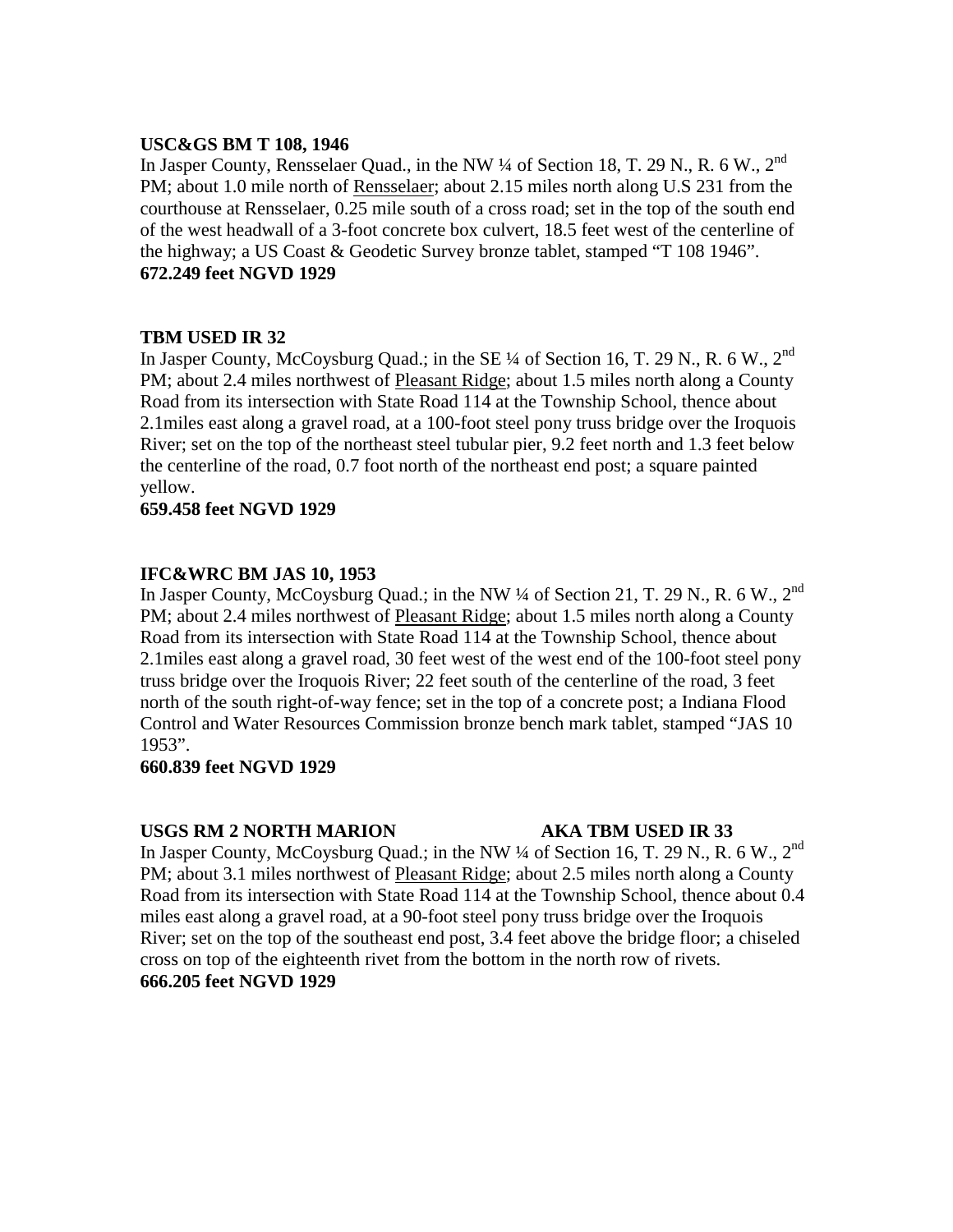# **USGS RM 3 NORTH MARION**

In Jasper County, McCoysburg Quad.; in the SW 1/4 of Section 9, T. 29 N., R. 6 W., 2<sup>nd</sup> PM; about 3.1 miles northwest of Pleasant Ridge; about 2.5 miles north along a County Road from its intersection with State Road 114 at the Township School, thence about 0.4 miles east along a gravel road, at a 90-foot steel pony truss bridge over the Iroquois River; set on the top of the northwest end of the northeast wingwall, 12 feet north of and 1.2 feet below the centerline of the road; a chiseled square.

**662.191 feet NGVD 1929**

# **IFC&WRC TBM IR 100**

In Jasper County, McCoysburg Quad.; in the NW 1/4 of Section 16, T. 29 N., R. 6 W., 2<sup>nd</sup> PM; about 3.1 miles northwest of Pleasant Ridge; about 2.5 miles north along a County Road from its intersection with State Road 114 at the Township School, thence about 0.4 miles east along a county blacktop road, at a 90-foot steel pony truss bridge over the Iroquois River; set on the top of the south end of the east foundation of the southeast tubular pier, 6.2 feet below the top of the pier cap plate, 3.0 feet south of pier and painted staff gage; a chiseled square.

**655.611 feet NGVD 1929**

# **BM JAS 11, 1953**

In Jasper County, McCoysburg Quad.; in the SW  $\frac{1}{4}$  of Section 9, T. 29 N., R. 6 W., 2<sup>nd</sup> PM; about 3.1 miles northwest of Pleasant Ridge; about 2.5 miles north along a County Road from its intersection with State Road 114 at the Township School, thence about 0.4 miles east along a county blacktop road, at a 90-foot steel pony truss bridge over the Iroquois River, set in the top of the northeast wingwall, 11.0 feet north of and 1.2 feet below the centerline of the road, 1.2 feet from the northeast end of the wingwall; a Indiana Flood Control and Water Resources Commission bronze bench mark tablet, stamped "JAS 11 1953".

*Destroyed - BM JA.S. 11Reset, never tied in by IFC - inaccessible now Replaced By USGS RM 666.464 11/16/62 RgW* **662.173 feet NGVD 1929**

#### **IFC&WRC TBM IR 95**

In Jasper County, McCoysburg Quad.; in the NW ¼ of Section 16, T. 29 N., R. 6 W., 2<sup>nd</sup> PM; about 3.3 miles northwest of Pleasant Ridge; about 2.5 miles north along a County Road from its intersection with State Road 114 at the Township School, thence about 0.2 miles east along a blacktop and gravel road; set on the top of the east end of the south concrete headwall of a 36-inch pipe culvert under the east-west road, 15 feet south of the centerline of the road; a chiseled triangle.

**672.553 feet NGVD 1929**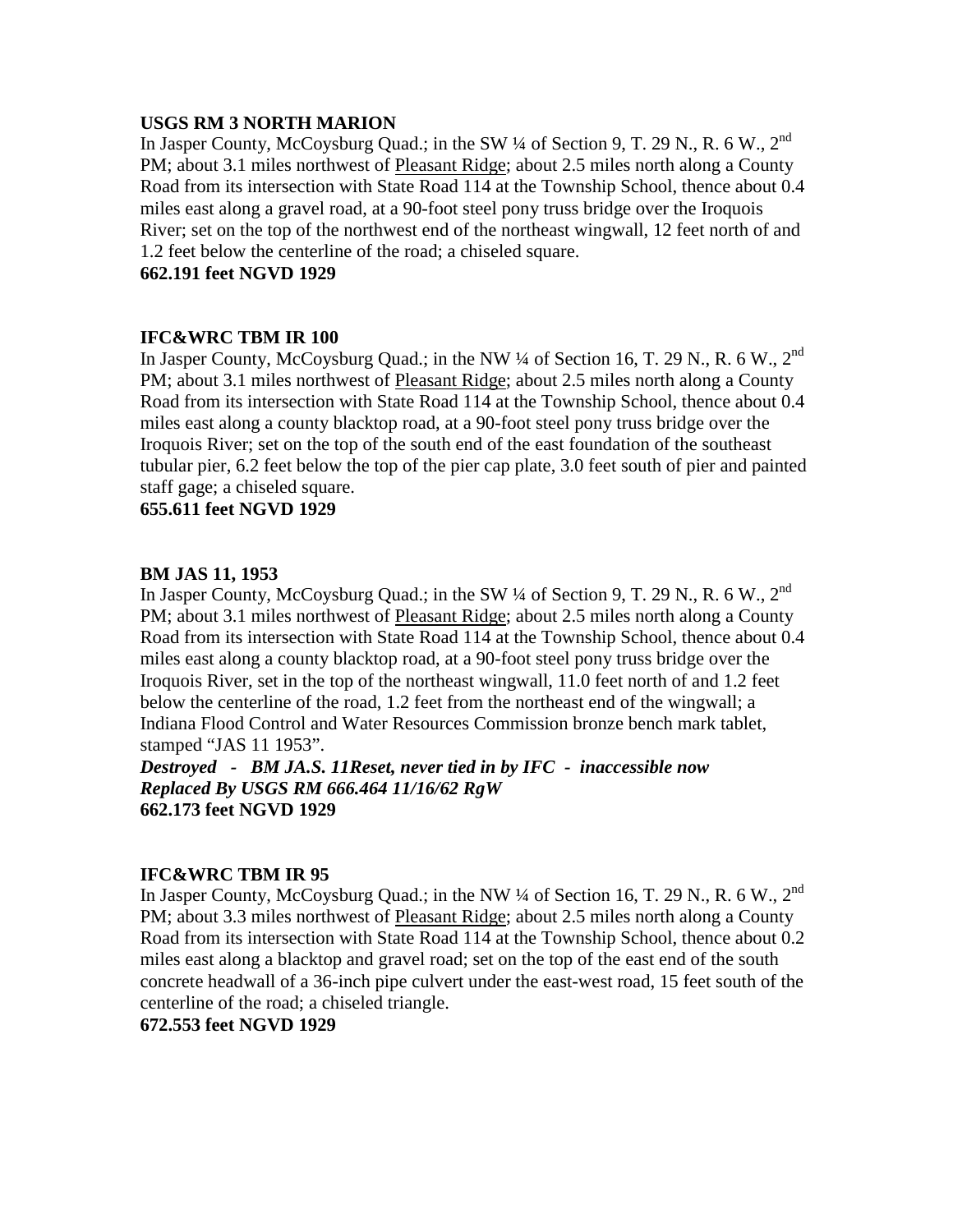# **IFC&WRC TBM IR 101**

In Jasper County, McCoysburg Quad.; in the NE ¼ of Section 8, T. 29 N., R. 6 W., 2<sup>nd</sup> PM; about 3.8 miles northwest of Pleasant Ridge; about 3.0 miles north along a County Road from its intersection with State Road 114 at the Township School, at a 65-foot steel pony truss bridge over the Iroquois River; set on the top of the northwest wingwall, 11.8 feet west of the centerline of the road, 2.7 feet from the southeast end of and 0.5 foot from the stream ward edge of the wingwall; a chiseled square.

**658.504 feet NGVD 1929**

# **IFC&WRC BM JAS 12, 1953**

In Jasper County, McCoysburg Quad.; in the NW  $\frac{1}{4}$  of Section 9, T. 29 N., R. 6 W., 2<sup>nd</sup> PM; about 3.8 miles northwest of Pleasant Ridge; about 3.0 miles north along a County Road from its intersection with State Road 114 at the Township School, at a 65-foot steel pony truss bridge over the Iroquois River; set in the top of the southeast wingwall, 15.5 feet east of the centerline of the road, 1.0 foot from the southeast end of the wingwall; a Indiana Flood Control and Water Resources Commission bronze bench mark tablet, stamped "JAS 12 1953".

**658.670 feet NGVD 1929**

#### **USC&GS BM R 108, 1946**

In Jasper County, Rensselaer Quad., in the NE  $\frac{1}{4}$  of Section 6, T. 29 N., R. 6 W., 2<sup>nd</sup> PM; about 3.0 miles north of Rensselaer; about 4.0 miles north along U.S. 231 from the courthouse at Rensselaer, 0.4 mile south of a crossroad; set in the top of the north end of the east concrete headwall of an 18-inch pipe culvert, 90 feet north of a power pole Number A 54, 19 feet east of the centerline of the highway; a USC&GS bronze tablet, stamped "R 108 1946"

# **686.898 feet NGVD 1929**

#### **TBM USED IR 35**

In Jasper County, Rensselaer Quad., in the NE ¼ of Section 6, T. 29 N., R. 6 W., 2<sup>nd</sup> PM; about 3.0 miles north of Rensselaer; about 4.3 miles north along U.S. 231 from the courthouse at Rensselaer, thence about 0.4 mile east along a gravel road, at a 55-foot steel pony truss bridge over the Iroquois River; set on the top of the southwest steel tubular pier cap plate, 9.3 feet south of and 1.0 foot below the centerline of the road, 0.3 foot south of the southwest end post; a chiseled cross.

#### **657.537 feet NGVD 1929**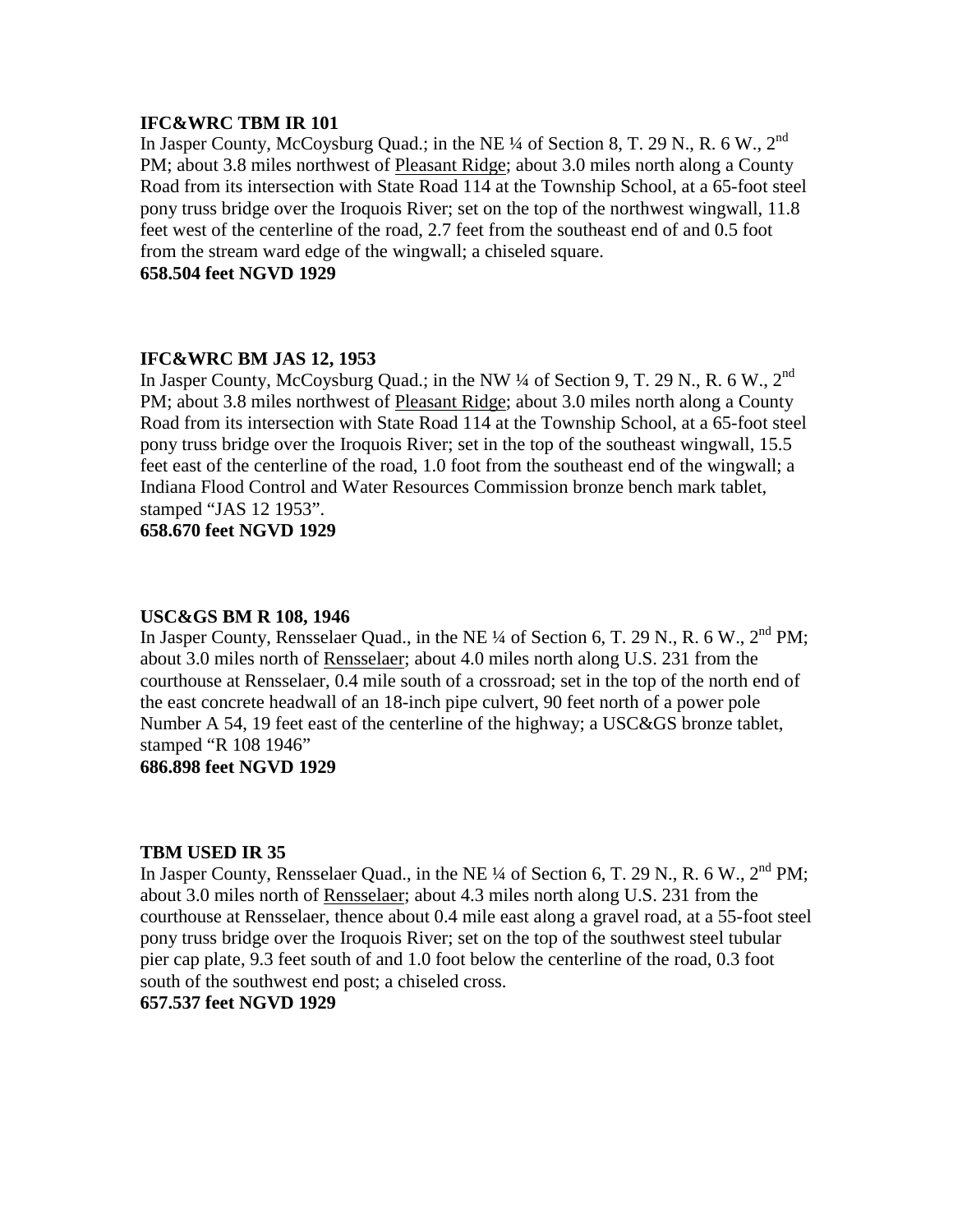#### **IFC&WRC BM JAS 13, 1953**

In Jasper County, Rensselaer Quad., in the NE  $\frac{1}{4}$  of Section 6, T. 29 N., R. 6 W., 2<sup>nd</sup> PM; about 3.0 miles north of Rensselaer; about 4.3 miles north along U.S. 231 from the courthouse at Rensselaer, thence about 0.4 mile east along a gravel road; set in the top of a concrete post, 325 feet east of a 55 foot steel pony truss bridge over the Iroquois River, 300 feet west of a steel bridge over Olive Ditch, 33 feet west of the centerline of a field road, 14 feet north of the centerline of the east-west road, 1.5 feet south of the north rightof-way fence line; a Indiana Flood Control and Water Resources Commission bronze bench mark tablet, stamped "JAS 13 1953".

**662.225 feet NGVD 1929**

# **USC&GS BM Q 108, 1946 RESET 1961**

In Jasper County, Parr Quad., in the NW  $\frac{1}{4}$  of Section 31, T. 30 N., R. 6 W.,  $2^{nd}$  PM; about 3.5 miles east-southeast of Parr; at the 75-foot steel pony truss U.S 231 bridge over the Iroquois River; set in top of the southwest concrete wingwall of the bridge, 12.5 feet west of and 0.5 foot above the centerline of the highway; a US Coast & Geodetic Survey bronze tablet, stamped "Q 108 1946 RESET 1961".

**665.196 feet NGVD 1929 note: this is the old elevation published by the USC&GS**

#### **IFC&WRC TBM IR 103**

In Jasper County, Parr Quad., in the NW  $\frac{1}{4}$  of Section 31, T. 30 N., R. 6 W.,  $2^{nd}$  PM; about 3.5 miles east-southeast of Parr; at the 75-foot steel pony truss U.S 231 bridge over the Iroquois River; set on the top of the west end of the north concrete bridge seat, 14.3 feet west of and about 4.5 feet below the centerline of the highway, 1.3 feet west of the northwest anchor bolt; a chiseled triangle.

**660.293 feet NGVD 1929**

#### **USC&GS BM M 157, 1946**

In Jasper County, Parr Quad., in the NE  $\frac{1}{4}$  of Section 25, T. 30 N., R. 7 W.,  $2^{nd}$  PM; about 2.5 miles east of Parr; about 2.5 miles east along State Road 14 from the crossroads at Parr, 1.0 mile west of the intersection of U.S. 231, at a cross road; set in the top of a concrete post, 54 feet east of the centerline of the road leading south, 34 feet south of the centerline of State Road 14, 8 feet east of a concrete corner post, 1 foot north of the rightof-way fence, about level with the highway; a USC&GS bronze tablet, stamped "M 157 1946".

#### **676.042 feet NGVD 1929**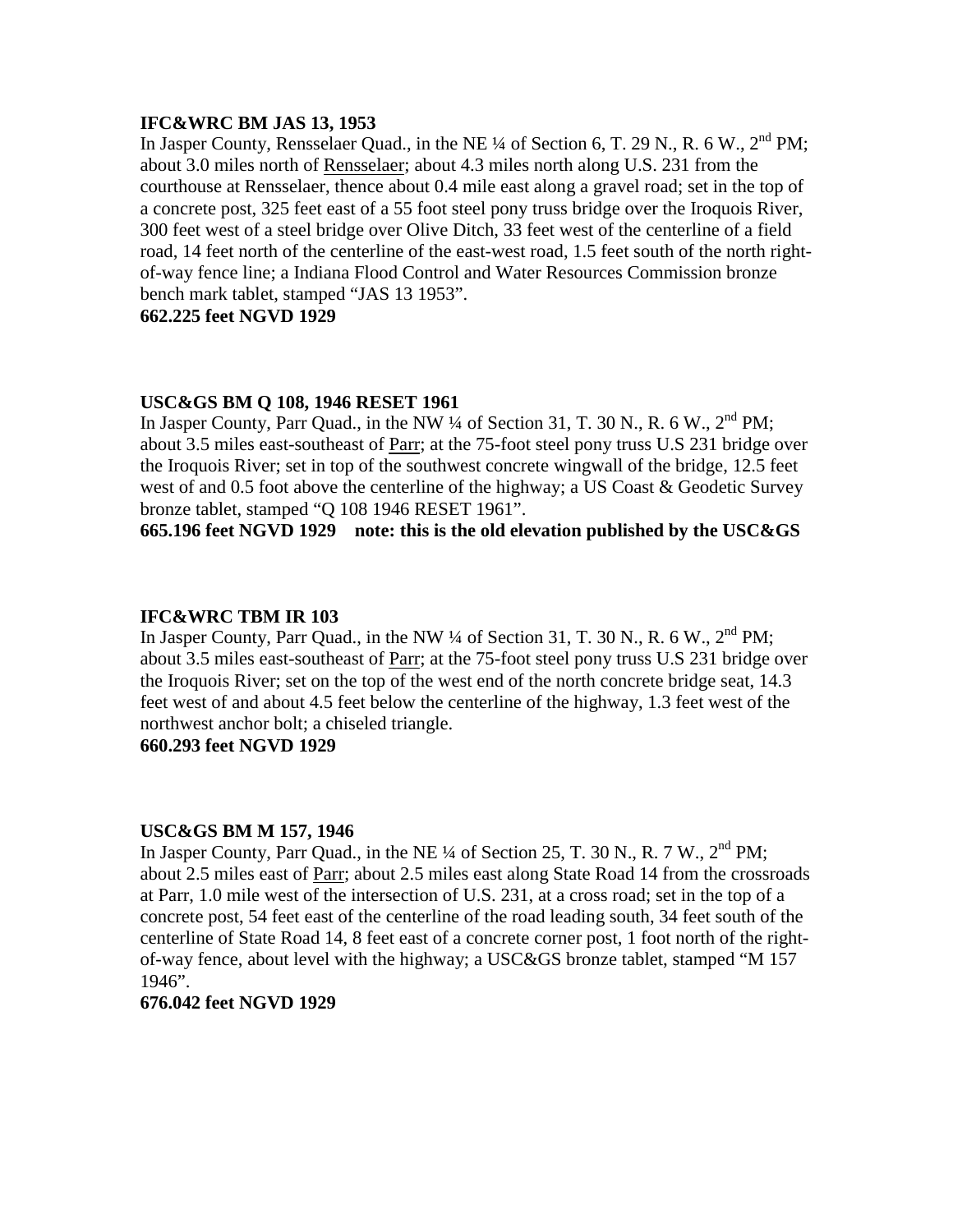# **IFC&WRC TBM IR 104**

In Jasper County, Parr Quad., in the NE  $\frac{1}{4}$  of Section 25, T. 30 N., R. 7 W.,  $2^{nd}$  PM; about 2.8 miles east of Parr; at the State Road 14 60-foot timber pile bridge over the Iroquois River; set in the top of a round concrete gate post, 25 feet south of the centerline of the highway, 20 feet southeast of the southeast corner of the bridge; the top of an iron reinforcing rod.

**671.770 feet NGVD 1929**

# **IFC&WRC TBM IR 105**

In Jasper County, Parr Quad., in the SE  $\frac{1}{4}$  of Section 24, T. 30 N., R. 7 W.,  $2^{nd}$  PM; about 2.5 miles east of Parr; about 2.5 miles east along State Road 14 from the crossroads at Parr, thence about 0.2 mile north along a gravel road, at a 55-foot steel pony truss bridge over the Iroquois River; set on the top of the northeast wingwall, 11.5 feet east of the centerline of the road, 0.6 foot from the southeast edge and 0.6 foot from the northeast end of the wingwall; a chiseled triangle.

**670.138 feet NGVD 1929**

# **IFC&WRC BM JAS 15, 1953**

In Jasper County, Parr Quad., in the SE  $\frac{1}{4}$  of Section 24, T. 30 N., R. 7 W.,  $2^{nd}$  PM; about 2.5 miles east of Parr; about 2.5 miles east along State Road 14 from the crossroads at Parr, thence about 0.2 mile north along a gravel road, at a 55-foot steel pony truss bridge over the Iroquois River; set in the top of the south east end of the southeast wingwall, 12.5 feet east of the centerline of the road, 8.0 feet southeast of the southeast end post; a Indiana Flood Control and Water Resources Commission bronze bench mark tablet, stamped "JAS 15 1953".

# **670.014 feet NGVD 1929**

#### **USC&GS BM N 157, 1946**

In Jasper County, Parr Quad., in the NW  $\frac{1}{4}$  of Section 25, T. 30 N., R. 7 W.,  $2^{nd}$  PM; about 2.0 miles east of Parr; about 2.0 miles east along State Road 14 from the crossroads at Parr, at Rosebud; set in the top of a concrete post, 34 feet south of the centerline of State Road 14, 5.5 feet west of the extended centerline of a gravel road leading north to Virgie, 3.5 feet west of a power pole, 1 foot north of the south right-of-way fence line, about level with the highway; a USC&GS bronze tablet, stamped "N 157 1946". **691.124 feet NGVD 1929**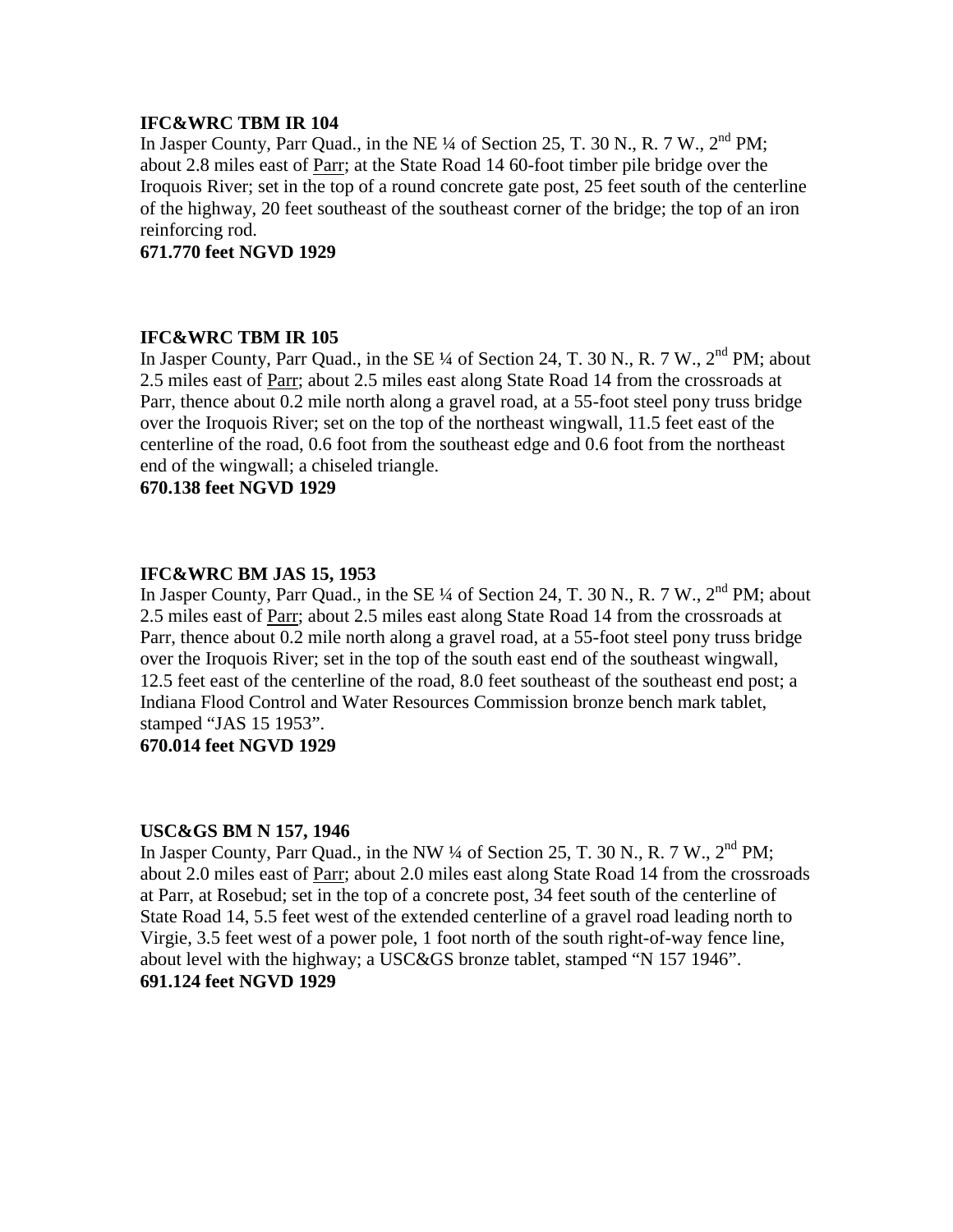#### **USGS RM 1 ROSEBUD AKA TBM USED IR 38**

In Jasper County, Parr Quad., in the SW 1/4 of Section 24, T. 30 N., R. 7 W., 2<sup>nd</sup> PM; about 2.0 miles east of Parr; about 2.0 miles east along State Road 14 from the crossroads at Parr, thence about 0.4 mile along a gravel road leading north to Virgie, at a 65-foot steel pony truss bridge over the Iroquois River; set on the top of the southeast steel tubular pier cap plate, 0.9 foot southeast of the southeast anchor bolt; a chiseled cross on the top of the southeast bolt head.

**674.072 feet NGVD 1929**

# **USGS RM 3 ROSEBUD**

In Jasper County, Parr Quad., in the SE  $\frac{1}{4}$  of Section 23, T. 30 N., R. 7 W.,  $2^{nd}$  PM; about 2.0 miles east of Parr; about 2.0 miles east along State Road 14 from the crossroads at Parr, thence about 0.4 mile along a gravel road leading north to Virgie, at a 65-foot steel pony truss bridge over the Iroquois River; set on the top of the northwest steel tubular pier cap plate, 1.1 feet northwest of the northwest anchor bolt; a chiseled cross on the top of the northwest bolt head.

**674.393 feet NGVD 1929**

# **USC&GS BM J 107, 1946**

In Jasper County, Remington Quad., in the NW 1/4 of Section 22, T. 28 N., R. 7 W., 2<sup>nd</sup> PM; about 0.5 mile north of Egypt; at the 75 foot steel pony truss State Road 16 bridge over Carpenter Creek; set in the top of the southeast concrete wingwall of the bridge, 16.5 feet south of and about 0.5 foot above the centerline of the bridge floor; a USC&GS bronze tablet, stamped "J 107 1946".

**655.848 feet NGVD 1929**

# **TBM USED CC 1**

In Jasper County, Rensselaer Quad., in the NE  $\frac{1}{4}$  of Section 10, T. 28 N., R. 7 W., 2<sup>nd</sup> P.M.; about 4 miles southwest of Rensselaer; at the 55-foot steel pony truss 780 West Road bridge over Carpenter Creek; 15.6 feet southeast of the southeast end of the truss, on top of the east corner of the southeast end of the southeast end of the southeast concrete wingwall; a chiseled square.

**648.551 feet NGVD 1929 Destroyed – new bridge**

# **IFC&WRC BM JAS 14, 1953**

In Jasper County, Rensselaer Quad., in the NE  $\frac{1}{4}$  of Section 10, T. 28 N., R. 7 W., 2<sup>nd</sup> P.M.; about 4 miles southwest of Rensselaer; at the 55-foot steel pony truss 780 West Road bridge over Carpenter Creek; set in the top of the southwest concrete wingwall of the bridge, 13.6 feet west of the centerline of the road, 0.8 foot from the southwest end of the wingwall; a Indiana Flood Control and Water Resources Commission bronze bench mark tablet, stamped "JAS 14 1953".

**647.833 feet NGVD 1929 Destroyed – new bridge**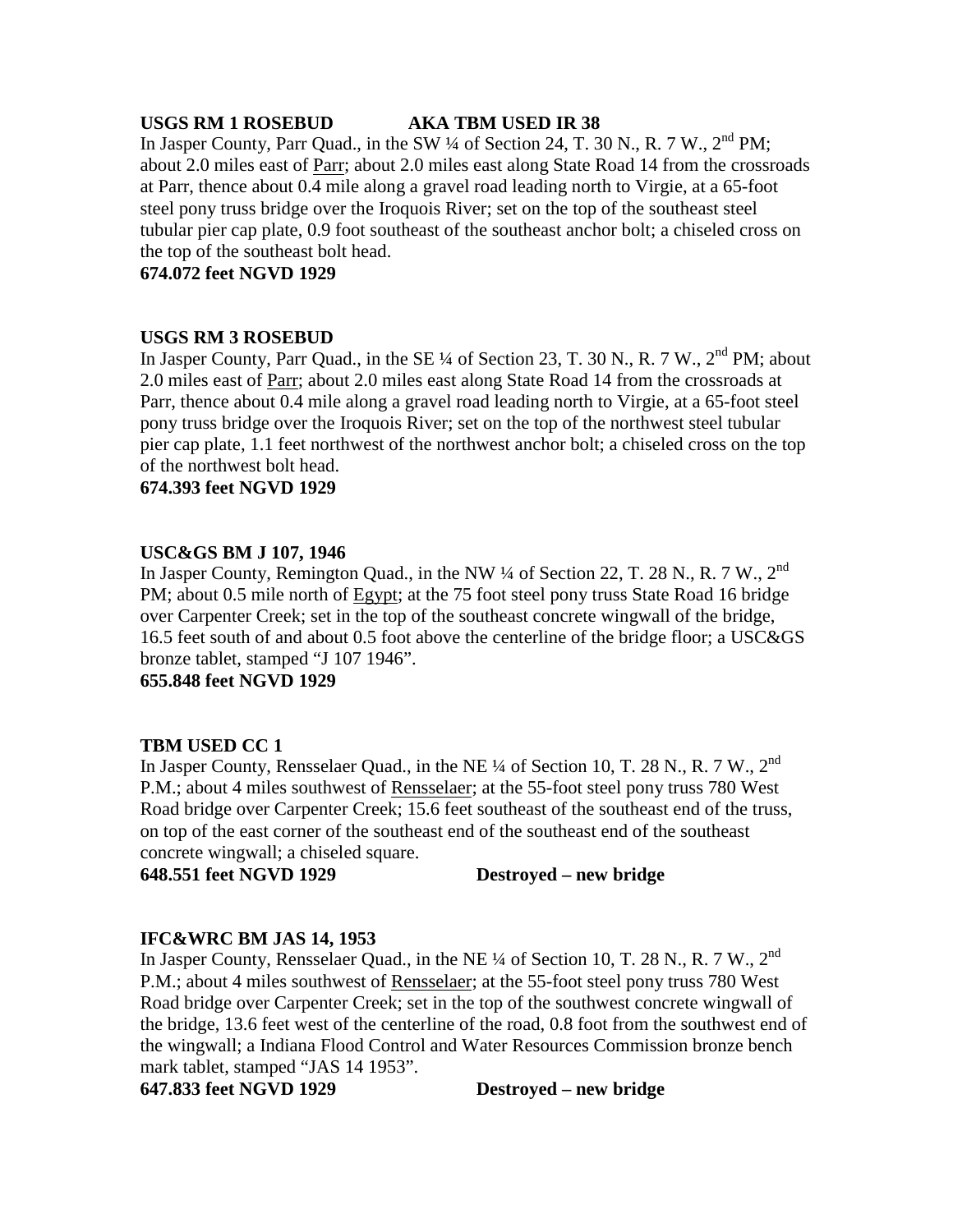# **TBM USED CC 2**

In Jasper County, Rensselaer Quad., in the SW 1/4 of Section 11, T.28 N., R.7 W., 2<sup>nd</sup> P.M.; about 4 miles southwest of Rensselaer; set in the top of the southwest concrete wingwall of the 55-foot steel pony truss 850 North Road bridge over Carpenter Creek; set on the top of the southeast concrete wingwall, 24.5 feet south of and 1.0 foot below the centerline of the road; a chiseled square.

**646.964 feet NGVD 1929**

# **IFC & WRC BM JAS 16, 1953**

In Jasper County, Rensselaer Quad., in the SW  $\frac{1}{4}$  of Section 11, T.28 N., R.7 W., 2<sup>nd</sup> P.M.; about 4 miles southwest of Rensselaer; set in the top of the southwest concrete wingwall of the 55-foot steel pony truss 850 North Road bridge over Carpenter Creek; 14.5 feet south of the centerline of 850 North Road, 6.0 feet northeast of the southwest end of the wingwall, 1.9 feet north of a 12 inch wooden post for wooden retaining wall, 0.5 foot northwest of the southeast face of the wingwall, about 4 foot below the road; a Indiana Flood Control and Water Resources Commission bench mark tablet, stamped " JAS 16 1953".

**647.087 feet NGVD 1929 2nd Order 646.81 feet NAVD 1988 Corpscon Conversion**

#### **TBM USED CC 3**

In Jasper County, Rensselaer Quad., in the NE  $\frac{1}{4}$  of Section 15, T.28 N., R.7 W., 2<sup>nd</sup> P.M.; about 4.7 miles southwest of Rensselaer; about 0.75 mile east along 850 North Road from its bridge over I 65, thence about 1.0 mile southwest and west along a gravel road, about 100 feet west of the gravel road, at a 50-foot steel pony truss bridge Carpenter Creek, in a farm pasture; set on the top of the southeast edge of the southwest concrete wingwall, 6.4 feet from the southwest end of the wingwall; a chiseled square. **647.960 feet NGVD 1929**

#### **IFC&WRC BM JAS 17, 1953**

In Jasper County, Rensselaer Quad., in the NE  $\frac{1}{4}$  of Section 15, T.28 N., R.7 W., 2<sup>nd</sup> P.M.; about 4.7 miles southwest of Rensselaer; about 0.75 mile east along 850 North Road from its bridge over I 65, thence about 1.0 mile southwest and west along a gravel road, about 100 feet west of the gravel road, at a 50-foot steel pony truss field bridge over Carpenter Creek, in a farm pasture; set in the top of the north end of the east concrete abutment, 3.4 feet north of the northeast end post, 0.8 foot from the north end of the abutment; a Indiana Flood Control and Water Resources Commission bronze bench mark tablet, stamped "JAS 17 1953".

**647.892 feet NGVD 1929**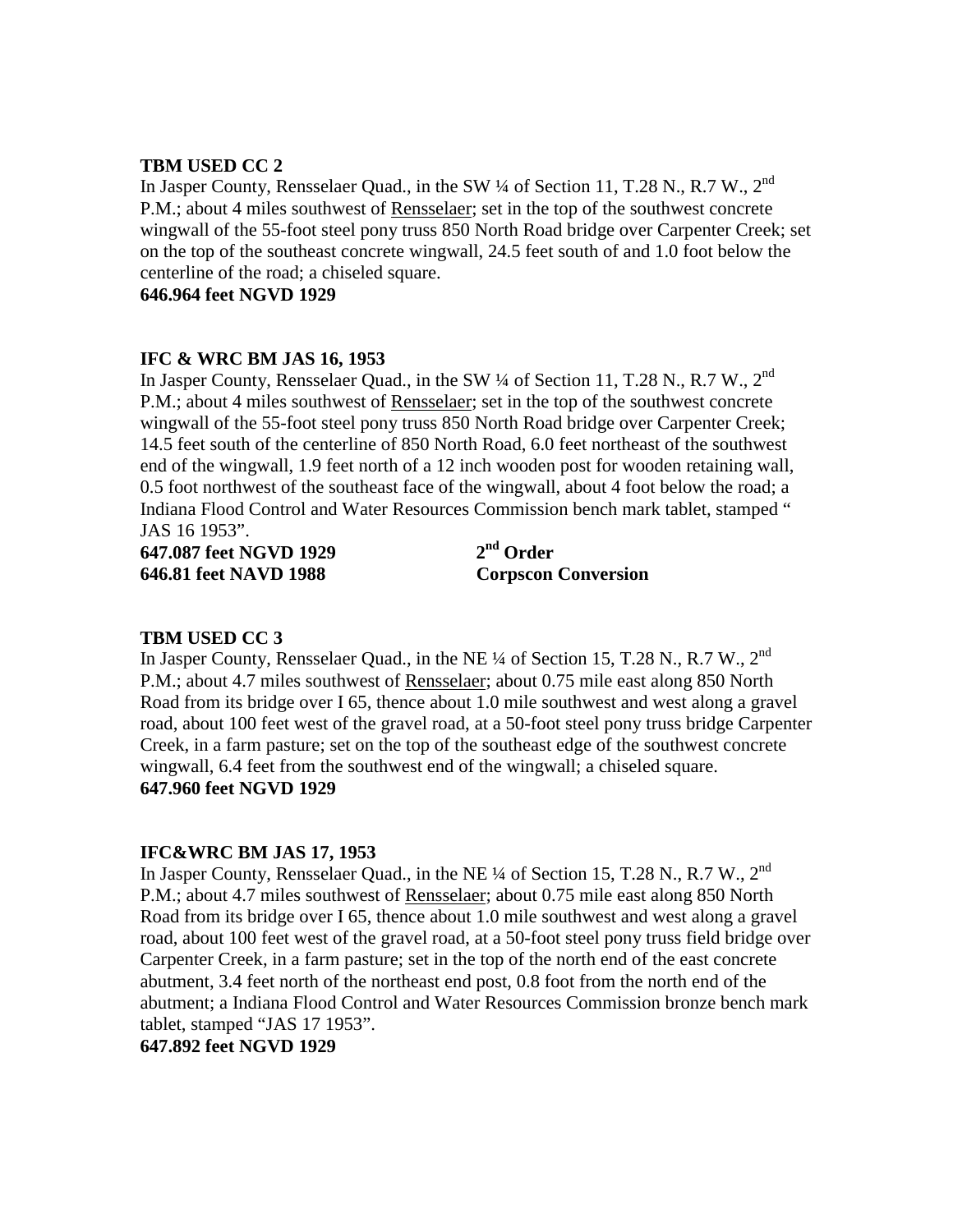#### **USGS RM 1 EGYPT**

In Jasper County, Remington Quad., in the SW 1/4 of Section 15, T. 28 N., R. 7 W., 2<sup>nd</sup> PM; about 0.5 mile north of Egypt; at the 75 foot steel pony truss State Road 16 bridge over Carpenter Creek; set on the top of the east edge of the north end of the west concrete abutment, 12.5 feet north of and 0.7 foot above the centerline of the highway, 0.7 foot from the south edge of the north concrete curb; a chiseled square. **655.935 feet NGVD 1929**

# **USGS RM 2 EGYPT**

In Jasper County, Remington Quad., in the NW  $\frac{1}{4}$  of Section 22, T. 28 N., R. 7 W., 2<sup>nd</sup> PM; about 0.5 mile north of Egypt; at the 75 foot steel pony truss State Road 16 bridge over Carpenter Creek; set on the top of the east edge of the south end of the west concrete abutment, 12.5 feet south of and 0.7 foot above the centerline of the highway, 0.7 foot form the north edge of the south concrete curb; a chiseled square.

# **655.922 feet NGVD 1929**

# **USGS RM 3 EGYPT**

In Jasper County, Remington Quad., in the NW  $\frac{1}{4}$  of Section 22, T. 28 N., R. 7 W., 2<sup>nd</sup> PM; about 0.5 mile north of Egypt; at the 75 foot steel pony truss State Road 16 bridge over Carpenter Creek; set on the southwest end post, 12.5 feet south of and 3.3 feet above the centerline of the highway; a chiseled cross on top of the  $13<sup>th</sup>$  rivet from the top, in the north row or the rivets.

**658.540 feet NGVD 1929**

#### **TBM USED CC 5**

In Jasper County, Remington Quad., in the NW 1/4 of Section 22, T. 28 N., R. 7 W., 2<sup>nd</sup> PM; about 0.2 mile west of Egypt; about 0.25 mile west and south along a gravel road from the "T" road junction in Egypt, at a 65-foot steel pony truss bridge over Carpenter Creek; set on the top of the west corner of the southwest wingwall, 11.5 feet west of the centerline of the road, 3.8 feet southwest of the southwest end post; a chiseled square. **656.550 feet NGVD 1929**

# **IFC&WRC BM JAS 18, 1953**

In Jasper County, Remington Quad., in the NW  $\frac{1}{4}$  of Section 22, T. 28 N., R. 7 W., 2<sup>nd</sup> PM; about 0.2 mile west of Egypt; about 0.25 mile west and south along a gravel road from the "T" road junction in Egypt, at a 65-foot steel pony truss bridge over Carpenter Creek; set in the top of the northwest concrete wingwall, 10.2 feet west of the centerline of the road, 1.0 foot from the northwest end of the wingwall; a Indiana Flood Control and Water Resources Commission bronze bench mark tablet, stamped "JAS 18 1953". **657.153 feet NGVD 1929**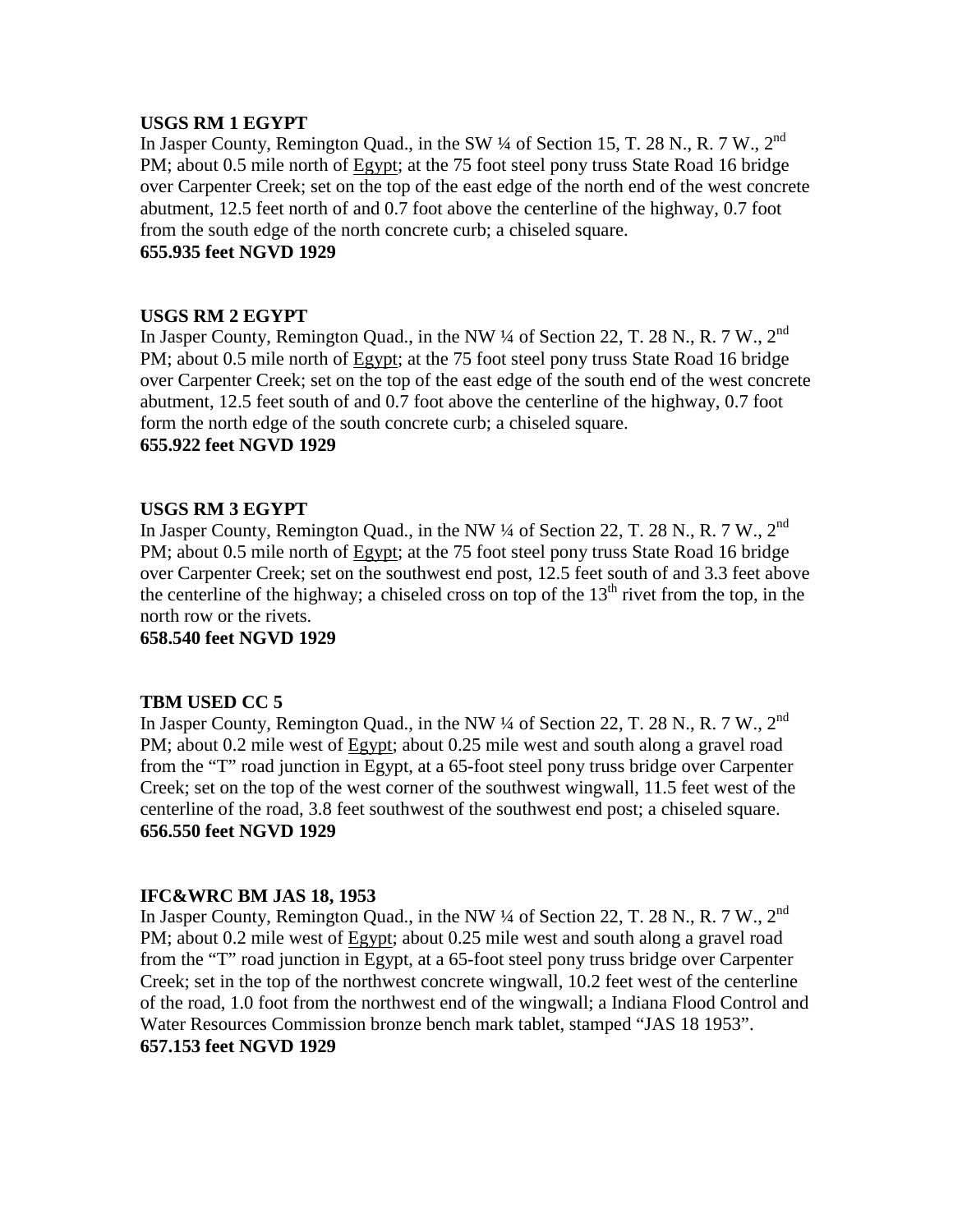## **IFC&WRC TBM CC 98**

In Jasper County, Remington Quad., in the SE 1/4 of Section 22, T. 28 N., R. 7 W., 2<sup>nd</sup> PM; about 0.6 mile southeast of Egypt; about 0.6 mile east along a gravel road from the "T"-road junction at Egypt, thence 0.4 mile south along a gravel road, on the Hobart Keys farm, at a 40-foot steel pony truss field bridge over Carpenter Creek; set on the top of the south corner of the southwest end of the southwest concrete wingwall, 12.8 feet southwest of the southwest end truss; a chiseled square.

**657.756 feet NGVD 1929**

#### **IFC&WRC BM JAS 19, 1953**

In Jasper County, Remington Quad., in the SE  $\frac{1}{4}$  of Section 22, T. 28 N., R. 7 W., 2<sup>nd</sup> PM; about 0.6 mile southeast of Egypt; about 0.6 mile east along a gravel road from the "T"-road junction at Egypt, thence 0.4 mile south along a gravel road, on the Hobart Keys farm, at a 40-foot steel pony truss field bridge over Carpenter Creek; set in the top of the southeast concrete wingwall, 4.4 feet southeast of the southeast end of the truss; a Indiana Flood Control and Water Resources Commission bronze bench mark tablet, stamped "JAS 19 1953".

**658.036 feet NGVD 1929**

#### **IFC&WRC TBM CC 99**

In Jasper County, Remington Quad., in the NW ¼ of Section 26, T. 28 N., R. 7 W., 2<sup>nd</sup> PM; about 0.8 mile southeast of Egypt; about 0.6 mile east along a gravel road from the "T"-road junction at Egypt, thence 0.65 mile south on a gravel road, on the M. Courtright farm, at a 40-foot steel pony truss field bridge over Carpenter Creek; set on top of the southwest corner of the west concrete abutment, 0.6 foot south of the southwest end truss; a chiseled square.

#### **657.834 feet NGVD 1929**

#### **IFC&WRC BM JAS 20, 1953**

In Jasper County, Remington Quad., in the NW ¼ of Section 26, T. 28 N., R. 7 W., 2<sup>nd</sup> PM; about 0.8 mile southeast of Egypt; about 0.6 mile east along a gravel road from the "T"-road junction at Egypt, thence 0.65 mile south on a gravel road, on the M. Courtright farm, at a 40-foot steel pony truss field bridge over Carpenter Creek; set in the top of the south end of the east concrete abutment, 1.6 feet south of the southeast end truss, 0.6 foot from the south end of the abutment; a Indiana Flood Control and Water Resources Commission bronze bench mark tablet, stamped "JAS 20 1953".

### **658.048 feet NGVD 1929**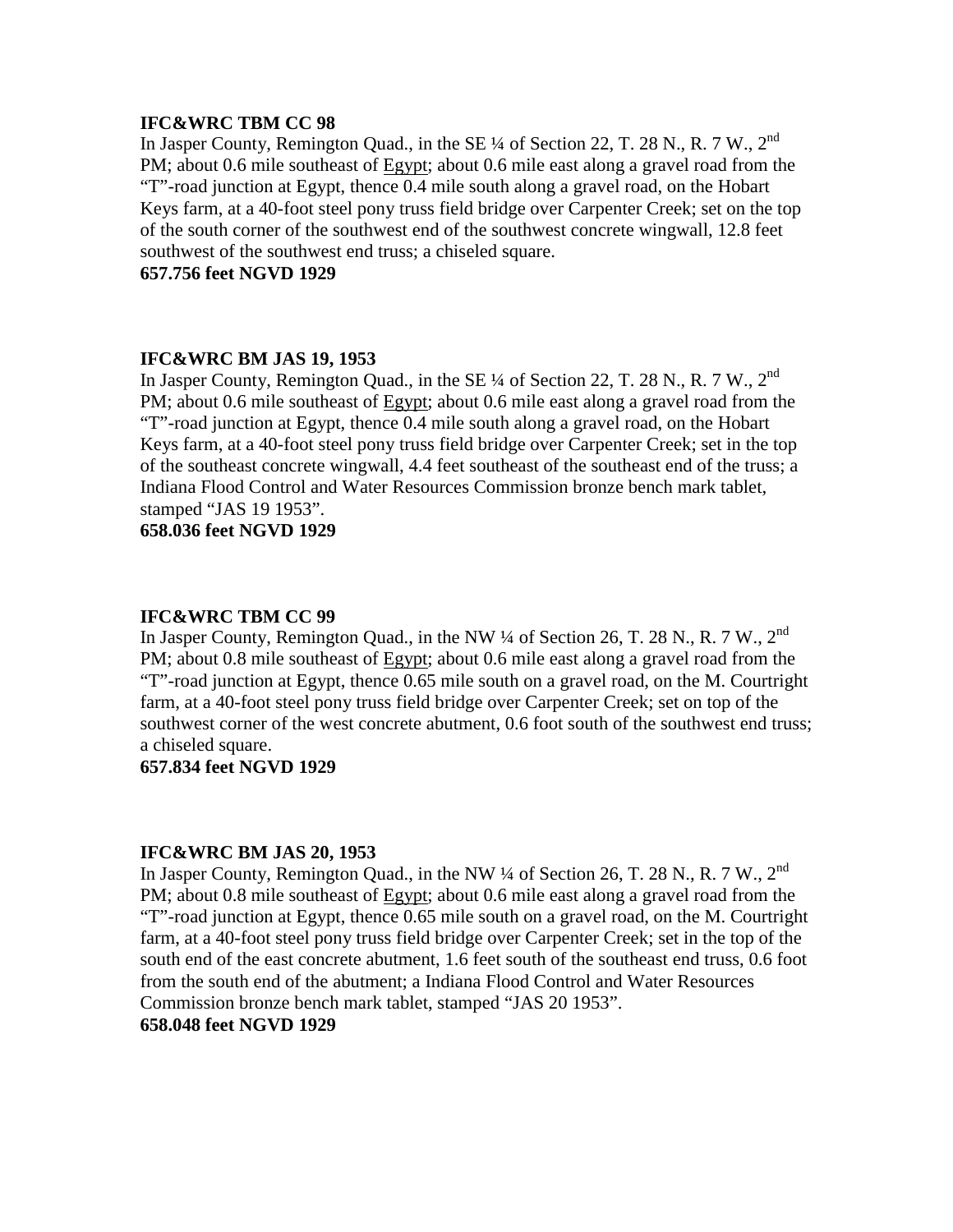#### **TBM USED CC 8**

In Jasper County, Remington Quad., in the NW 1/4 of Section 35, T. 28 N., R. 7 W., 2<sup>nd</sup> PM; about 1.8 mile southeast of Egypt; about 0.6 mile east along a gravel road from the "T"-road junction at Egypt, thence 1.7 miles south and east along a gravel and dirt road to the junction of an east-west gravel road, thence 0.2 mile west, at a 70-foot steel pony truss bridge over Carpenter Creek; set on the top of the northwest corner of the southwest concrete wingwall, 1.4 feet northwest of the west end of the southwest 2-inch pipe guardrail; a chiseled square.

**665.040 feet NGVD 1929**

# **IFC&WRC BM JAS 21, 1953**

In Jasper County, Remington Quad., in the SW  $\frac{1}{4}$  of Section 26, T. 28 N., R. 7 W., 2<sup>nd</sup> PM; about 1.8 mile southeast of Egypt; about 0.6 mile east along a gravel road from the "T"-road junction at Egypt, thence 1.7 miles south and east along a gravel road, thence 0.2 mile west, at a 70-foot steel pony truss bridge over Carpenter Creek; set in the top of the north end of the east abutment, 9.3 feet north of the centerline of the road, 0.7 foot from the west edge of the abutment; a Indiana Flood Control and Water Resources Commission bronze bench mark tablet, stamped "JAS 21 1953".

# **655.139 feet NGVD 1929**

# **USC&GS BM E 108, 1946 RESET 1955**

In Jasper County, Remington Quad., in the NW  $\frac{1}{4}$  of Section 6, T. 27 N., R. 6 W., 2<sup>nd</sup> PM; about 3.6 mile north of Remington; about 3.9 miles north along U.S. 231 from its junction with U.S. 24 at Remington; in the southeast quarter of a cross road; set in the top of a concrete post, 29 feet east of the centerline of the highway, 35 feet south of the centerline of the road leading east; a US Coast & Geodetic Survey bronze tablet, stamped "E 108 RESET 1955".

**684.07 feet NGVD 1929 USC&GS published elevation**

# **IFC&WRC TBM CC 113**

In Jasper County, Remington Quad., in the NE  $\frac{1}{4}$  of Section 2, T. 27 N., R. 7 W., 2<sup>nd</sup> PM; about 3.6 mile north of Remington; about 3.9 miles north along U.S. 231 from its junction with U.S. 24 at Remington, thence 1.1 miles west along an east-west gravel road, at a 60-foot steel pony truss bridge over Carpenter Creek; set on the top of the east end of the southeast wingwall, about 45 feet east of the east end of the bridge, 1.2 feet from the east end and 0.8 foot from the south edge of the wingwall; a chiseled triangle. **671.395 feet NGVD 1929**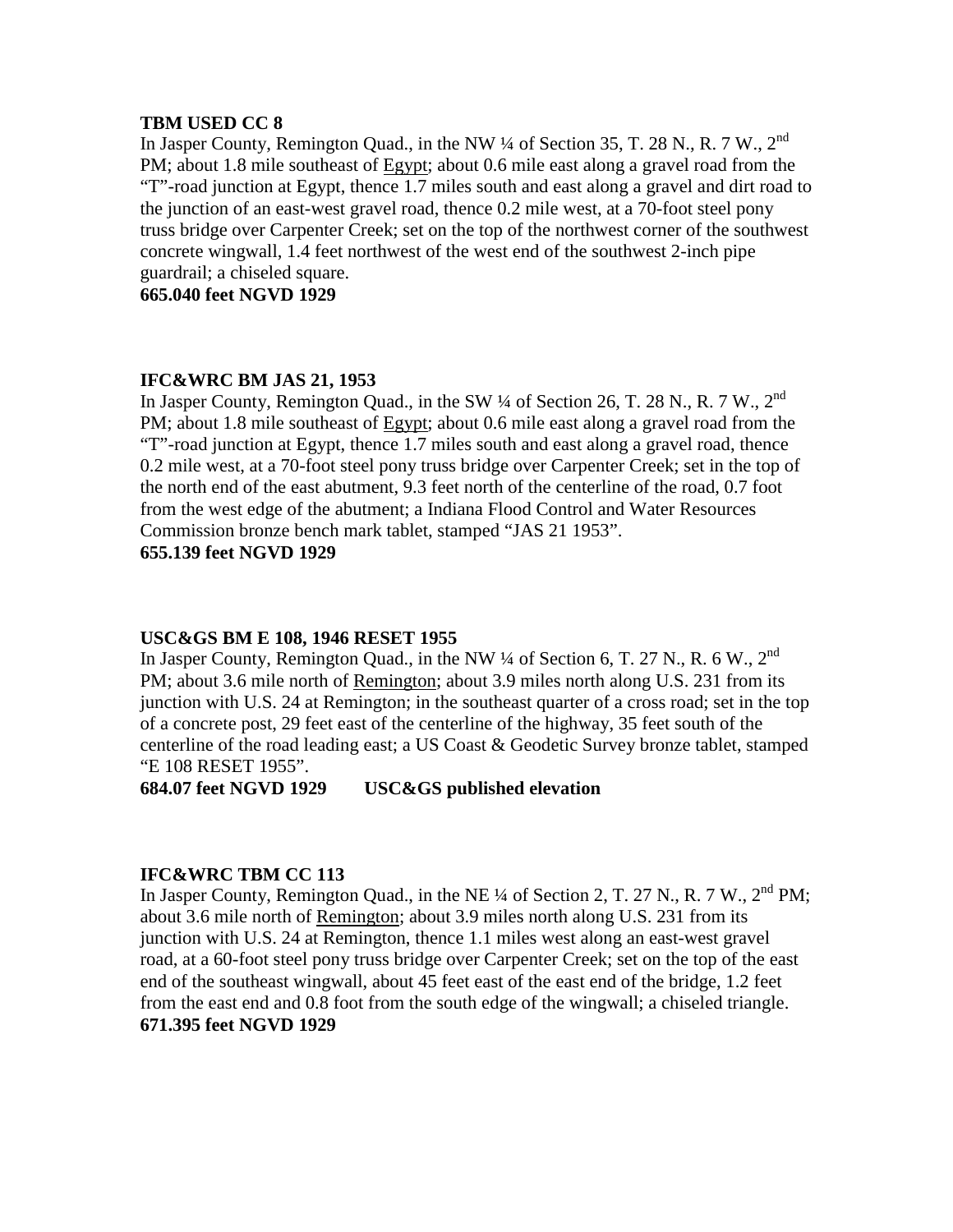#### **TBM USED CC 9**

In Jasper County, Remington Quad., in the NE ¼ of Section 2, T. 27 N., R. 7 W., 2<sup>nd</sup> PM; about 3.6 mile north of Remington; about 3.9 miles north along U.S. 231 from its junction with U.S. 24 at Remington, thence 1.1 miles west along an east-west gravel road, at a 60-foot steel pony truss bridge over Carpenter Creek; set on the top of the southwest corner of the east abutment, 9.4 feet south of the centerline of the road, 1.1 feet south of the southeast end of the truss; a chiseled square.

**671.557 feet NGVD 1929**

# **IFC&WRC BM JAS 22, 1953**

In Jasper County, Remington Quad., in the NE  $\frac{1}{4}$  of Section 2, T. 27 N., R. 7 W., 2<sup>nd</sup> PM; about 3.6 mile north of Remington; about 3.9 miles north along U.S. 231 from its junction with U.S. 24 at Remington, thence 1.1 miles west along an east-west gravel road, at a 60-foot steel pony truss bridge over Carpenter Creek; set in the top of the south end of the east concrete abutment, 9.0 feet south of the centerline of the road, 0.7 foot south of the southeast end of the truss; a Indiana Flood Control and Water Resources Commission bronze bench mark tablet, stamped "JAS 22 1953".

# **671.612 feet NGVD 1929**

# **USC&GS BM D 108, 1946**

In Jasper County, Remington Quad., in the SW  $\frac{1}{4}$  of Section 6, T. 27 N., R. 6 W., 2<sup>nd</sup> PM; about 2.6 mile north of Remington; about 3.1 miles north along U.S. 231 from its junction with U.S. 24 at Remington, north of the exit ramp of I 65 for north bound U.S. 231; set in the top of the north end of the east concrete headwall of a 14-inch pipe culvert, 20 feet east of and about level with the centerline of U.S. 231; a US Coast & Geodetic Survey bronze tablet, stamped "D 108 1946".

# **690.786 feet NGVD 1929**

# **TBM USED CC 10**

In Jasper County, Remington Quad., in the NE 1/4 of Section 11, T. 27 N., R. 7 W., 2<sup>nd</sup> PM; about 2.6 mile north of Remington; about 3.0 miles north along U.S. 231 from its junction with U.S. 24 at Remington, thence 1.15 miles west along an east-west gravel road, at a 60-foot steel pony truss bridge over Carpenter Creek; set on the south end of the east abutment, 9.1 feet south of the centerline of the road, 0.3 foot south of the southeast end post; a chiseled square.

# **678.992 feet NGVD 1929**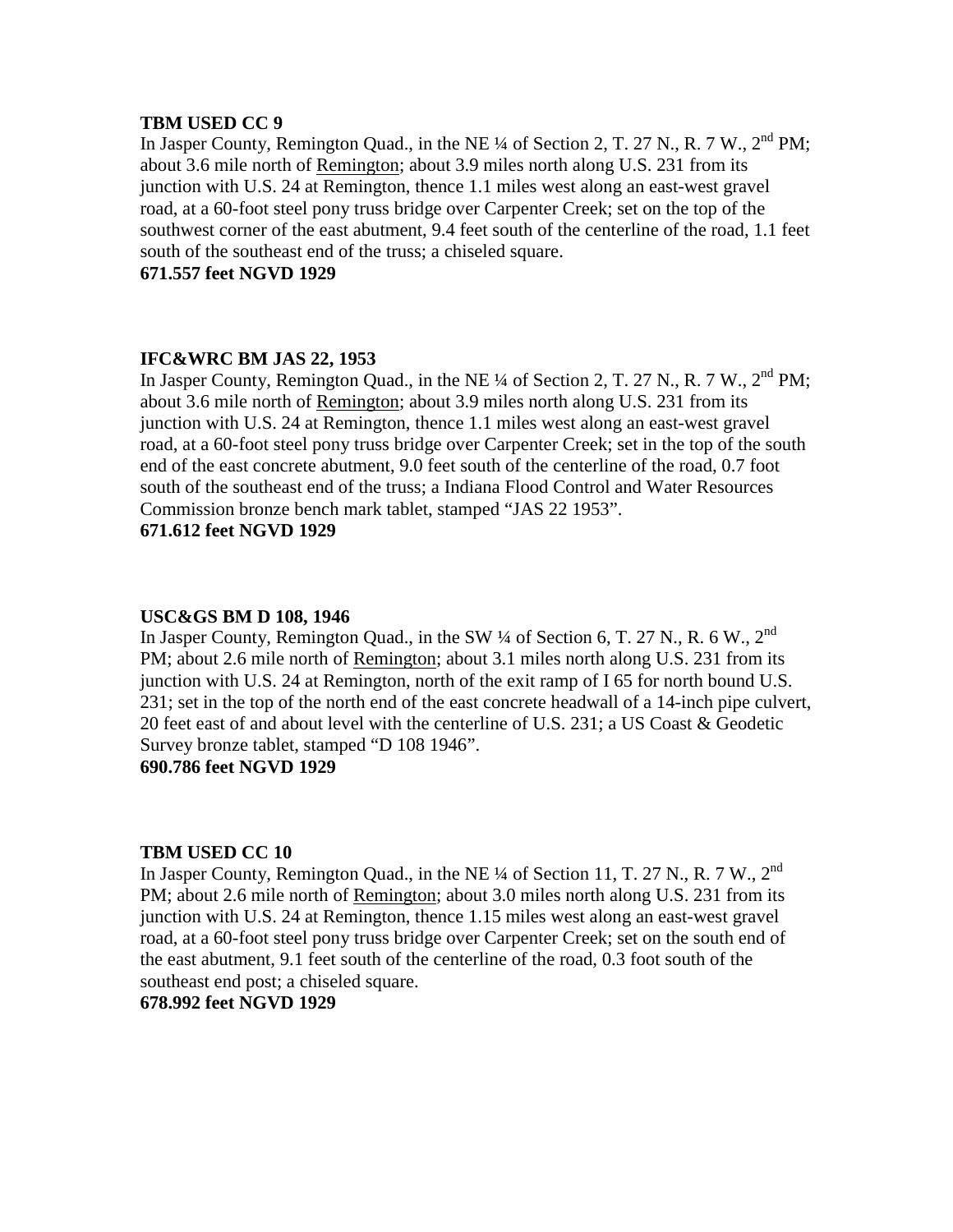# **IFC&WRC BM JAS 23, 1953**

In Jasper County, Remington Quad., in the NE <sup>1</sup>/4 of Section 11, T. 27 N., R. 7 W., 2<sup>nd</sup> PM; about 2.6 miles north of Remington; about 3.0 miles north along U.S. 231 from its junction with U.S. 24 at Remington, thence 1.15 miles west along an east-west gravel road, at a 60-foot steel pony truss bridge over Carpenter Creek; set in the top of the southwest wingwall, 10.3 feet south of the centerline of the road; a Indiana Flood Control and Water Resources Commission bronze bench mark tablet, stamped "JAS 23 1953". **678.948 feet NGVD 1929**

# **TBM USED CC 11**

In Jasper County, Remington Quad., in the SW 1/4 of Section 12, T. 27 N., R. 7 W., 2<sup>nd</sup> PM; about 2.1 miles north of Remington; about 2.0 miles north along U.S. 231 from its junction with U.S. 24 at Remington, thence 1.1 miles west along an east-west gravel road, thence 0.5 mile north along a north-south gravel road, at a 65-foot steel pony truss bridge over Carpenter Creek; set on top of the east corner of the southeast wingwall, 13.5 feet east of the centerline of the road, 8.0 feet southeast of the southeast end post; a chiseled square.

# **684.768 feet NGVD 1929**

# **IFC&WRC BM JAS 24, 1953**

In Jasper County, Remington Quad., in the SE  $\frac{1}{4}$  of Section 11, T. 27 N., R. 7 W.,  $2^{nd}$ PM; about 2.1 miles north of Remington; about 2.0 miles north along U.S. 231 from its junction with U.S. 24 at Remington, thence 1.1 miles west along an east-west gravel road, thence 0.5 mile north along a north-south gravel road, thence 0.5 mile north along a north-south gravel road, at a 65-foot steel pony truss bridge over Carpenter Creek; set in the top of the northwest end of the northwest wingwall, 13 feet west of the centerline of the road, 0.9 foot from the northwest end of the wingwall; a Indiana Flood Control and Water Resources Commission bronze bench mark tablet, stamped "JAS 24 1953". **684.734 feet NGVD 1929**

# **TBM USED CC 12**

In Jasper County, Remington Quad., in the NW  $\frac{1}{4}$  of Section 13, T. 27 N., R. 7 W., 2<sup>nd</sup> PM; about 1.6 miles north of Remington; about 2.0 miles north along U.S. 231 from its junction with U.S. 24 at Remington, thence 1.0 mile west along an east-west gravel road, at a 65-foot steel pony truss bridge over Carpenter Creek; set on the top of the southwest corner of the west concrete abutment, 9.9 feet south of the centerline of the road, 0.9 foot south of the southwest end of the post; a chiseled square.

#### **690.710 feet NGVD 1929**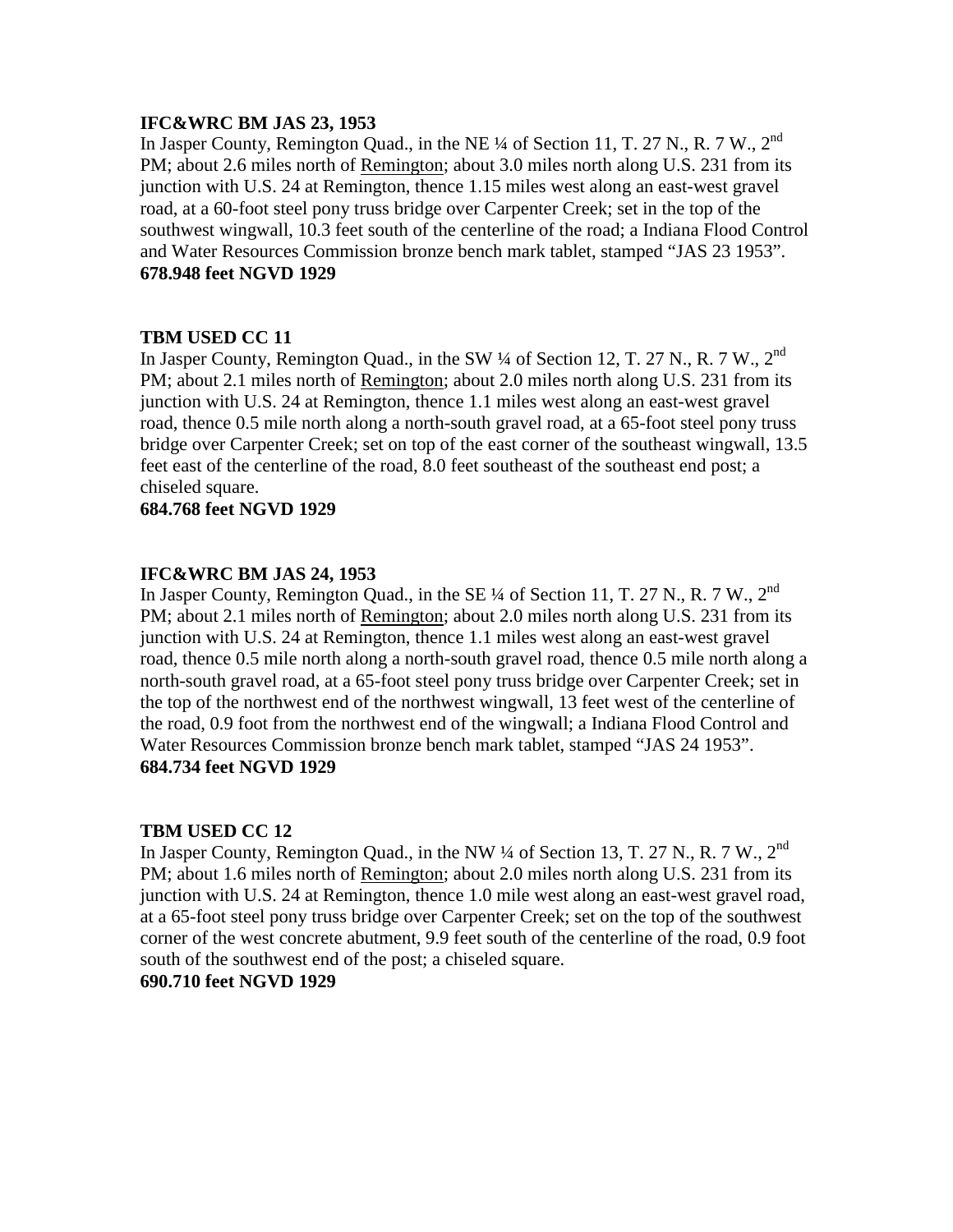# **IFC&WRC BM JAS 25, 1953**

In Jasper County, Remington Quad., in the NW  $\frac{1}{4}$  of Section 13, T. 27 N., R. 7 W., 2<sup>nd</sup> PM; about 1.6 miles north of Remington; about 2.0 miles north along U.S. 231 from its junction with U.S. 24 at Remington, thence 1.0 mile west along an east-west gravel road, at a 65-foot steel pony truss bridge over Carpenter Creek; set in the top of the south end of the east concrete abutment, 9.6 feet south of the centerline of the road, 0.9 foot south of the southeast end post; a Indiana Flood Control and Water Resources Commission bronze bench mark tablet, stamped "JAS 25 1953".

### **691.194 feet NGVD 1929**

# **USC&GS BM B 108, 1946**

In Jasper County, Remington Quad., in the SW  $\frac{1}{4}$  of Section 18, T. 27 N., R. 6 W., 2<sup>nd</sup> PM; about 0.6 mile north of Remington; about 1.05 miles north along U.S. 231 from its junction with U.S. 24 at Remington, 95 yards north of a cross road; set in the top of the south end of the east concrete headwall of a 16-inch pipe culvert, 21 feet east of and about 1 foot below the centerline of the highway; a US Coast & Geodetic Survey bronze tablet, stamped "B 108 1946".

**723.532 feet NGVD 1929**

# **TBM USED CC 13**

In Jasper County, Remington Quad., in the NW  $\frac{1}{4}$  of Section 24, T. 27 N., R. 7 W., 2<sup>nd</sup> PM; about 0.6 mile north of Remington; 1.0 mile north along U.S. 231 from its junction with U.S. 24 at Remington, thence 0.75 mile west along a blacktop road, 0.25 mile west of the northwest corner of Fountain Park, at a 65-foot steel pony truss bridge over Carpenter Creek; set on the top of the south corner of the southwest wingwall, 14.8 feet south of the centerline of the road, 5.6 feet south of the west end of the southwest end post; a chiseled square.

# **701.112 feet NGVD 1929**

# **IFC&WRC BM JAS 26, 1953**

In Jasper County, Remington Quad., in the SW  $\frac{1}{4}$  of Section 13, T. 27 N., R. 7 W., 2<sup>nd</sup> PM; about 0.6 mile north of Remington; 1.0 mile north along U.S. 231 from its junction with U.S. 24 at Remington, thence 0.75 mile west along a blacktop road, 0.25 mile west of the northwest corner of Fountain Park, at a 65-foot steel pony truss bridge over Carpenter Creek; set in the top of the northeast wingwall, 13.5 feet north of the centerline of the road, 1.2 feet from the northeast end of the wingwall; a Indiana Flood Control and Water Resources Commission bronze bench mark tablet, stamped "JAS 26 1953". **701.337 feet NGVD 1929**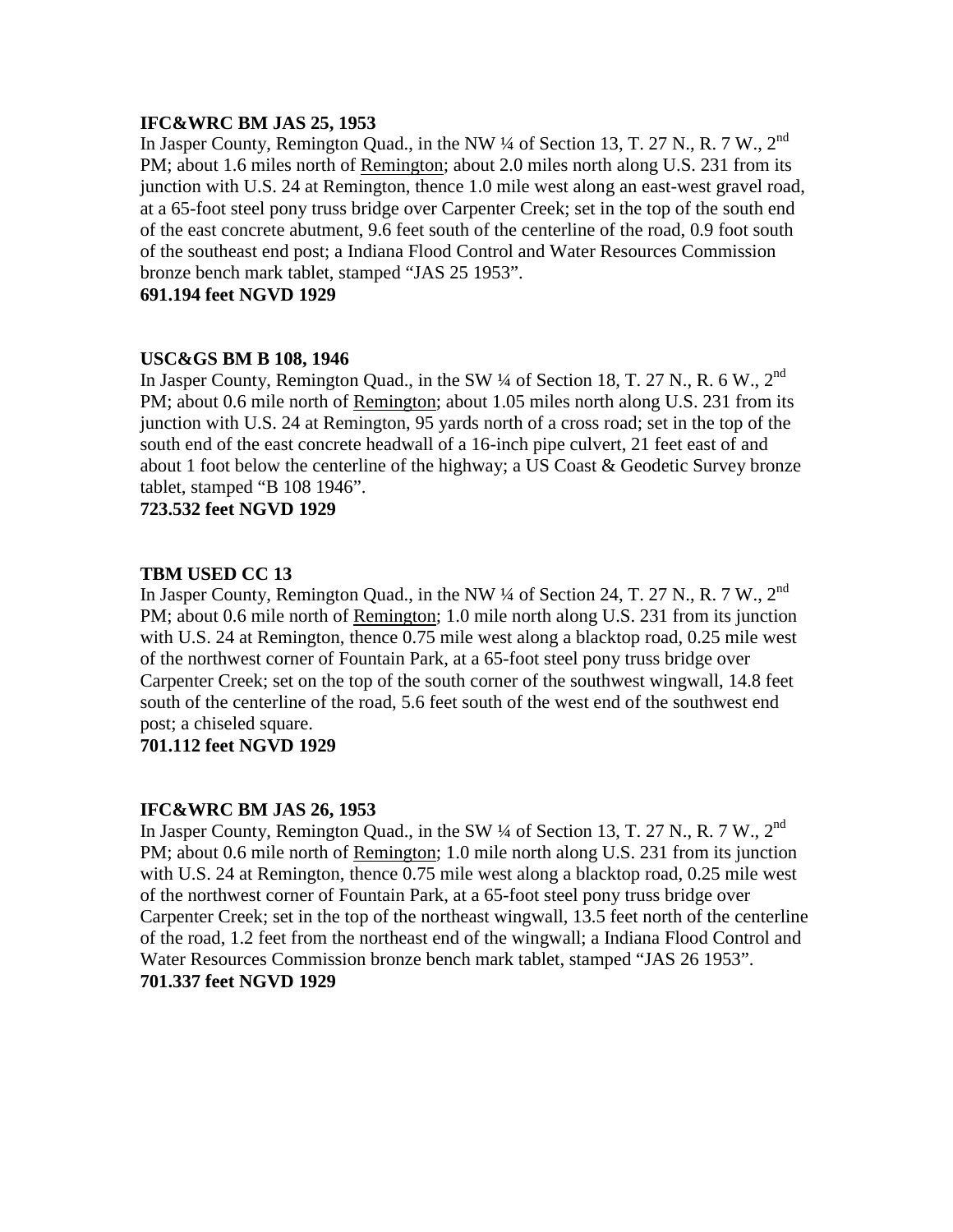#### **TBM USED CC 14**

In Jasper County, Remington Quad., in the NE <sup>1</sup>/4 of Section 24, T. 27 N., R. 7 W., 2<sup>nd</sup> PM; about 0.5 mile north of Remington; 1.0 mile north along U.S. 231 from its junction with U.S. 24 at Remington, thence 0.5 mile west along a blacktop road, thence 0.1 mile south on a north-south blacktop road, 0.1 mile south of the northwest corner of Fountain Park, at a 65-foot steel pony truss bridge over Carpenter Creek; set on the top of the southeast wingwall, 10.0 feet east of the centerline of the road, 2.2 feet southwest of the southeast bridge seat; a chiseled square.

# **714.120 feet NGVD 1929**

#### **IFC&WRC BM JAS 27, 1953**

In Jasper County, Remington Quad., in the NW  $\frac{1}{4}$  of Section 24, T. 27 N., R. 7 W., 2<sup>nd</sup> PM; about 0.5 mile north of Remington; 1.0 mile north along U.S. 231 from its junction with U.S. 24 at Remington, thence 0.5 mile west along a blacktop road, thence 0.1 mile south on a north-south blacktop road, 0.1 mile south of the northwest corner of Fountain Park, at a 65-foot steel pony truss bridge over Carpenter Creek; set in the top of the northwest wingwall, 10.3 feet west of the centerline of the road, 1.2 feet west of the southeast end of the northwest wooden guardrail; a Indiana Flood Control and Water Resources Commission bronze bench mark tablet, stamped "JAS 27 1953". **714.202 feet NGVD 1929**

#### **USC&GS BM A 108, 1946**

In Jasper County, Remington Quad., in the SW 1/4 of Section 19, T. 27 N., R. 6 W., 2<sup>nd</sup> PM; at Remington; at the 52-foot concrete arch U.S. 231 bridge over Carpenter Creek; set in the top of the northeast wingwall, about 50 yards south of the city limits, 13 feet east of and about 1 foot above the centerline of the highway; a US Coast & Geodetic Survey bronze tablet, stamped "A 108 1946".

#### **716.646 feet NGVD 1929**

#### **IFC&WRC TBM CC 119**

In Jasper County, Remington Quad., in the SW  $\frac{1}{4}$  of Section 19, T. 27 N., R. 6 W., 2<sup>nd</sup> PM; at Remington; at the 52-foot concrete arch U.S. 231 bridge over Carpenter Creek; set on the top of the southeast wingwall, 14 feet east of the centerline of the highway, 1.4 feet east of the east edge of the east concrete guardrail, 0.8 foot from the south edge of the wingwall; a chiseled triangle.

# **716.601 feet NGVD 1929**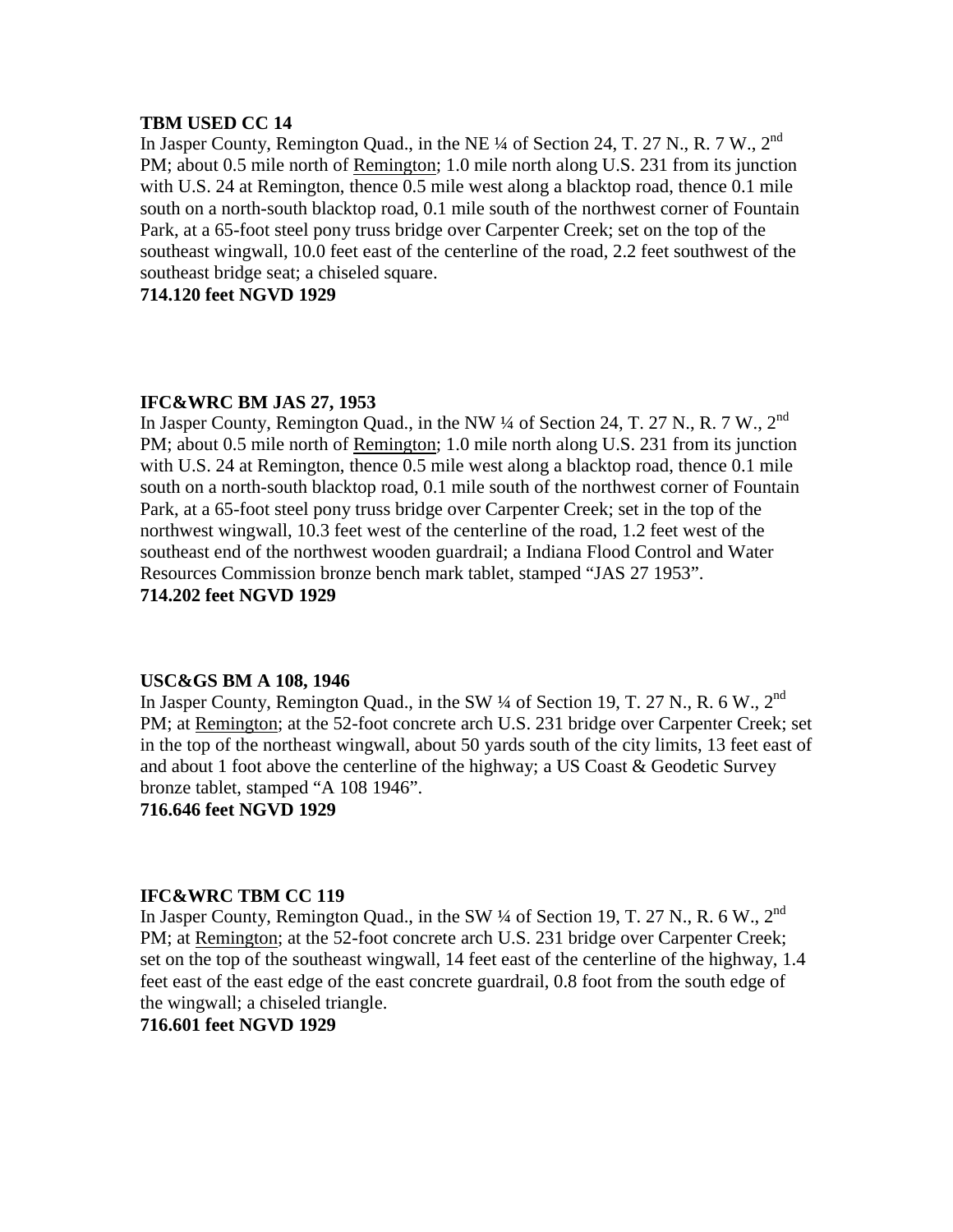#### **USC&GS BM C 29**

In Jasper County, Remington Quad., in the NW ¼ of Section 30, T. 27 N., R. 6 W., 2<sup>nd</sup> PM; at Remington; on the Pennsylvania Railroad; set in the top of a concrete post, 26 yards northwest of the northwest corner of the station, at a street crossing, 54 feet south of the J.P. Lucas hardware store, 48 feet east of the centerline of the street, 12 feet north of the north rail; a USC&GS bronze tablet, stamped "C 29 1934".

# **734.306 feet NGVD 1929**

#### **TBM USED CC 16**

In Jasper County, Remington Quad., in the NW 1/4 of Section 30, T. 27 N., R. 6 W., 2<sup>nd</sup> PM; at Remington; at the U.S 24 concrete highway bridge over Carpenter Creek; set on the top of the southwest concrete wingwall, 13.5 feet south of the centerline of the highway, 2.5 feet south of the concrete guardrail; a chiseled square. **723.266 feet NGVD 1929**

#### **IFC&WRC BM JAS 28, 1953**

In Jasper County, Remington Quad., in the NW ¼ of Section 30, T. 27 N., R. 6 W., 2<sup>nd</sup> PM; at Remington; at the U.S 24 concrete highway bridge over Carpenter Creek; set in the top of the southeast concrete wingwall, 13 feet south of the centerline of the highway, 1.2 feet south of the south concrete guardrail; a Indiana Flood Control and Water Resources Commission bronze bench mark tablet, stamped "JAS 28 1953". **723.322 feet NGVD 1929**

#### **TBM USED CC 17**

In Jasper County, Remington Quad., in the NE <sup>1</sup>/4 of Section 30, T. 27 N., R. 6 W., 2<sup>nd</sup> PM; at Remington; about 0.4 mile east of the Pennsylvania Railroad station, on an eastwest street parallel to and on the north side of the track, at a 60-foot steel pony truss bridge over Carpenter Creek; set on the top of the south corner of the southwest wingwall, 14 feet south of the centerline of the road, 8.4 feet of the southwest end post; a chiseled square.

**721.502 feet NGVD 1929**

#### **IFC&WRC BM JAS 29, 1953**

In Jasper County, Remington Quad., in the NE  $\frac{1}{4}$  of Section 30, T. 27 N., R. 6 W., 2<sup>nd</sup> PM; at Remington; about 0.4 mile east of Pennsylvania Railroad station, on an east-west street parallel to and on the north side of the track, at a 60-foot steel pony truss bridge over Carpenter Creek; set in the top of the south end of a concrete headwall running south from the southwest wingwall of the bridge, 7.0 feet south of the south corner of the southwest wingwall, 4.0 feet below the top of the wingwall; a Indiana Flood Control and Water Resources Commission bronze bench mark tablet, stamped "JAS 29 1953".

# **718.174 feet NGVD 1929**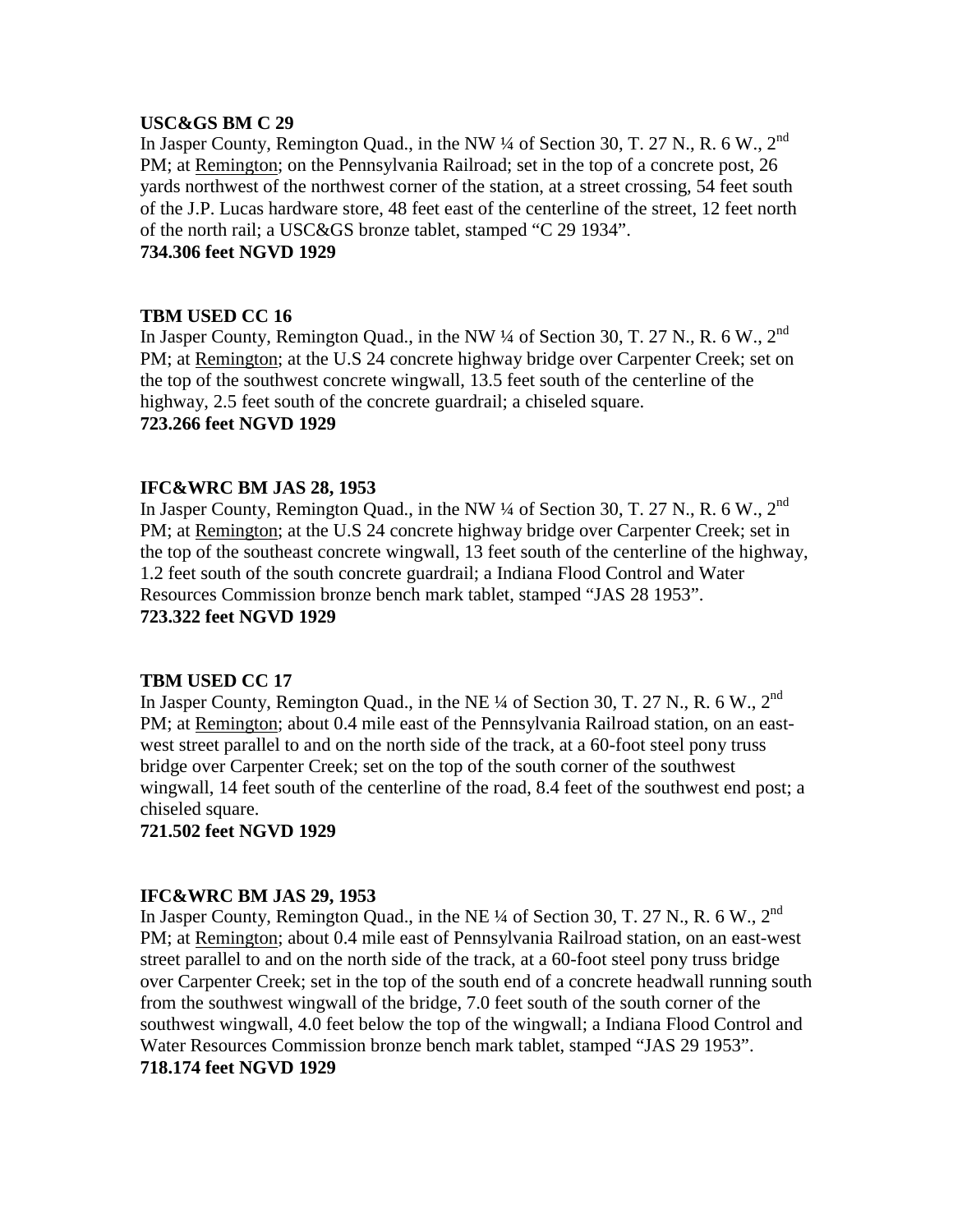# **IFC&WRC TBM CC 121**

In Jasper County, Remington Quad., in the SW ¼ of Section 30, T. 27 N., R. 6 W., 2<sup>nd</sup> PM; at Remington; 3 blocks south of the Pennsylvania Railroad station, on the main north-south street, at a 60-foot steel pony truss bridge over Carpenter Creek; set on the top of the northwest wingwall, 15.2 feet north of the centerline of the street, 3.3 feet from the northwest end and 0.3 foot from the northeast edge of the wingwall; a chiseled triangle.

# **723.748 feet NGVD 1929**

# **IFC&WRC BM JAS 30, 1953**

In Jasper County, Remington Quad., in the SW  $\frac{1}{4}$  of Section 30, T. 27 N., R. 6 W., 2<sup>nd</sup> PM; at Remington; 3 blocks south of the Pennsylvania Railroad station, on the main north-south street, at a 60-foot steel pony truss bridge over Carpenter Creek; set in the top of the northeast end of the northeast concrete wingwall, 16 feet north of the centerline of the street, 0.7 foot from the northeast end of the wingwall; a Indiana Flood Control and Water Resources Commission bronze bench mark tablet, stamped "JAS 30 1953". **723.667 feet NGVD 1929**

# **USC&GS BM X 124, 1946**

In Jasper County, Mount Gilboa Quad., in the NE ¼ of Section 36, T. 27 N., R. 7 W., 2<sup>nd</sup> PM; about 1.2 miles south along a paved road through Remington from the junction of U.S. 231 and U.S. 24; or about 0.2 mile west along the Pennsylvania Railroad from the station at Remington, thence 0.8 mile south along a paved road; set in the top of the north end of the west concrete headwall of a 36-inch pipe culvert, 10 feet west of the centerline of the road, 14.5 feet east of the west right-of-way fence line, 2 feet south of the north end of the headwall; a US Coast & Geodetic Survey bronze tablet, stamped "X 124 1946".

# **734.037 feet NGVD 1929**

# **TBM USED CC 18**

In Jasper County, Remington Quad., in the SE  $\frac{1}{4}$  of Section 25, T. 27 N., R. 7 W., 2<sup>nd</sup> PM; about 0.1 mile south of Remington; about 0.9 mile south along a paved road through Remington from the junction of U.S. 231 and U.S. 24, at a 60-foot steel pony truss bridge over Carpenter Creek; set on the top of the west corner of the northwest wingwall, 23 feet west of the centerline of the road, 2.0 feet southeast of a telephone pole; a chiseled square.

#### **726.626 feet NGVD 1929**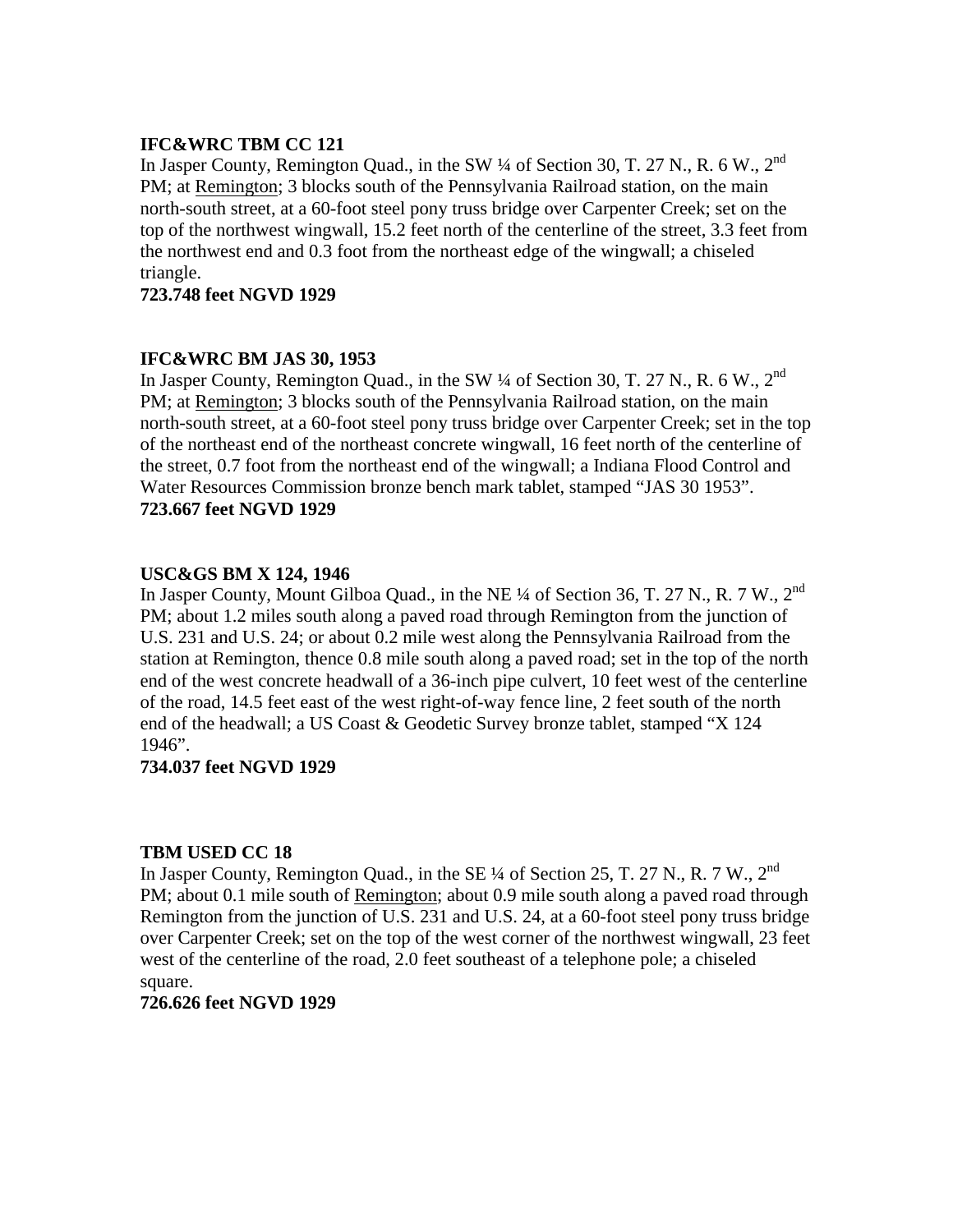# **IFC&WRC BM JAS 31, 1953**

In Jasper County, Remington Quad., in the SE 1/4 of Section 25, T. 27 N., R. 7 W., 2<sup>nd</sup> PM; about 0.1 mile south of Remington; about 0.9 mile south along a paved road through Remington from the junction or U.S. 231 and U.S. 24, at a 60-foot steel pony truss bridge over Carpenter Creek; set in the top of the southwest wingwall, 32 feet west of the centerline of the road, 3.3 feet from the southwest end of the wingwall; a Indiana Flood Control and Water Resources Commission bronze bench mark tablet, stamped "JAS 31 1953".

**726.337 feet NGVD 1929**

# **USC&GS BM L 108, 1946**

In Jasper County, Rensselaer Quad., in the NE  $\frac{1}{4}$  of Section 1, T. 28 N., R. 7 W., 2<sup>nd</sup> PM; about 0.1 mile south of Rensselaer; at the U.S. 231 27-foot concrete bridge over a tributary to Slough Creek; set in the top of the southwest wingwall, 14 feet west of the centerline of the highway, about 0.5 foot above the bridge floor; a USC&GS bronze tablet, stamped "L 108 1946".

**659.087 feet NGVD 1929**

# **TBM USED BS 1**

In Jasper County, Rensselaer Quad., in the SE 1/4 of Section 3, T. 28 N., R. 7 W., 2<sup>nd</sup> P.M.; about 3.4 miles southwest of Rensselaer; at the 780 West Road 75-foot steel pony truss bridge over Big Slough Creek; set on the top of the south edge of the west end of the north concrete abutment, 9.6 feet west of the centerline of the road; a chiseled square. **644.682 feet NGVD 1929**

#### **USC&GS BM K 108, 1946**

In Jasper County, Rensselaer Quad., in the NW ¼ of Section 7, T. 28 N., R. 6 W., 2<sup>nd</sup> P.M.; about 1.75 miles south of Rensselaer; at the U.S. 231 75-foot steel bridge over Big Slough Ditch; set in the top of the east end of the north concrete abutment, 12 feet east of the centerline of the highway and about 0.5 foot above the level of the bridge floor; a USC&GS bronze tablet, stamped "K 108 1946".

*Reset 1957 656.69 see USC&GS line 108* **655.028 feet NGVD 1929**

# **TBM USED BS 2**

In Jasper County, Rensselaer Quad., in the NW  $\frac{1}{4}$  of Section 12, T. 28 N., R. 7 W., 2<sup>nd</sup> P.M.; about 1.75 miles south of Rensselaer; about 2.8 miles south along U.S. 231 from the courthouse at Rensselaer, thence 0.75 mile west on a gravel road, thence 0.05 mile south on a gravel road, at a 45-foot steel pony truss bridge over Big Slough Ditch; set on the top of the northeast corner of the south abutment, 8.5 feet east of the center of the road, 0.5 foot east of the lower chord; a chiseled square.

**649.776 feet NGVD 1929**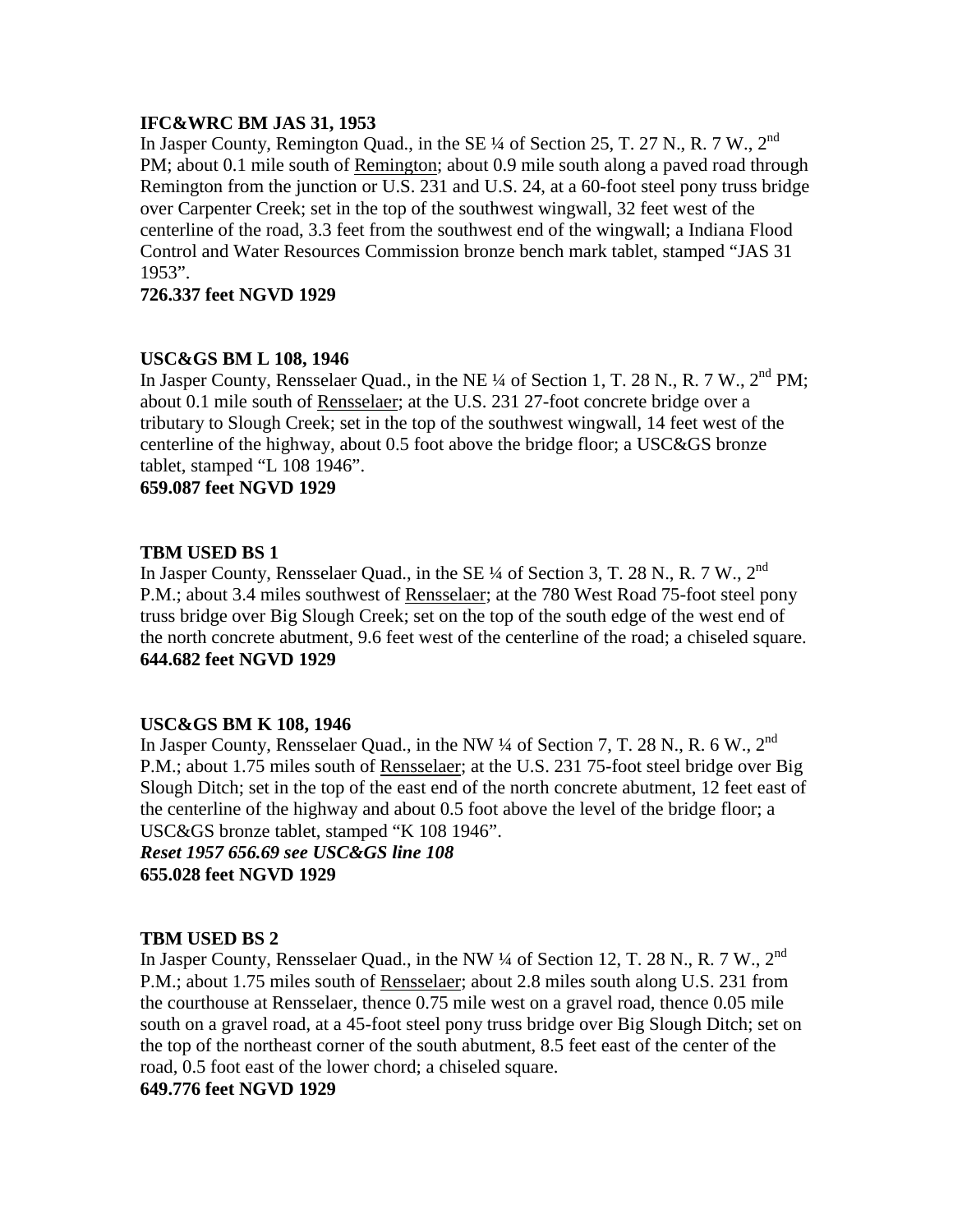# **IFC&WRC BM JAS 33, 1953**

In Jasper County, Rensselaer Quad., in the NW 1/4 of Section 12, T. 28 N., R. 7 W., 2<sup>nd</sup> P.M.; about 1.75 miles south of Rensselaer; about 2.8 miles south along U.S. 231 from the courthouse at Rensselaer, thence 0.75 mile west on a gravel road, thence 0.05 mile south on a gravel road, at a 45-foot steel pony truss bridge over Big Slough Ditch; set in the top of the west end of the south abutment, 8.6 feet west of the centerline of the road, 0.6 foot from the west end of the abutment; a Indiana Flood Control and Water Resources Commission bronze bench mark tablet, stamped "JAS 33 1953".

### **649.851 feet NGVD 1929**

# **USGS RM 1 COLLEGEVILLE**

In Jasper County, Rensselaer Quad., in the NW  $\frac{1}{4}$  of Section 7, T. 28 N., R. 6 W., 2<sup>nd</sup> P.M.; about 1.75 miles south of Rensselaer; at the U.S. 231 75-foot steel bridge over Big Slough Ditch; set on the northeast end post, 12.7 feet east of and 2.5 feet above the centerline of highway; a chiseled cross on top of the fourteenth rivet from the bottom, in the east row of rivets.

# **656.778 feet NGVD 1929**

# **USGS RM 2 COLLEGEVILLE**

In Jasper County, Rensselaer Quad., in the NE  $\frac{1}{4}$  of Section 12, T. 28 N., R. 7 W., 2<sup>nd</sup> P.M.; about 1.75 miles south of Rensselaer; at the U.S. 231 75-foot steel bridge over Big Slough Ditch, on the northwest end post, 12.7 feet west of and 1.8 feet above the centerline of highway; a chiseled cross on top of the twelfth rivet from the bottom in the west row of rivets.

### **656.104 feet NGVD 1929**

# **TBM USED BS 4**

In Jasper County, Rensselaer Quad., in the NE  $\frac{1}{4}$  of Section 7, T. 28 N., R. 6 W., 2<sup>nd</sup> P.M.; about 1.75 miles south of Rensselaer; about 3.6 miles south along U.S. 231 from the courthouse at Rensselaer, thence 0.85 mile east on a gravel road, thence 0.55 mile north on a gravel road, at a 45-foot steel pony truss bridge over Big Slough Ditch; set on the top of the northwest edge of the southwest wingwall, 10.5 feet west of centerline of road, 1.3 feet west of southwest anchor bolt; a chiseled square. **653.139 feet NGVD 1929**

# **IFC&WRC BM JAS 34, 1953**

In Jasper County, Rensselaer Quad., in the NE ¼ of Section 7, T. 28 N., R. 6 W., 2<sup>nd</sup> P.M.; about 1.75 miles south of Rensselaer; about 3.6 miles south along U.S. 231 from the courthouse at Rensselaer, thence 0.85 mile east on a gravel road, thence 0.55 mile north on a gravel road, at a 45-foot steel pony truss bridge over Big Slough Ditch; set in the top of the northwest wingwall, 11.5 feet west of the centerline of the road, 4.3 feet northwest of the northwest anchor bolt; a Indiana Flood Control and Water Resources Commission bronze bench mark tablet, stamped "JAS 34 1953".

# **653.077 feet NGVD 1929**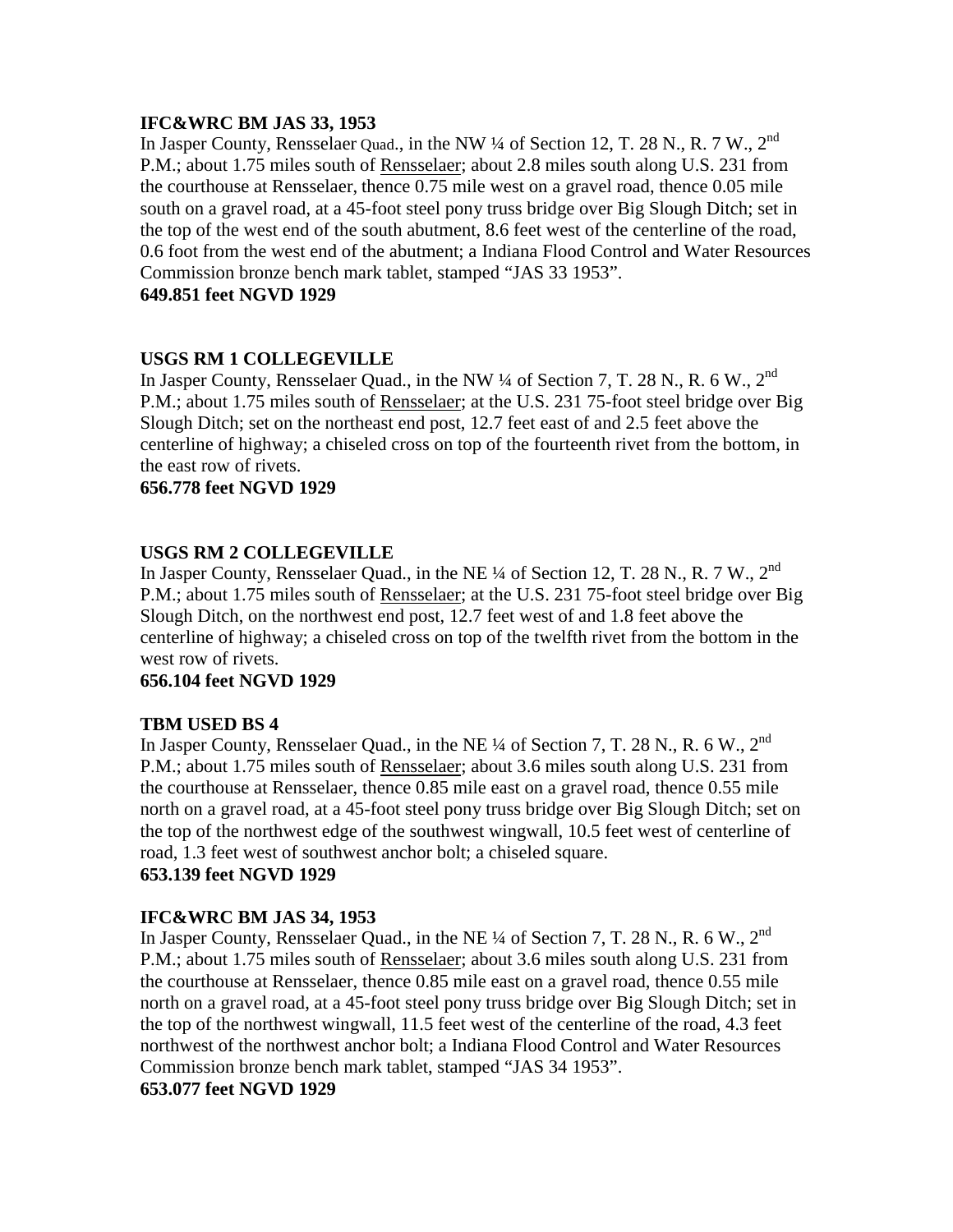# **USC&GS BM Z 107, 1946**

In Jasper County, Wolcott Quad., in the NE ¼ of Section 20, T. 28 N., R. 6 W., 2<sup>nd</sup> P.M.; about 3.75 miles south of Rensselaer; about 9.25 miles east along State Road 16 from Brown's Store at Foresman, in the southwest quarter of a cross road; set in the top of a concrete post projecting 8 inches, 39 feet south of the centerline of the highway, 73 feet west of the centerline of the road leading south, 19.5 feet west of a fence corner, 1 foot north of the south right-of-way fence and about 2 feet higher than highway level; a US Coast & Geodetic Survey bronze tablet, stamped "Z 107 1946". **671.016 feet NGVD 1929**

# **TBM USED BS 5**

In Jasper County, McCoysburg Quad., in the NE  $\frac{1}{4}$  of Section 8, T. 28 N., R. 6 W., 2<sup>nd</sup> P.M.; about 4.8 miles southwest of McCoysburg; about 5.0 miles west along a County Road from its intersection with a old railroad grade in McCoysburg, thence 0.5 mile south to a east-west "T" road, thence 0.1 mile east to a turn south, thence 1.4 mile south, at a 60-foot steel pony truss bridge over Big Slough Ditch; set on the top of the northwest edge of the southwest wingwall, 15 feet west of the centerline of the road, 5.2 feet from the southwest end of the wingwall; a chiseled square.

**656.784 feet NGVD 1929**

#### **IFC&WRC BM JAS 35, 1953**

In Jasper County, McCoysburg Quad., in the NW  $\frac{1}{4}$  of Section 9, T. 28 N., R. 6 W., 2<sup>nd</sup> P.M.; about 4.8 miles southwest of McCoysburg; about 5.0 miles west along a County Road from its intersection with a old railroad grade in McCoysburg, thence 0.5 mile south to a east-west "T" road, thence 0.1 mile east to a turn south, thence 1.4 mile south, at a 60-foot steel pony truss bridge over Slough Creek; set in the top of the southeast wingwall, 9.4 feet east of the centerline of the road, 1.6 feet southeast of an anchor bolt; a Indiana Flood and Water Resources Commission bronze bench mark tablet, stamped "JAS 35 1953".

**656.704 feet NGVD 1929**

#### **USC&GS BM Y 107, 1946**

In Jasper County, Wolcott Quad., about 10.25 miles east along State Road 16 from Brown's Store at Foresman; set in the top of a concrete post projecting about 4 inches, 330 feet west of the center of an intersection with a north-south cross road, 39 feet north of the centerline of the highway, 106 feet southwest of the southwest corner of a barn, 46 feet southwest of a well, 39 feet west of the middle one of a group of thee large Maple trees, 1 foot south of the north right-of-way fence line, at a "T" road fence corner, about level with the highway; a US Coast & Geodetic Survey bronze tablet, stamped "Y 107 1946".

# **665.743 feet NGVD 1929**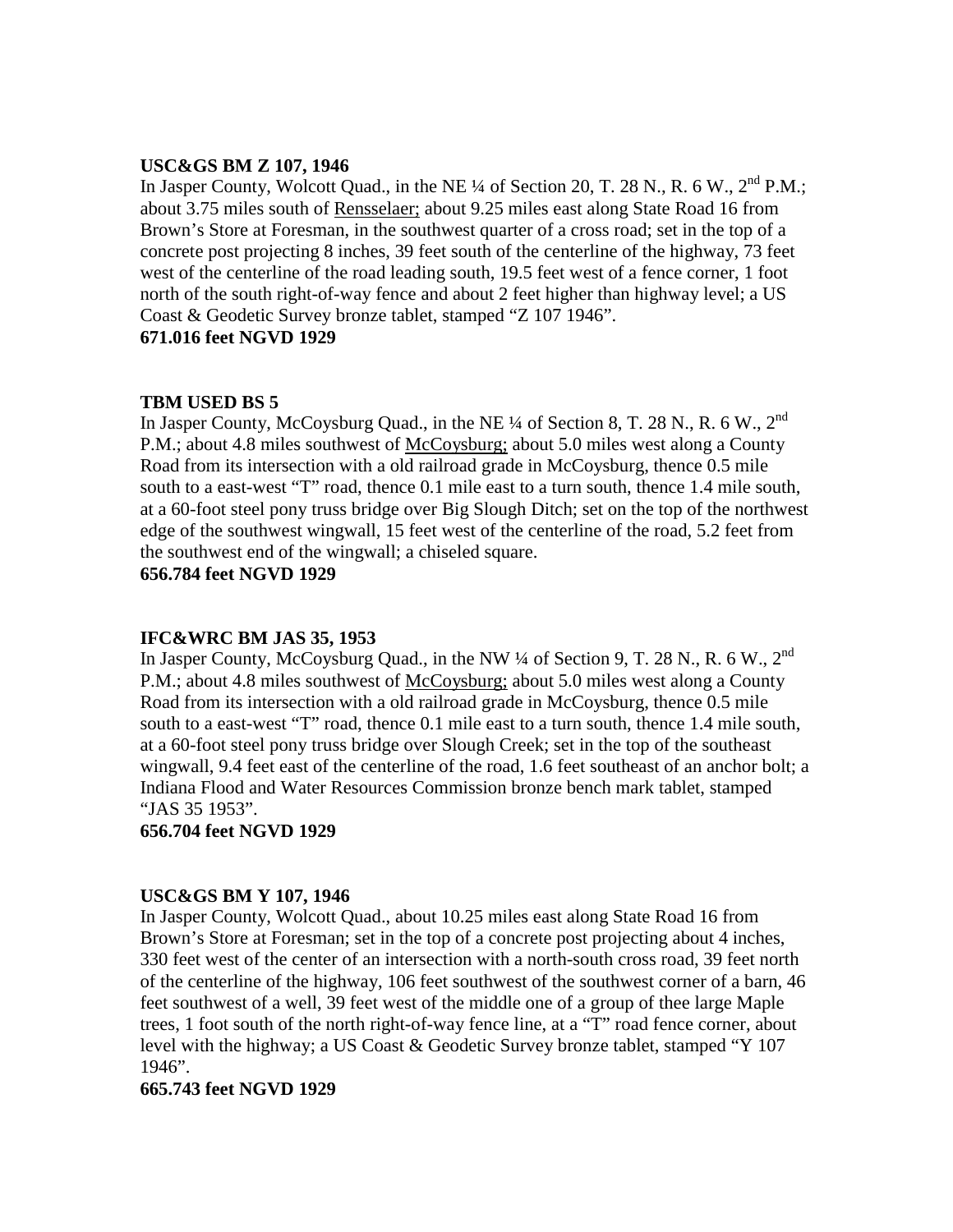#### **TBM USED BS 6**

In Jasper County, McCoysburg Quad., in the NW 1/4 of Section 10, T. 28 N., R. 6 W., 2<sup>nd</sup> P.M.; about 3.8 miles southwest of McCoysburg; about 0.4 miles west along a County Road from its intersection with a old railroad grade in McCoysburg, thence 2.25 mile south to a east-west crossroad, thence 3.4 mile west to a north-south crossroad, thence 0.8 miles north along the north-south gravel road, at a 60-foot steel pony truss bridge over Slough Creek; set on the southeast tubular pier cap plate, 9.4 feet east of the centerline of the gravel road, 0.4 foot east of the southeast end post, on top of the threaded end of a bolt and nut painted white; a filed cross.

**657.498 feet NGVD 1929**

# **IFC&WRC TBM BS 128**

In Jasper County, about 10.25 miles east along State Road 16 from Brown's Store at Foresman, thence 1.95 miles north along a north-south gravel road, at a 60-foot steel pony truss bridge over Big Slough Ditch; set on the northwest end post, 9.0 feet west of the centerline of the road, 0.3 foot below the bridge floor; a chiseled cross on top of the third rivet from the bottom, in the west row of rivets.

**658.245 feet NGVD 1929**

# **TBM USED BS 7**

In Jasper County, McCoysburg Quad., in the NW  $\frac{1}{4}$  of Section 11, T. 28 N., R. 6 W., 2<sup>nd</sup> P.M.; about 3.1 miles southwest of McCoysburg; about 0.4 mile west along a County Road from its intersection with a old railroad grade in McCoysburg, thence 2.25 mile south to a east-west crossroad, thence 2.4 mile west to a north-south crossroad, thence 0.8 miles north along the north-south gravel road, at a 60-foot steel truss bridge over Big Slough Ditch; set on the top of the north end of the northeast concrete wingwall, 12.5 feet east of the centerline of the road, 1.0 foot from the north end of the wingwall; a chiseled square.

#### **660.829 feet NGVD 1929**

# **IFC&WRC BM JAS 36, 1953**

In Jasper County, McCoysburg Quad., in the NE ¼ of Section 10, T. 28 N., R. 6 W., 2<sup>nd</sup> P.M.; about 3.1 miles southwest of McCoysburg; about 0.4 mile west along a County Road from its intersection with a old railroad grade in McCoysburg, thence 2.25 mile south to a east-west crossroad, thence 2.4 mile west to a north-south crossroad, thence 0.8 miles north along the north-south gravel road, at a 60-foot steel truss bridge over Slough Creek; set in the top of the north end of the northwest concrete wingwall, 11 feet west of the centerline of the dirt road, 12.4 feet north of the north end of the northwest 2-inches pipe guardrail; a Indiana Flood Control and Water Resources Commission bronze bench mark tablet, stamped "JAS 36 1953".

# **661.012 feet NGVD 1929**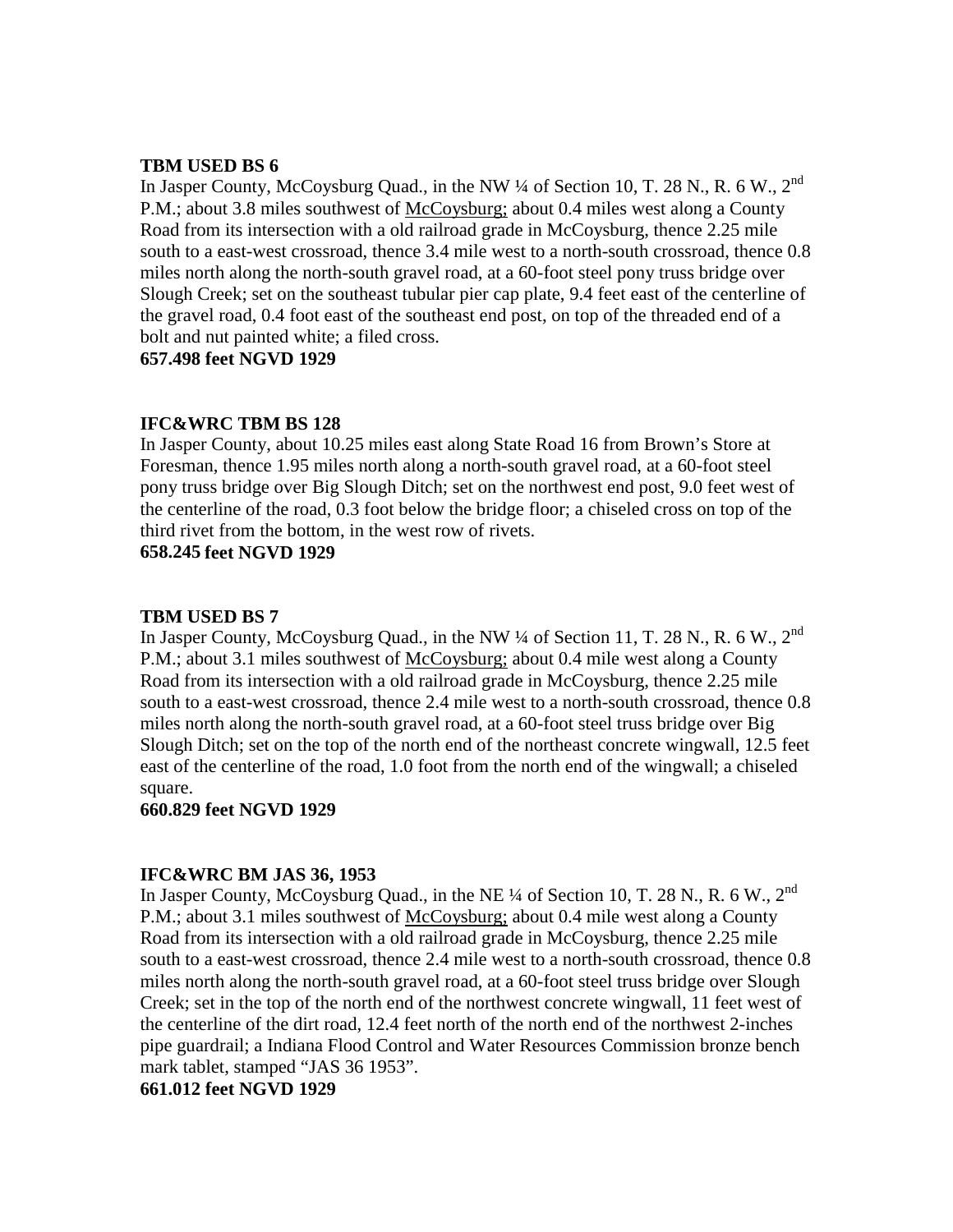# **USC&GS BM X 107, 1946**

In Jasper County, Wolcott Quad., in the SW 1/4 of Sec. 13, T. 28 N., R. 6 W., 2<sup>nd</sup> PM; about 7.0 miles north of Wolcott; at the intersection of State Road 16 and a north-south crossroad, in the northwest quarter of the intersection; set in the top of a concrete post, 40 feet north of the centerline of the highway, 72 feet west of the centerline of the road leading north, 19.5 feet west of a corner fence post, 1 foot south of the north right-of-way fence line and about level with the highway; a US Coast & Geodetic Survey bronze tablet, stamped "X 107 1946".

**676.288 feet NGVD 1929**

#### **TBM USED BS 8**

In Jasper County, McCoysburg Quad., in the NW  $\frac{1}{4}$  of Sec. 12, T. 28 N., R. 6 W., 2<sup>nd</sup> PM.; about 1.9 miles southwest of McCoysburg; about 0.4 mile west along a County Road from its intersection with a old railroad grade in McCoysburg, thence 0.5 mile south to a "T" road west, thence 0.9 mile west to a "T" road south, thence 0.75 mile south to a 45-foot steel pony truss bridge over Big Slough Ditch; set on the top of the southwest corner of the northwest wingwall, 3.5 feet west of the northwest anchor bolt; a chiseled square.

**662.276 feet NGVD 1929**

#### **BM JAS 37, 1953**

In Jasper County McCoysburg Quad., in the NW  $\frac{1}{4}$  of Sec. 12, T. 28 N., R. 6 W., 2<sup>nd</sup> PM.; about 1.9 miles southwest of McCoysburg; about 0.4 mile west along a County Road from its intersection with a old railroad grade in McCoysburg, thence 0.5 mile south to a "T" road west, thence 0.9 mile west to a "T" road south, thence 0.75 mile south to a 45-foot steel pony truss bridge over Slough Creek; set in the top of the southwest end of the southwest wingwall, 14.7 feet west of the centerline of the road, 0.8 foot from the southwest end of the wingwall; a Indiana Flood and Water Resources Commission bronze bench mark tablet, stamped "JAS 37 1953".

**662.040 feet NGVD 1929**

#### **USC&GS BM W 107, 1946**

In Jasper County, Wolcott Quad., in the NE <sup>1</sup>/4 of Sec. 19, T. 28 N., R. 5 W., 2<sup>nd</sup> PM; about 7.0 miles north of Wolcott; about 8.2 miles west along State Road 16 from the school building at Monon, at a cross road at the Milroy Community Church; set in the top of a concrete post, 194 feet east of the center of the intersection, 115 feet east of the northeast corner of the church building, 38 feet south of the centerline of the highway, 22 feet east of a fence corner, 1 foot north of a wire fence, about level with the highway; a US Coast & Geodetic Survey bronze tablet, stamped "W 107 1946".

## **684.598 feet NGVD 1929**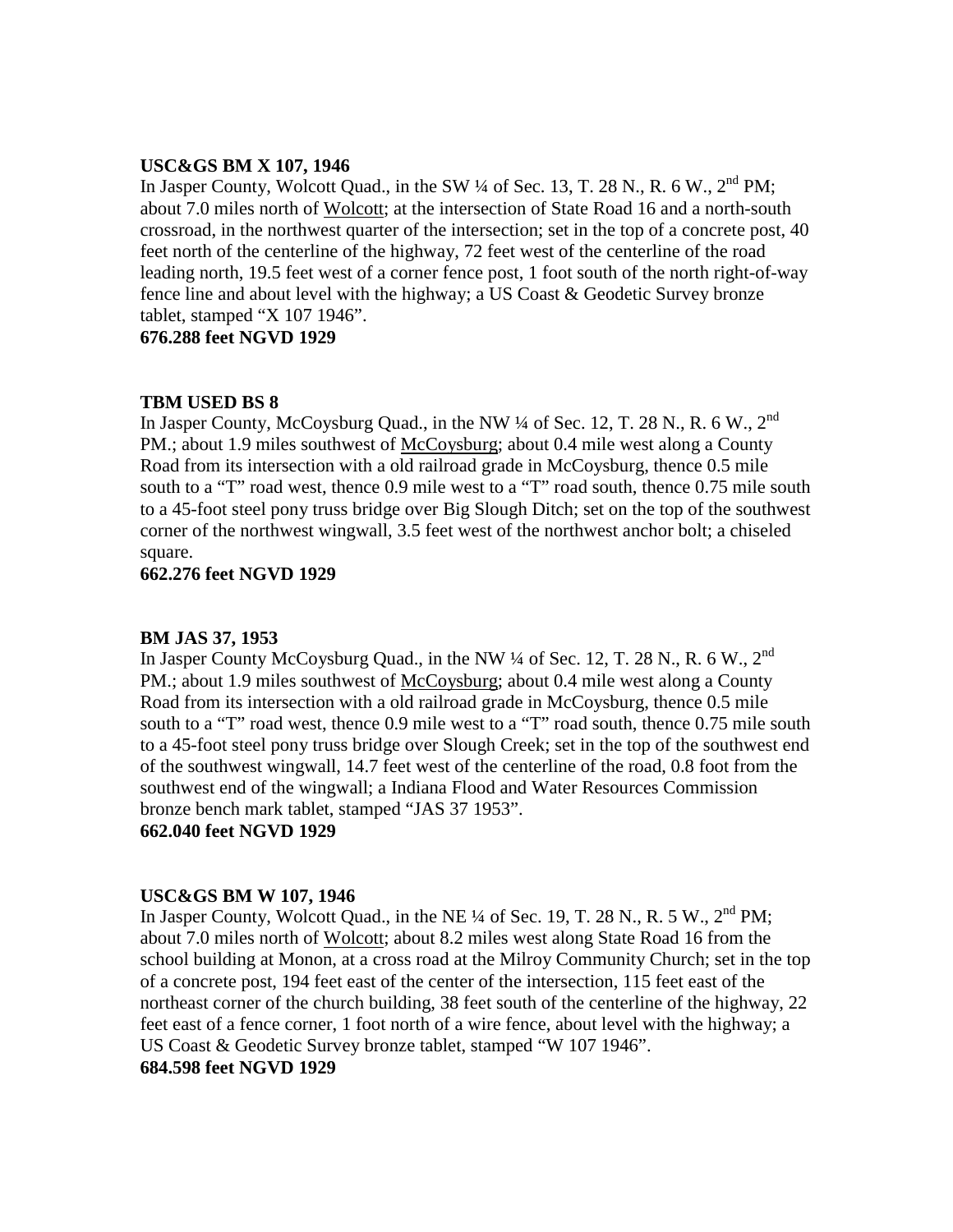#### **TBM USED BS 9**

In Jasper County, McCoysburg Quad., in the SW  $\frac{1}{4}$  of Sec. 6, T. 28 N., R. 5 W.,  $2^{nd}$  PM.; about 1.25 miles southwest of McCoysburg; about 0.4 mile west along a County Road from its intersection with a old railroad grade in McCoysburg, thence about 1.2 miles south to a 55-foot steel pony truss bridge over Big Slough Ditch; set on top of the northwest tubular pier cap plate, 9.4 feet west of the centerline of the road, 2.6 feet south of the south end of the northwest 2-inch pipe wingwall guardrail; a chiseled cross on the top of the threaded end of the bolt painted white.

**665.481 feet NGVD 1929**

#### **IFC&WRC BM JAS 38, 1953**

In Jasper County, McCoysburg Quad., in the SW  $\frac{1}{4}$  of Sec. 6, T. 28 N., R. 5 W.,  $2^{nd}$  PM.; about 1.25 miles southwest of McCoysburg; about 0.4 mile west along a County Road from its intersection with a old railroad grade in McCoysburg, thence about 1.2 miles south to a 55-foot steel pony truss bridge over Slough Creek; set in the top of the north end of the northwest wingwall, 10.5 feet west of the centerline of the road, 0.3 foot northwest of the north end of the northwest 2-inch pipe guardrail; a Indiana Flood Control and Water Resources Commission bronze bench mark tablet, stamped "JAS 38 1953".

**665.442 feet NGVD 1929**

#### **IFC&WRC TBM BS 117**

In Jasper County, McCoysburg Quad., in the NW  $\frac{1}{4}$  of Sec. 8, T. 28 N., R. 5 W.,  $2<sup>nd</sup>$  PM.; about 1.25 miles south of McCoysburg; about 0.4 mile west along a County Road from its intersection with a old railroad grade in McCoysburg, thence about 1.3 miles south to a dirt "T" road to the east, thence 0.75 mile east along the dirt road, at a 55-foot abandoned steel pony truss bridge over Big Slough Ditch; set on the top of the west end of the northwest wingwall, 0.6 foot from the west end and on the north edge of the wingwall; a chiseled square.

**666.153 feet NGVD 1929**

## **IFC&WRC BM JAS 39, 1953**

In Jasper County, McCoysburg Quad., in the NW  $\frac{1}{4}$  of Sec. 8, T. 28 N., R. 5 W.,  $2<sup>nd</sup>$  PM.; about 1.25 miles south of McCoysburg; about 0.4 mile west along a County Road from its intersection with a old railroad grade in McCoysburg, thence about 1.3 miles south to a dirt "T" road to the east, thence 0.75 mile east along the dirt road, at a 55-foot abandoned steel pony truss bridge over Slough Creek; set in the top of the southwest wingwall, 9.7 feet south of the centerline of the road, 0.8 foot west of the southwest corner of the southwest bridge seat; a Indiana Flood Control and Water Resources Commission bronze bench mark tablet, stamped "JAS 39 1953".

## **666.284 feet NGVD 1929**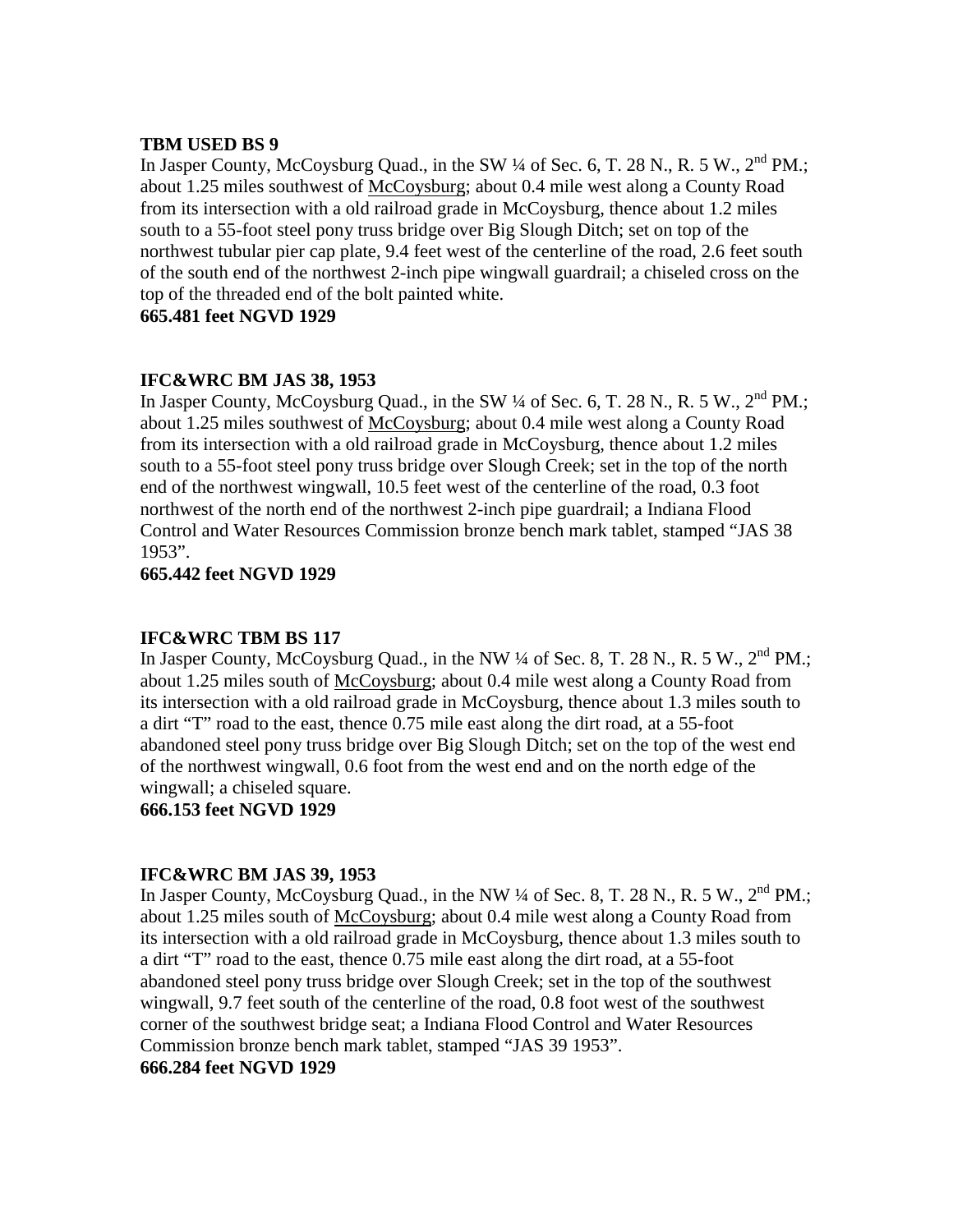#### **USC&GS BM U 107**

In Jasper County, Monon Quad., in the NE  $\frac{1}{4}$  of Sec. 21, T. 28 N., R. 5 W.,  $2^{nd}$  PM.; about 5.6 miles west along State Road 16 from the school building at Monon, at the Jasper-White County Line, set in the top of the north end of the west concrete headwall of a 4-foot corrugated steel pipe culvert under the County Line Road, 178 feet south of the centerline of the highway, 13 feet west of the centerline of the County Line Road and about 0.5 foot above the level of the road; a US Coast & Geodetic Survey bronze tablet, stamped "U 107 1946".

**679.539 feet NGVD 1929**

# **TBM BS 133**

In White County, Francesville Quad., in the SW  $\frac{1}{4}$  of Sec. 10, T. 28 N., R. 5 W.,  $2<sup>nd</sup>$  PM.: about 5.6 miles west along State Road 16 from the school building at Monon, thence 1.05 miles north along the Jasper-White County Line Road, at a concrete deck bridge over a drainage ditch; set on the top of the north end of the west concrete abutment, 0.8 foot below the concrete bridge floor, 0.6 foot northwest of the northwest channel iron guardrail post, 13 feet north of the centerline of an east-west road, 20 feet east of the centerline of the north-south County Line Road; a chiseled triangle. **667.173 feet NGVD 1929**

# **TBM USED BS 11**

In White County, Francesville Quad., in the NW  $\frac{1}{4}$  of Sec. 10, T. 28 N., R. 5 W.,  $2^{nd}$ PM.; about 5.6 miles west along State Road 16 from the school building at Monon, thence 1.85 miles north along the Jasper-White County Line Road, at a 60-foot steel pony truss bridge over Slough Creek; set on top of the east end of the south abutment, 11.5 feet east of the centerline of the road, 0.5 foot from the north edge and 0.3 foot from the east end of the abutment; a chiseled cross.

# **664.313 feet NGVD 1929**

# **IFC&WRC BM JAS 40, 1953**

In White County, Francesville Quad., in the NW  $\frac{1}{4}$  of Sec. 10, T. 28 N., R. 5 W., 2<sup>nd</sup> PM.; about 5.6 miles west along State Road 16 from the school building at Monon, thence 1.85 miles north along the Jasper-White County Line Road, at a 60-foot steel pony truss bridge over Slough Creek; set in the top of the east end of the north abutment, 11.3 feet east of the centerline of the road, 0.8 foot from the east end of the abutment; a Indiana Flood Control and Water Resources Commission bronze bench mark tablet, stamped "JAS 40 1953".

# **664.471 feet NGVD 1929**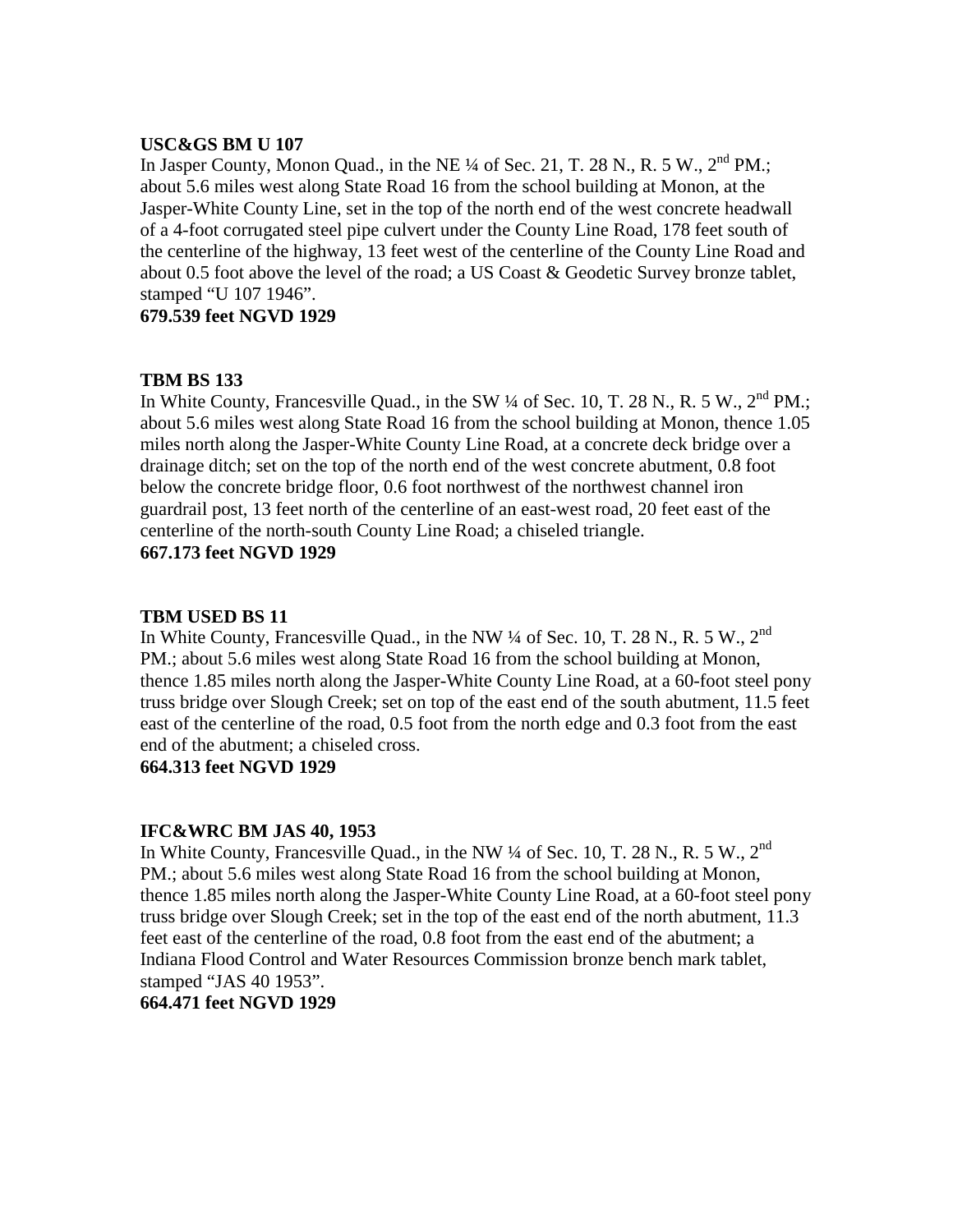# **TBM USED BD 1**

In Jasper County, McCoysburg Quad., in the SW ¼ of Sec. 10, T. 28 N., R. 6 W., 2nd PM.; about 10.25 miles east along State Road 16 from Brown's Store at Foresman, thence 1.4 miles north along a gravel road, at an 80-foot steel pony truss bridge over Bice Ditch; set on top of the north corner of the northeast wingwall, 16.8 feet east of the centerline of the road, 9.8 feet northeast of the northeast end post; a chiseled square. **659.615 feet NGVD 1929**

# **IFC&WRC BM JAS 41, 1953**

In Jasper County, McCoysburg Quad., in the SE  $\frac{1}{4}$  of Sec. 9, T. 28 N., R. 6 W.,  $2<sup>nd</sup>$  PM.; about 10.25 miles east along State Road 16 from Brown's Store at Foresman, thence 1.4 miles north along a gravel road, at an 80-foot steel pony truss bridge over Bice Ditch; set in the top of the northwest end of the northwest concrete wingwall, 10.25 feet west of the centerline of the road, 0.6 foot from the northwest end of the wingwall; a Indiana Flood Control and Water Resources Commission bronze bench mark tablet, stamped "JAS 41 1953".

# **659.476 feet NGVD 1929**

# **TBM USED BD 2**

In Jasper County, McCoysburg Quad., in the SW ¼ of Sec. 10, T. 28 N., R. 6 W., 2nd PM.; about 10.25 miles east along State Road 16 from Brown's Store at Foresman, thence 1.1 miles north along a gravel road to the intersection of an east-west gravel road, at a 50-foot steel truss bridge, on the east-west gravel road over Bice Ditch; set on the top of the northeast edge of the northwest wingwall, 10.2 feet north of the centerline of the road, 0.4 foot southeast of the southeast steel post of the northeast wingwall guardrail; a chiseled square.

# **662.125 feet NGVD 1929**

# **IFC&WRC BM JAS 42, 1953**

In Jasper County, McCoysburg Quad., in the SW  $\frac{1}{4}$  of Sec. 10, T. 28 N., R. 6 W., 2<sup>nd</sup> PM.; about 10.25 miles east along State Road 16 from Brown's Store at Foresman, thence 1.1 miles north along a gravel road to the intersection of an east-west gravel road, on the east-west gravel road, at a 50-foot steel truss bridge, over the Bice Ditch; set in the top of the north end of the east concrete abutment, 9.8 feet north of and 0.9 foot below the centerline of the road, 0.7 foot north of the northeast end post; a Indiana Flood Control and Water Resources Commission bronze bench mark tablet, stamped "JAS 42 1953".

#### **661.717 feet NGVD 1929**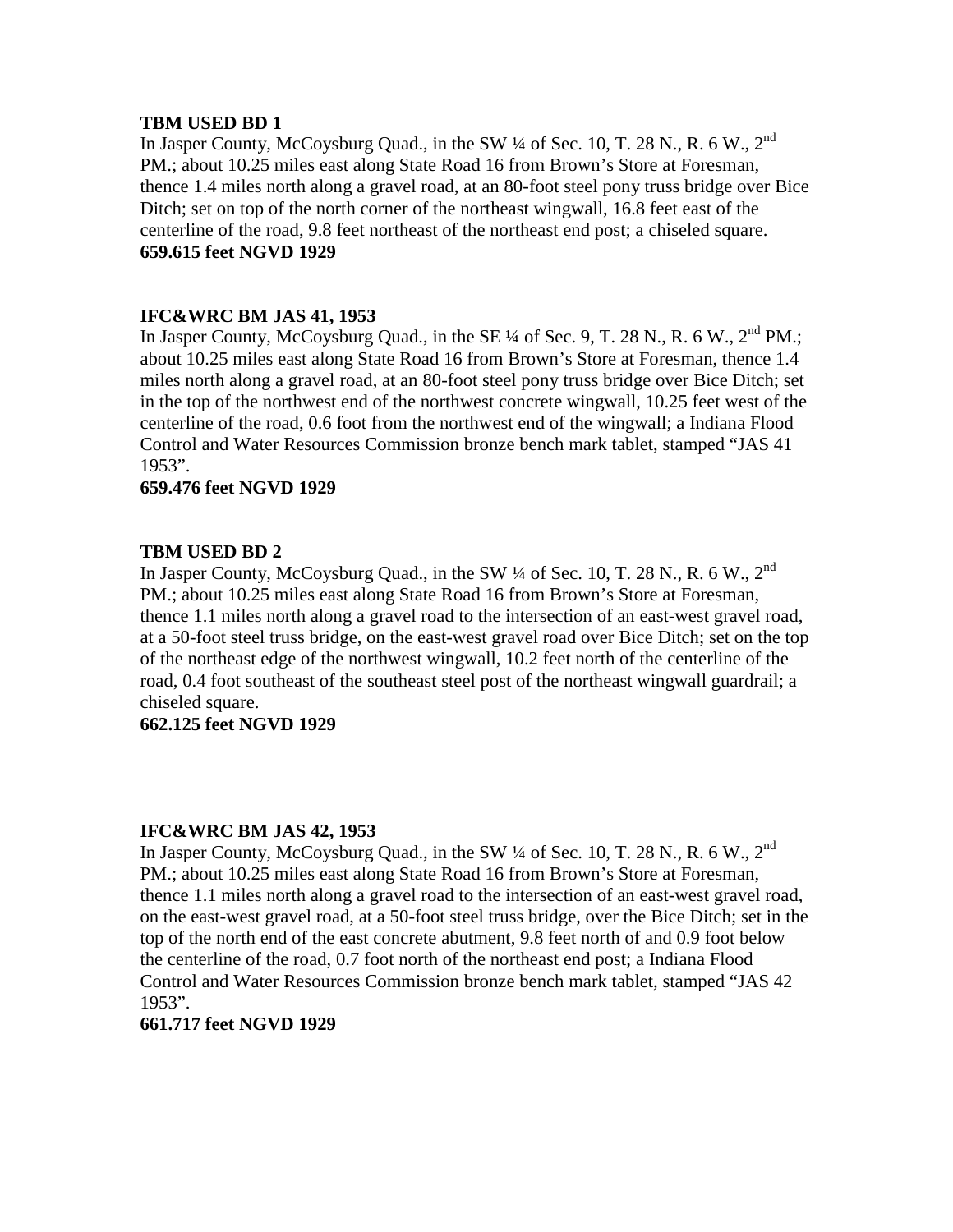# **TBM USED BD 4**

In Jasper County, Wolcott Quad., in the NW  $\frac{1}{4}$  of Sec. 22, T. 28 N., R. 6 W.,  $2^{nd}$  PM.; about 10.25 miles east along State Road 16 from Brown's Store at Foresman, thence 0.5 mile south along a gravel road, at a 45-foot steel pony truss bridge over Bice Ditch; set on top of the northeast edge of the southeast wingwall, 13.0 feet east of the centerline of the road, 6.0 feet from the southeast end of the wingwall; a chiseled square. **666.971 feet NGVD 1929**

# **IFC&WRC BM JAS 43, 1953**

In Jasper County, Wolcott Quad., in the NW  $\frac{1}{4}$  of Sec. 22, T. 28 N., R. 6 W.,  $2^{nd}$  PM.; about 10.25 miles east along State Road 16 from Brown's Store at Foresman, thence 0.5 miles south along a gravel road, at a 45-foot steel pony truss bridge over Bice Ditch; set in the top of the east end of the north concrete abutment, 9.8 feet east of the centerline of the road, 0.9 foot east of the northeast end post; a Indiana Flood Control and Water Resources Commission bronze bench mark tablet, stamped "JAS 43 1953". **667.249 feet NGVD 1929**

# **ISHC BM JAS L 47**

In Jasper County, Wolcott Quad., in the SW 1/4 of Sec. 15, T. 28 N., R. 6 W., 2<sup>nd</sup> PM.; about 10.65 miles east along State Road 16 from Brown's Store at Foresman, 0.55 mile west of the Queen City cross road, at a 35-foot concrete bridge over Bice Ditch; set in the top of the center of the northwest wingwall of the bridge, 18.5 feet north of the centerline of the highway; a Indiana State Highway Commission bronze tablet, stamped "JAS L 47".

#### **668.030 feet NGVD 1929**

# **USGS RM 2 South Marion**

In Jasper County, Wolcott Quad., in the SW  $\frac{1}{4}$  of Sec. 15, T. 28 N., R. 6 W.,  $2^{nd}$  PM.; about 10.65 miles east along State Road 16 from Brown's Store at Foresman, 0.55 mile west of the Queen City cross road, at a 35-foot concrete bridge over Bice Ditch; set on top of the northwest edge of the northeast wingwall, 20 feet north of the centerline of the highway, 4.8 feet north oh the east end of the north concrete guardrail; a chiseled square. **667.943 feet NGVD 1929**

#### **USGS RM 3 South Marion**

In Jasper County, Wolcott Quad., in the NW  $\frac{1}{4}$  of Sec. 22, T. 28 N., R. 6 W.,  $2^{nd}$  PM.; about 10.65 miles east along State Road 16 from Brown's Store at Foresman, 0.55 mile west of the Queen City cross road, at a 35-foot concrete bridge over Bice Ditch; set on top of the northeast corner of a concrete headwall of an 18-inch pipe culvert, 35 feet west of the west end of the bridge, 33 feet south of the centerline of the highway; a chiseled square.

#### **666.353 feet NGVD 1929**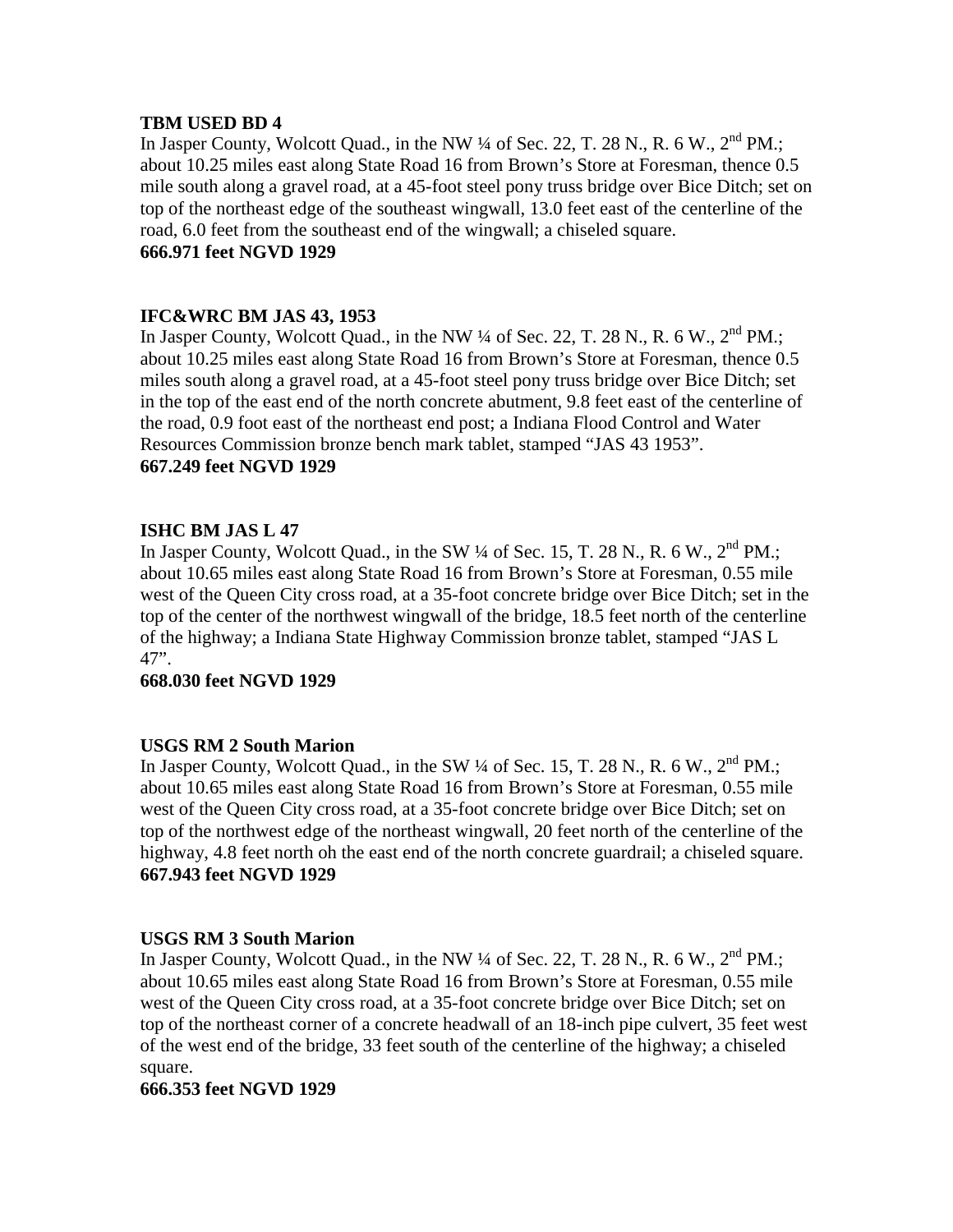# **USC&GS BM Z 107, 1946**

In Jasper County, Wolcott Quad., about 9.25 miles east along State Road 16 from Brown's Store at Foresman, in the southwest quarter of a crossroad; set in the top of a concrete post; 73 feet west of the centerline of the road leading south, 39 feet south of the centerline of the highway, 19.5 feet west of a fence corner, 1 foot north of the south rightof-way fence; a US Coast & Geodetic Survey bronze tablet, stamped "Z 107 1946". **671.016 feet NGVD 1929**

# **TBM USED BD 5**

In Jasper County, Wolcott Quad., in the NW  $\frac{1}{4}$  of Sec. 28, T. 28 N., R. 6 W.,  $2^{nd}$  PM.; about 9.25 miles east along State Road 16 from Brown's Store at Foresman, thence 1.05 miles south along a gravel road, at a 55-foot steel pony truss bridge over Bice Ditch; set on top of the southeast wingwall, 9.4 feet east of the centerline of the road, 0.3 foot north of the northwest 2-inch pipe guardrail post; a chiseled square. **671.983 feet NGVD 1929**

# **IFC&WRC BM JAS 44, 1953**

In Jasper County, Wolcott Quad., in the NW  $\frac{1}{4}$  of Sec. 28, T. 28 N., R. 6 W.,  $2^{nd}$  PM.; about 9.25 miles east along State Road 16 from Brown's Store at Foresman, thence 1.05 miles south along a gravel road, at a 55-foot steel pony truss bridge over Bice Ditch, set in the top of the northeast end of the northeast wingwall, 14 feet east of the centerline of the road, 0.3 foot east of the northeast 2-inch pipe guardrail post; a Indiana Flood Control and Water Resources Commission bronze bench mark tablet, stamped "JAS 44 1953". **672.227 feet NGVD 1929**

#### **USC&GS BM H 108, 1946**

In Jasper County, Remington Quad., in the NE  $\frac{1}{4}$  of Sec. 19, T. 28 N., R. 6 W.,  $2<sup>nd</sup>$  PM.; 0.9 mile east along State Road 16 from its intersection with U.S. 231, in the southwest quarter of a cross road, 26 feet south of the centerline of State Road 16, 25 feet west of the centerline of the north-south road; set in the top of the west end of the south concrete headwall of a 30-inch pipe culvert under the highway; a US Coast & Geodetic Survey bronze tablet, stamped "H 108 1946".

**670.008 feet NGVD 1929**

# **TBM USED BD 6**

In Jasper County, Remington Quad., in the NW  $\frac{1}{4}$  of Sec. 29, T. 28 N., R. 6 W.,  $2^{nd}$  PM.: about 8.25 miles east along State Road 16 from Brown's Store at Foresman, thence 1.4 miles south along a gravel road, at a 40-foot steel truss bridge over Bice Ditch; set on top of the north edge of the west end of the south concrete abutment, 9.2 feet west of the centerline of the road, 1.0 foot from the west end of the abutment; a chiseled square. **674.298 feet NGVD 1929**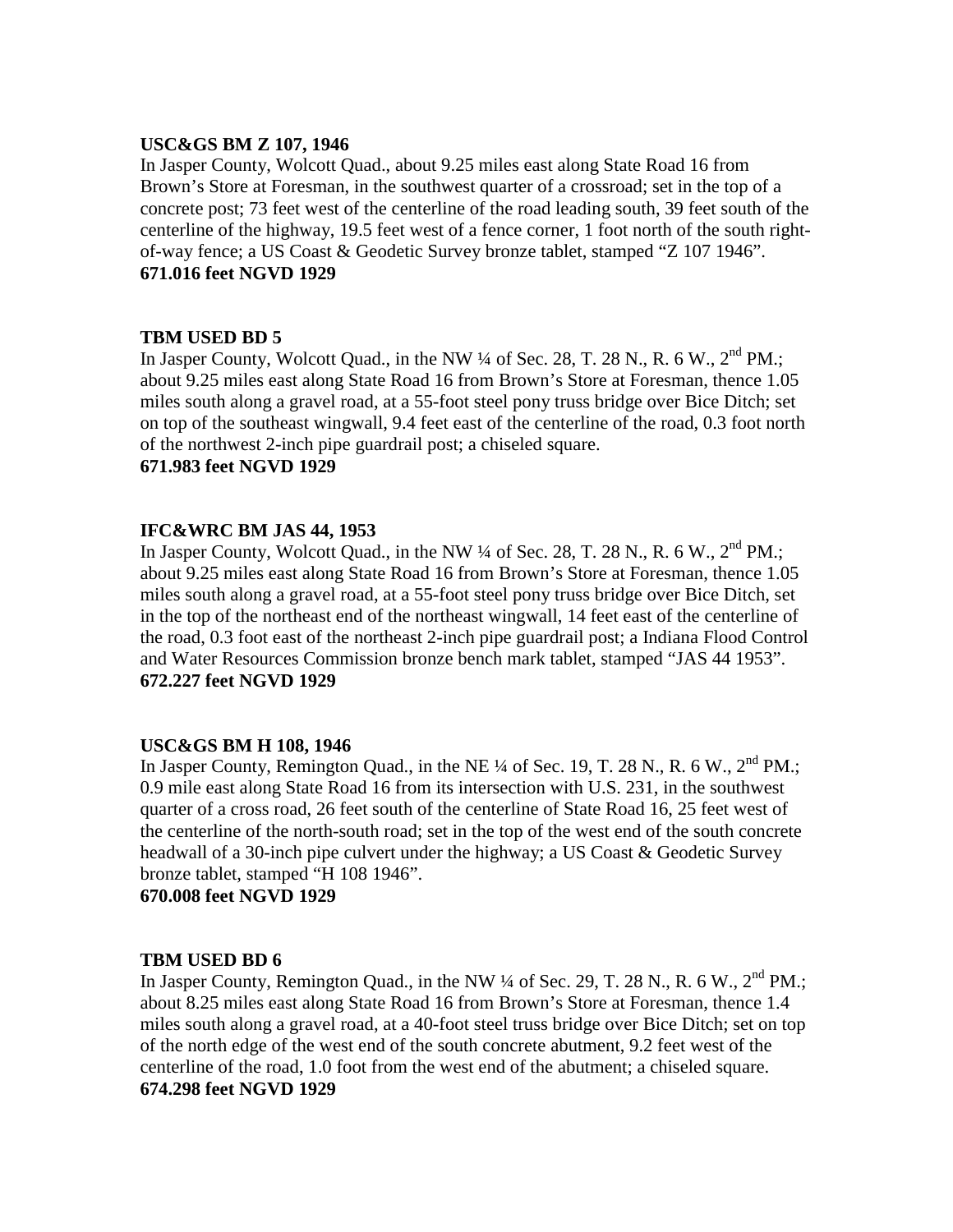# **IFC&WRC BM JAS 45, 1953**

In Jasper County, Remington Quad., in the NW ¼ of Sec. 29, T. 28 N., R. 6 W., 2<sup>nd</sup> PM.; about 8.25 miles east along State Road 16 from Brown's Store at Foresman, thence 1.4 miles south along a gravel road, at a 40-foot steel truss bridge over Bice Ditch; set in the top of the northeast end of the northeast concrete wingwall, 16 feet east of and 4.5 feet below the centerline of the road, 0.7 foot from the northeast end of the wingwall; a Indiana Flood Control and Water Resources Commission bronze bench mark tablet, stamped "JAS 45 1953".

**670.992 feet NGVD 1929**

#### **USC&GS BM F 108, 1946**

In Jasper County, Remington Quad., in the NE  $\frac{1}{4}$  of Sec. 36, T. 28 N., R. 7 W.,  $2<sup>nd</sup>$  PM.; about 4.8 miles north along U.S. 231 from its junction with U.S. 24 at Remington, in the southwest quarter of a cross road that leads east across a steel bridge, 107 feet south of the centerline of the cross road, 19 feet west of the centerline of the highway, set in the top of the north end of the west concrete headwall of a 16-inch pipe culvert; a US Coast & Geodetic Survey bronze tablet, stamped "F 108 1946".

**677.141 feet NGVD 1929**

#### **TBM USED BD 7**

In Jasper County, Remington Quad., in the NW  $\frac{1}{4}$  of Sec. 31, T. 28 N., R. 6 W.,  $2^{nd}$  PM.; about 4.8 miles north along U.S. 231 from its junction with U.S. 24 at Remington, at the intersection of an east-west gravel road, on the gravel road leading east, at a 45-foot steel pony truss bridge over Bice Ditch; set on top of the southwest steel tubular pier cap plate, 9.2 feet south of the centerline of the road, 1.1 feet southeast of the southwest anchor bolt; a chiseled cross on top of the threaded end of a bolt.

#### **676.405 feet NGVD 1929**

#### **TBM USED BD 8**

In Jasper County, Remington Quad., in the SW  $\frac{1}{4}$  of Sec. 31, T. 28 N., R. 6 W.,  $2^{nd}$  PM.; about 3.8 miles north along U.S. 231 from its junction with U.S. 24 at Remington, thence 0.1 mile east along an east-west gravel road, at a 45-foot steel pony truss bridge over Bice Ditch; set on top of the east edge of the north end of the west concrete abutment, 9.3 feet north of the centerline of the road; a chiseled square.

# **680.117 feet NGVD 1929**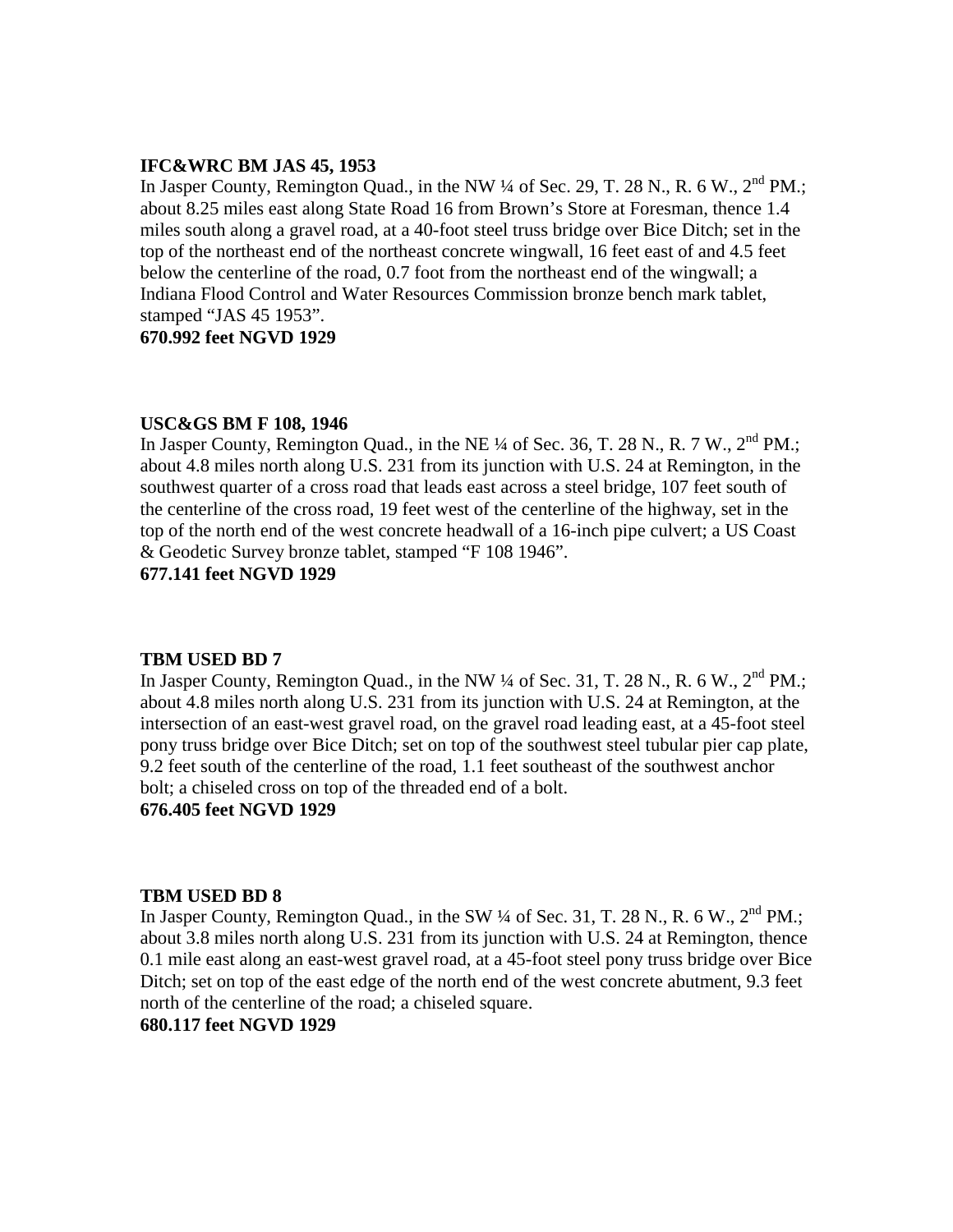#### **IFC&WRC BM JAS 46, 1953**

In Jasper County, Remington Quad., in the SW 1/4 of Sec. 31, T. 28 N., R. 6 W., 2<sup>nd</sup> PM.; about 3.8 miles north along U.S. 231 from its junction with U.S. 24 at Remington, thence 0.1 mile east along an east-west gravel road, at a 45-foot steel pony truss bridge over Bice Ditch; set in the top of the north end of the east concrete abutment, 9.5 feet north of the centerline of the road; a Indiana Flood Control and Water Resources Commission bronze bench mark tablet, stamped "JAS 46 1953".

**680.149 feet NGVD 1929**

# **TBM USED BD 9**

In Jasper County, Remington Quad., in the NE <sup>1/4</sup> of Sec. 7, T. 28 N., R. 6 W., 2<sup>nd</sup> PM.: about 3.0 miles north along U.S. 231 from its junction with U.S. 24 at Remington, thence about 0.65 mile east along a gravel road, at a 40-foot steel pony truss bridge over Bice Ditch; set on top of the south corner of the southeast concrete wingwall, 27 feet south of the centerline of the road, 14.5 feet southeast of the southeast 2-inch guardrail post; a chiseled square.

# **698.638 feet NGVD 1929**

# **IFC&WRC BM JAS 47, 1953**

In Jasper County, Remington Quad., in the SE  $\frac{1}{4}$  of Sec. 6, T. 27 N., R. 6 W.,  $2^{nd}$  PM.; about 3.0 miles north along U.S. 231 from its junction with U.S. 24 at Remington, thence about 0.65 mile east along a gravel road at a 40-foot steel pony truss bridge over Bice Ditch; set in the top of the west end of the northwest concrete wingwall, 10.5 feet north of the centerline of the road, 1.2 feet from the west end of the wingwall; a Indiana Flood Control and Water Resources Commission bronze bench mark tablet, stamped "JAS 47 1953".

#### **690.890 feet NGVD 1929**

#### **TBM KD 137**

In Jasper County, about 10.25 miles east along State Road 16 from Brown's Store at Foresman, thence 2.0 miles north along a gravel road, thence 1.05 miles east along a gravel road, 100 feet south of a bridge over Slough Creek, at a 40-foot steel pony truss bridge over Keefe Ditch; set on the southeast end of the truss, 8.8 feet east of and 0.8 foot above the centerline of the bridge floor; a chiseled cross on top of  $7<sup>th</sup>$  rivet from the bottom, in the east row of rivets.

**662.744 feet NGVD 1929**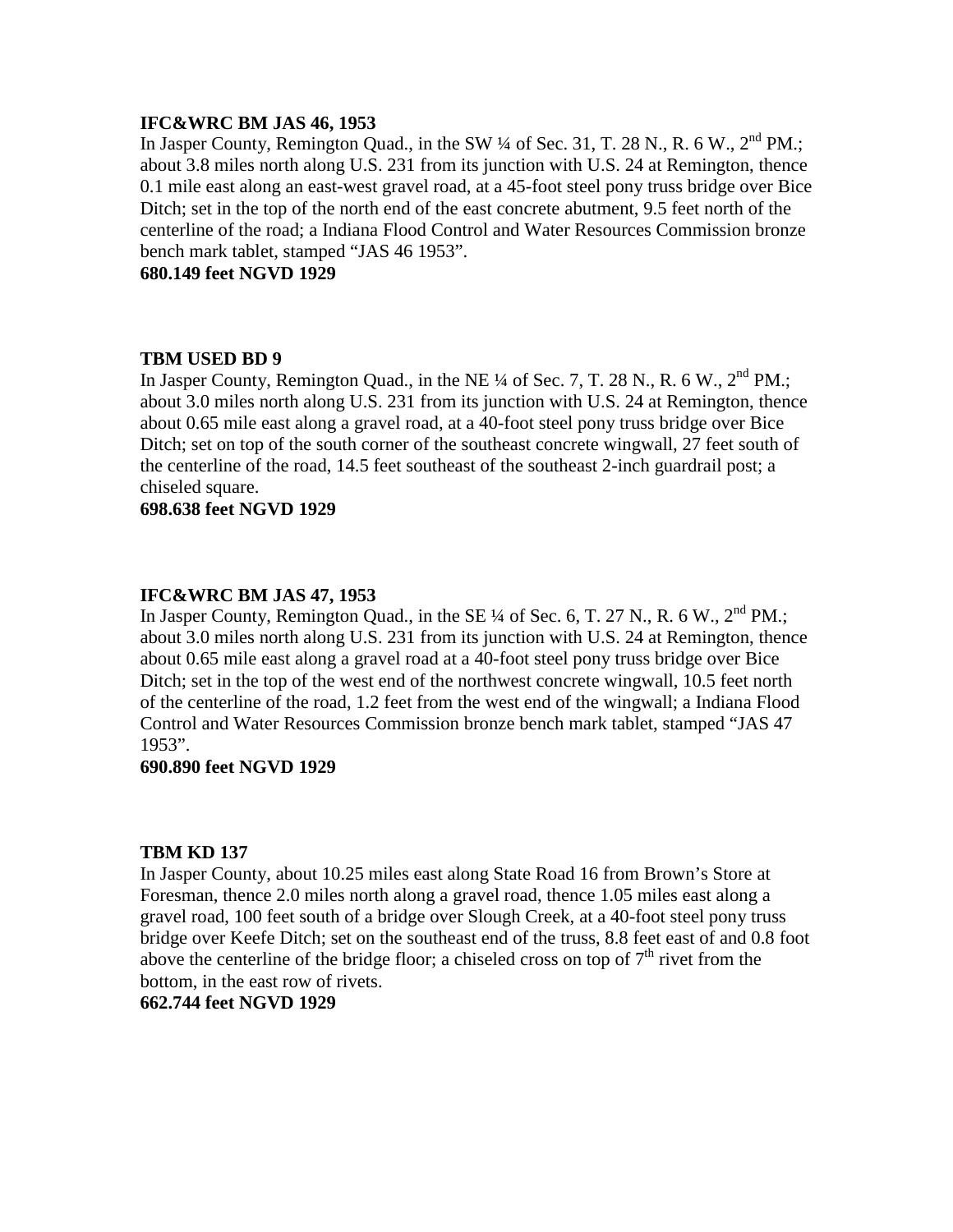# **TBM USED KD 1**

In Jasper County, about 10.25 miles east along State Road 16 from Brown's Store at Foresman, thence 2.0 miles north along a gravel road, thence 1.05 miles east along a gravel road, 100 feet south of a bridge over Slough Creek, at a 40-foot steel pony truss bridge over Keefe Ditch; set on top of the southwest edge of the northwest wingwall, 9.7 feet northwest of the northwest anchor bolt, 1.1 feet from the northwest end of the wingwall; a chiseled square.

**661.072 feet NGVD 1929**

# **TBM USED KD 2**

In Jasper County, McCoysburg Quad., in the NW  $\frac{1}{4}$  of Sec. 13, T. 28 N., R. 6 W., 2<sup>nd</sup> PM.; about 9.0 miles west along State Road 16 from the school building at Monon, thence 1.05 miles north along a gravel road, thence 0.5 mile west along a gravel road at a 35-foot steel girder bridge over Keefe Ditch; set on top of the southeast end of the southeast wingwall, 14 feet south of the centerline of the road, 1.2 feet southeast of the southeast 2-inch pipe guardrail post; a chiseled square.

**663.632 feet NGVD 1929**

# **IFC&WRC BM JAS 48, 1953**

In Jasper County, McCoysburg Quad., in the SW  $\frac{1}{4}$  of Sec. 12, T. 28 N., R. 6 W., 2<sup>nd</sup> PM.; about 9.0 miles west along State Road 16 from the school building at Monon, thence 1.05 miles north along a gravel road, thence 0.5 mile west along a gravel road, at a 35-foot steel girder over Keefe Ditch; set in the top of the northwest wingwall, 14 feet north of the centerline of the road, 1.2 feet southeast of the northwest 2-inch pipe guardrail post; a Indiana Flood Control and Water Resources Commission bronze bench mark tablet, stamped "JAS 48 1953".

# **663.881 feet NGVD 1929**

#### **ISHC BM JAS L 48**

In Jasper County, Wolcott Quad., in the SW  $\frac{1}{4}$  of Sec. 14, T. 28 N., R. 6 W.,  $2^{nd}$  PM.; about 10.2 miles west along State Road 16 from the school building at Monon, 0.3 mile east of the Queen City School Number 3 and a north-south cross road, at the State Road 16 35-foot concrete bridge over Keefe Ditch; set in the top of the north end of the west abutment, 16.5 feet north of the centerline of the highway and about 0.5 foot above the level of the bridge floor; a Indiana State Highway Commission bronze tablet stamped "JAS L 48".

#### **670.937 feet NGVD 1929**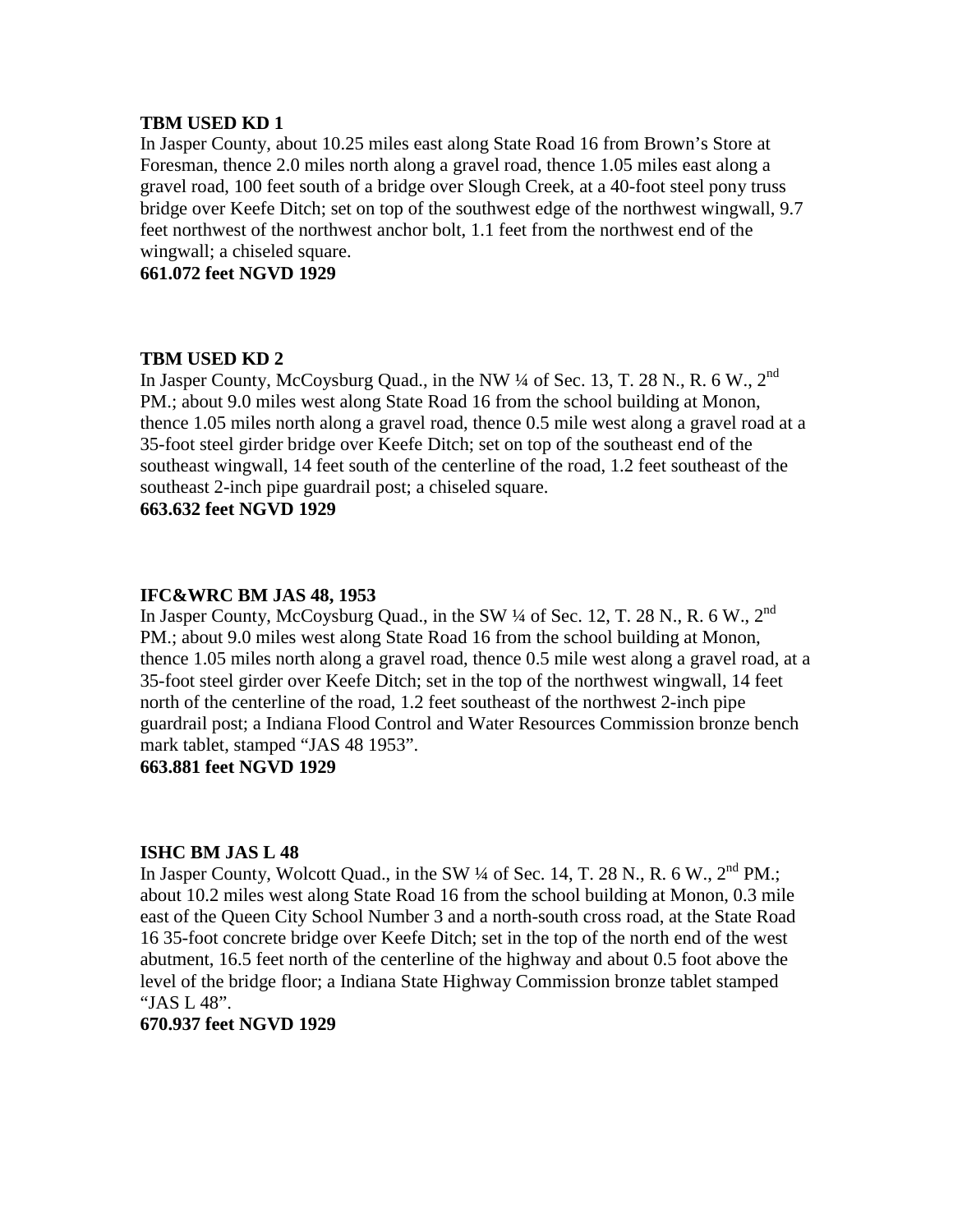# **IFC&WRC TBM KD 138**

In Jasper County, Wolcott Quad., in the SW  $\frac{1}{4}$  of Sec. 14, T. 28 N., R. 6 W.,  $2^{nd}$  PM.; about 10.2 miles west along State Road 16 from the school building at Monon, 0.3 mile east of the Queen City School Number 3 and a north-south cross road, at the State Road 16 35-foot concrete bridge over Keefe Ditch; set on the top of the northeast wingwall, 20 feet north of the centerline of the highway, 4.5 feet north of the east end of the north concrete guardrail; a chiseled triangle.

**670.889 feet NGVD 1929**

# **TBM USED KD 4**

In Jasper County, Wolcott Quad., in the SE  $\frac{1}{4}$  of Sec. 22, T. 28 N., R. 6 W.,  $2^{nd}$  PM.; about 9.95 miles east along State Road 16 from Brown's Store at Foresman, thence 0.9 mile south along a gravel road, at a 30-foot steel girder bridge over Keefe Ditch, on top of the southwest concrete wingwall, 9.4 feet west of the centerline of the road, 1.7 feet south of the north edge of the south abutment, 1.4 feet west of the south end of the west steel guardrail; a chiseled square.

**672.911 feet NGVD 1929**

#### **IFC&WRC BM JAS 49, 1953**

In Jasper County, Wolcott Quad., in the SW  $\frac{1}{4}$  of Sec. 23, T. 28 N., R. 6 W.,  $2^{nd}$  PM.; about 9.95 miles east along State Road 16 from Brown's Store at Foresman, thence 0.9 mile south along a gravel road, at a 30-foot steel girder bridge over Keefe Ditch; set in the top of the northeast concrete wingwall, 9.0 feet east of the centerline of the road, 2.2 feet northeast of the north end of the steel guardrail; a Indiana Flood Control and Water Resources Commission bronze bench mark tablet, stamped "JAS 49 1953". **672.884 feet NGVD 1929**

#### **IFC&WRC TBM KD 141**

In Jasper County, Wolcott Quad., in the SE ¼ of Sec. 22, T. 28 N., R. 6 W., 2<sup>nd</sup> PM.: about 9.95 miles east along State Road 16 from Brown's Store at Foresman, thence 1.1 miles south along a gravel road, thence 0.15 mile west along a dirt road, at a 45-foot steel girder bridge over Keefe Ditch; set on top of the north end of the west concrete abutment, 10.5 feet north of the centerline of the road, 10.5 feet north of the centerline of the road, 2.0 foot northwest of the west end of the north steel guardrail; a chiseled triangle. **674.104 feet NGVD 1929**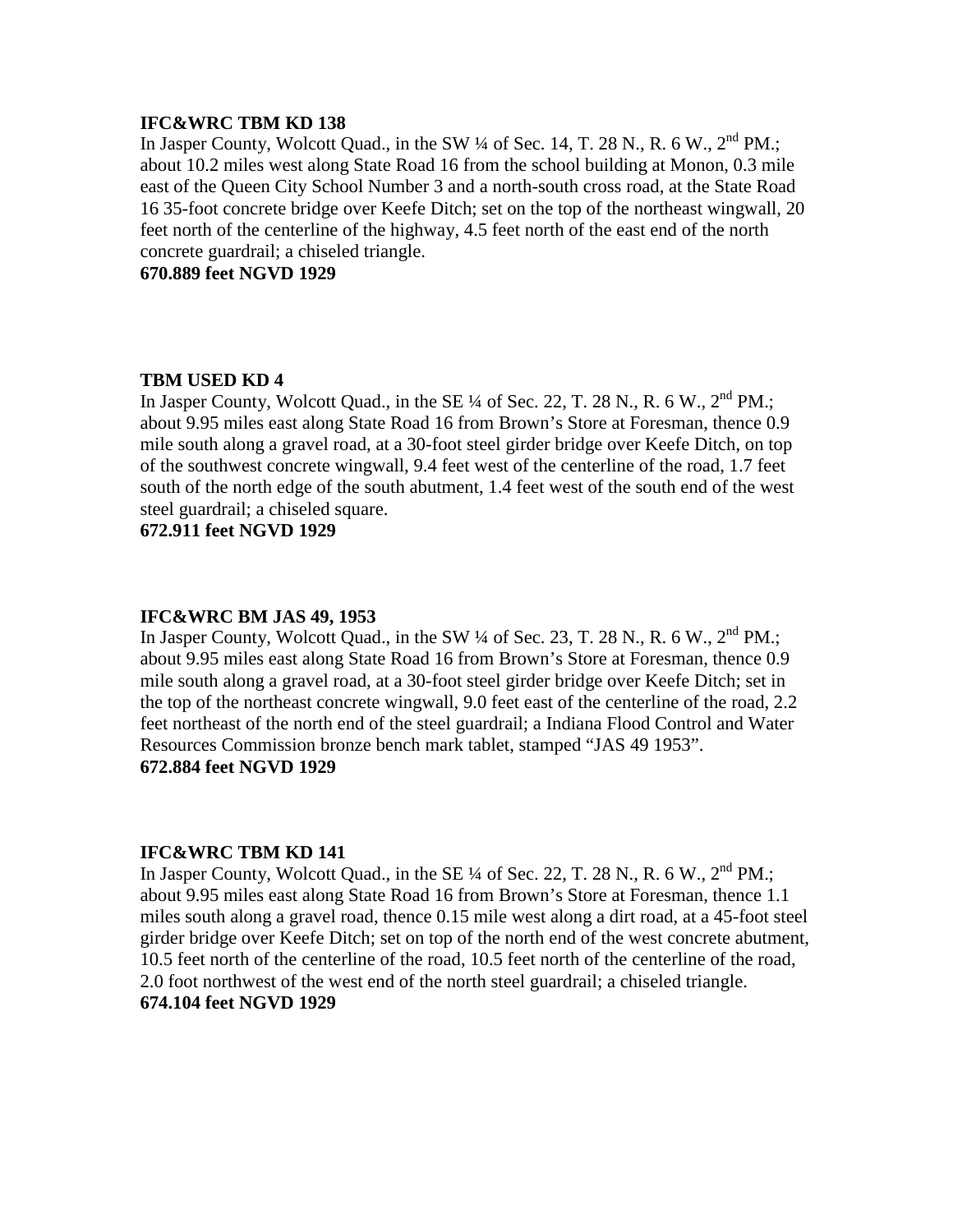#### **IFC&WRC BM JAS 50, 1953**

In Jasper County, Wolcott Quad., in the NE  $\frac{1}{4}$  of Sec. 27, T. 28 N., R. 6 W.,  $2^{nd}$  PM.; about 9.95 miles east along State Road 16 from Brown's Store at Foresman thence 1.1 mile south along a gravel road, thence 0.15 mile west along a dirt road, at a 45-foot steel girder bridge over Keefe Ditch; set in the top of the south end of the east concrete abutment, 9.7 feet south of the centerline of the road, 1.2 feet southeast of the east end of the south steel guardrail; a Indiana Flood Control and Water Resources Commission bronze bench mark tablet, stamped "JAS 50 1953".

# **673.910 feet NGVD 1929**

#### **TBM USED KD 6**

In Jasper County, about 9.95 miles east along State Road 16 from Brown's Store at Foresman, thence 1.5 miles south along a gravel road, at a 50-foot steel pony truss bridge over Keefe Ditch; set on top of the southwest edge of the northwest concrete wingwall, 8.8 feet west of the centerline of the road, 0.8 foot north of the south edge of the north abutment; a chiseled square.

**676.812 feet NGVD 1929**

#### **IFC&WRC BM JAS 51, 1953**

In Jasper County, Wolcott Quad., in the NE  $\frac{1}{4}$  of Sec. 27, T. 28 N., R. 6 W.,  $2^{nd}$  PM.; about 9.95 miles east along State Road 16 from Brown's Store at Foresman, thence 1.5 miles south along a gravel road, at a 50-foot steel pony truss bridge over Keefe Ditch; set in the top of the southwest concrete wingwall, 8.5 feet west of the centerline of the road, 3.4 feet southwest of the north edge of the south abutment; a Indiana Flood Control and Water Resources Commission bronze bench mark tablet, stamped "JAS 51 1953". **676.632 feet NGVD 1929**

#### **TBM USED RD 1**

In Jasper County, McCoysburg Quad., in the NE  $\frac{1}{4}$  of Sec. 22, T. 29 N., R. 6 W., 2<sup>nd</sup> PM.; about 1.5 miles north along U.S. 231 from the courthouse at Rensselaer, thence 3.1 miles east along an east-west blacktop road, at a T-road junction of a north-south gravel road, at a 70-foot steel pony truss bridge over Ryan Ditch on the north-south road; set on top of the south edge of the northeast concrete wingwall, 10.4 feet east of the centerline of the road, 0.5 foot south of the west 2-inch pipe guardrail post; a chiseled square. **660.568 feet NGVD 1929**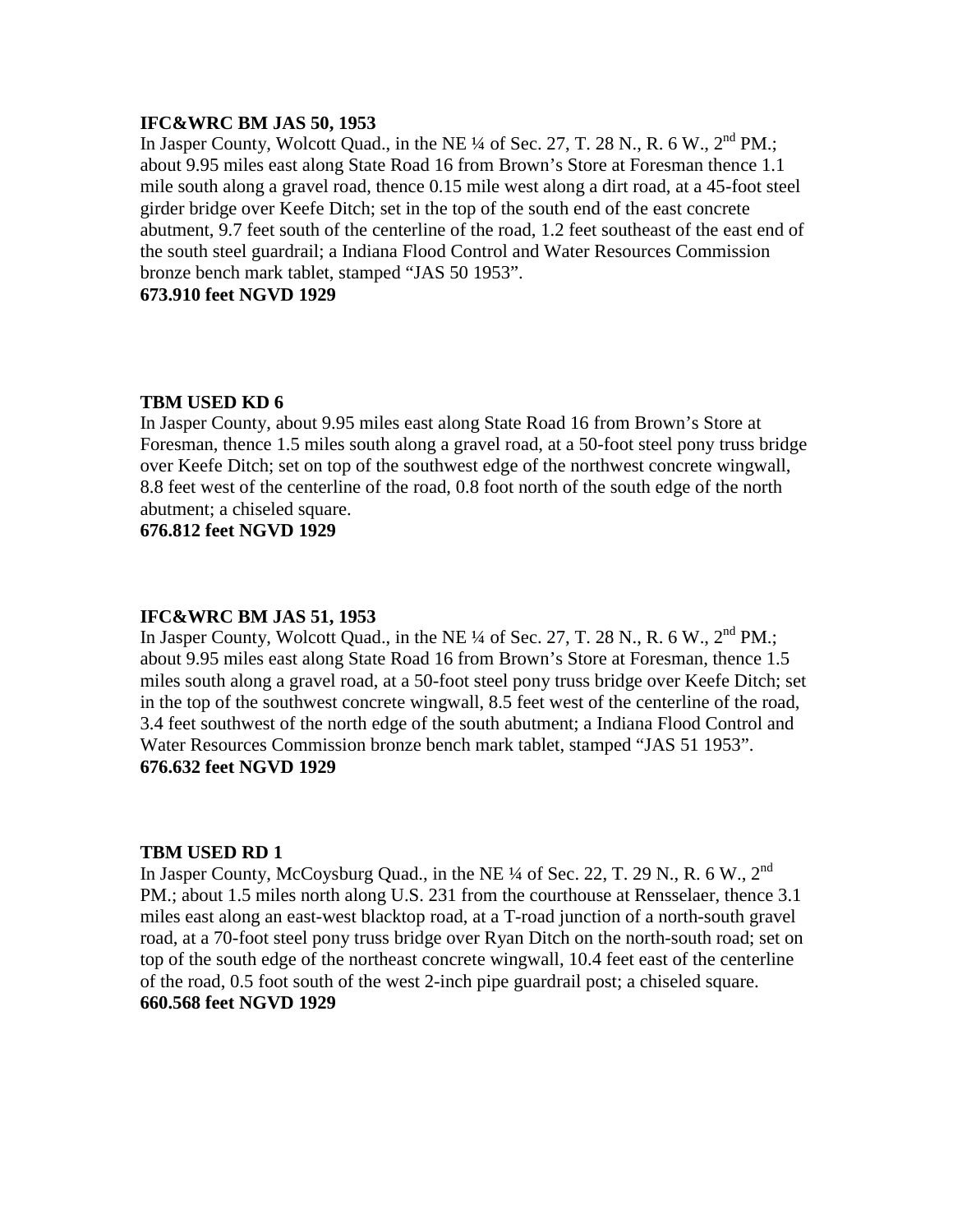#### **IFC&WRC BM JAS 52, 1953**

In Jasper County, McCoysburg Quad., in the NW  $\frac{1}{4}$  of Sec. 22, T. 29 N., R. 6 W., 2<sup>nd</sup> PM.; about 1.5 miles north along U.S. 231 from the courthouse at Rensselaer, thence 3.1 mile east along an east-west blacktop road, at a "T"-road junction of a north-south gravel road, at a 70-foot steel pony truss bridge over the Ryan Ditch on the north-south road; set in the top of the north-west end of the northwest concrete wingwall, 16 feet west of the centerline of the road, 0.5 foot northwest of the northwest 2-inch pipe guardrail post; a Indiana Flood Control and Water Resources Commission bronze bench mark tablet, stamped "JAS 52 1953".

**660.628 feet NGVD 1929**

# **TBM USED RD 2**

In Jasper County, McCoysburg Quad., in the SE  $\frac{1}{4}$  of Sec. 14, T. 29 N., R. 6 W.,  $2^{nd}$  PM.; about 2.5 miles north along U.S. 231 from the courthouse at Rensselaer, thence 4.25 miles east along an east-west blacktop road, thence 1.0 mile south along an east-west blacktop road, thence 1.0 mile south along a gravel road leading south to Pleasant Ridge, at a 40-foot steel pony truss bridge over Ryan Ditch; set on top of the southeast edge of the northeast concrete wingwall, 14 feet east of the centerline of the road, 2.6 feet from the northeast end of the wingwall; a chiseled square.

**664.399 feet NGVD 1929**

# **IFC&WRC BM JAS 53, 1953**

In Jasper County, McCoysburg Quad., in the NW  $\frac{1}{4}$  of Sec. 23, T. 29 N., R. 6 W., 2<sup>nd</sup> PM.; about 2.5 miles north along U.S. 231 from the courthouse at Rensselaer, thence 4.25 miles east along an east-west blacktop road, thence 1.0 mile south along a gravel road leading south to Pleasant Ridge, at a 40-foot steel pony truss bridge over Ryan Ditch; set in the top of the southwest end of the southwest concrete wingwall, 15 feet west of the centerline of the road, 0.8 foot from the southwest end of the wingwall; a Indiana Flood Control and Water Resources Commission bronze bench mark tablet, stamped "JAS 53 1953".

# **664.271 feet NGVD 1929**

# **IFC&WRC TBM RD 143**

In Jasper County, McCoysburg Quad., in the NW 1/4 of Sec. 13, T. 29 N., R. 5 W., 2<sup>nd</sup> PM.; about 2.5 miles north along U.S. 231 from the courthouse at Rensselaer, thence 5.25 miles east along an east-west blacktop and gravel road, at a 10-foot concrete bridge over a drainage ditch; set on top of the southeast concrete wingwall, 12.5 feet south of the centerline of the road, 4.8 feet southeast of the east end of the south concrete guardrail; a chiseled triangle.

# **672.162 feet NGVD 1929**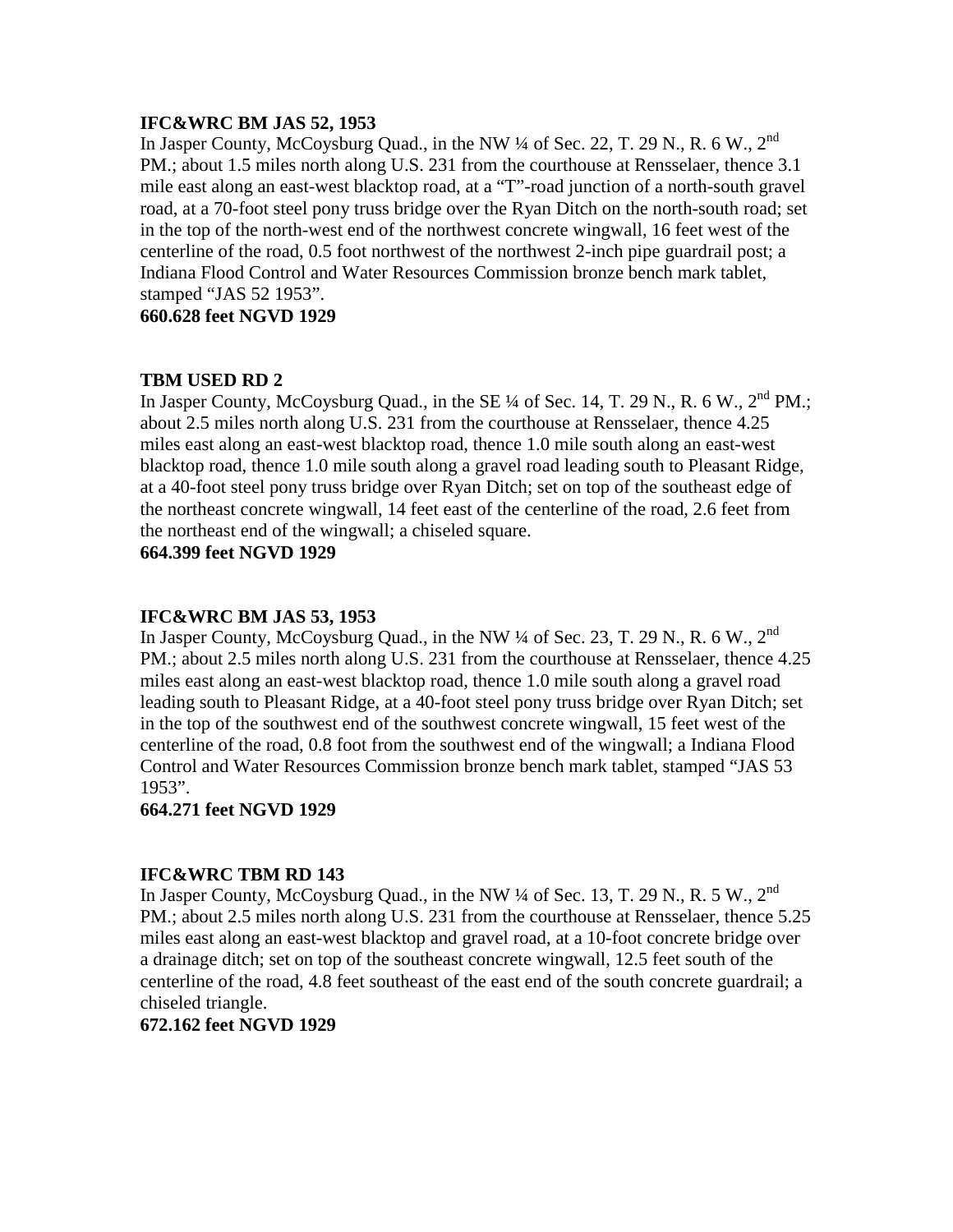# **TBM USED RD 3**

In Jasper County, McCoysburg Quad., in the NW 1/4 of Sec. 18, T. 29 N., R. 5 W., 2<sup>nd</sup> PM.; about 2.5 miles north along U.S. 231 from the courthouse at Rensselaer, thence 6.05 miles east along an east-west blacktop and gravel road to a north-south "T"-road junction, thence 0.2 mile south, at a 55-foot steel pony truss bridge over Ryan Ditch set on top of the northeast edge of the southeast concrete wingwall. 10.2 feet east of the centerline of the road, 0.8-foot southeast of the southeast end post; a chiseled square. **672.099 feet NGVD 1929**

# **IFC&WRC BM JAS 54, 1953**

In Jasper County, McCoysburg Quad., in the NW  $\frac{1}{4}$  of Sec. 18, T. 29 N., R. 5 W., 2<sup>nd</sup> PM.; about 2.5 miles north along U.S. 231 from the courthouse at Rensselaer, thence 6.05 miles east along an east-west blacktop and gravel road to a north-south T-road junction, thence 0.2 mile south, at a 55-foot steel pony truss bridge over Ryan Ditch, on top of the northeast edge of the southwest concrete wingwall, 11.5 feet east of the centerline of the road, 0.8 foot from the northeast end of the wingwall; a Indiana Flood Control and Water Resources Commission bronze bench mark tablet, stamped "JAS 54 1953". **672.227 feet NGVD 1929**

# **USC&GS BM Z 109, 1946**

In Jasper County, McCoysburg Quad., in the NW  $\frac{1}{4}$  of Sec. 9, T. 29 N., R. 5 W.,  $2^{nd}$  PM.; about 8.1 miles east along State Road 114 from the courthouse at Rensselaer, thence 3.2 miles north along a gravel road, 236 feet south of the south end of a 75-foot steel bridge over Ryan Ditch, 44 feet north of a "T" fence corner in the east right-of-way fence, 19 feet east of the centerline of the road, 21.7 feet north of north gate post at a field entrance, 1 foot west of a wire fence line, about level with the road, and set in a concrete post projecting about 4-inches; a US Coast & Geodetic Survey bronze tablet, stamped "Z 109 1946".

# **676.236 feet NGVD 1929**

#### **TBM USED RD 4**

In Jasper County, McCoysburg Quad., in the NW  $\frac{1}{4}$  of Sec. 9, T. 29 N., R. 5 W.,  $2^{nd}$  PM.; about 8.1 miles east along State Road 114 from the courthouse at Rensselaer, thence 3.3 miles north along a gravel road, at a 75-foot steel pony truss bridge over Ryan Ditch; set on top of the northeast end of the northeast stone wingwall, 13.5 feet east of the centerline of the road, 0.6 foot from the southeast edge and 0.2 foot from the northeast end of the wingwall; a chiseled square.

#### **677.460 feet NGVD 1929**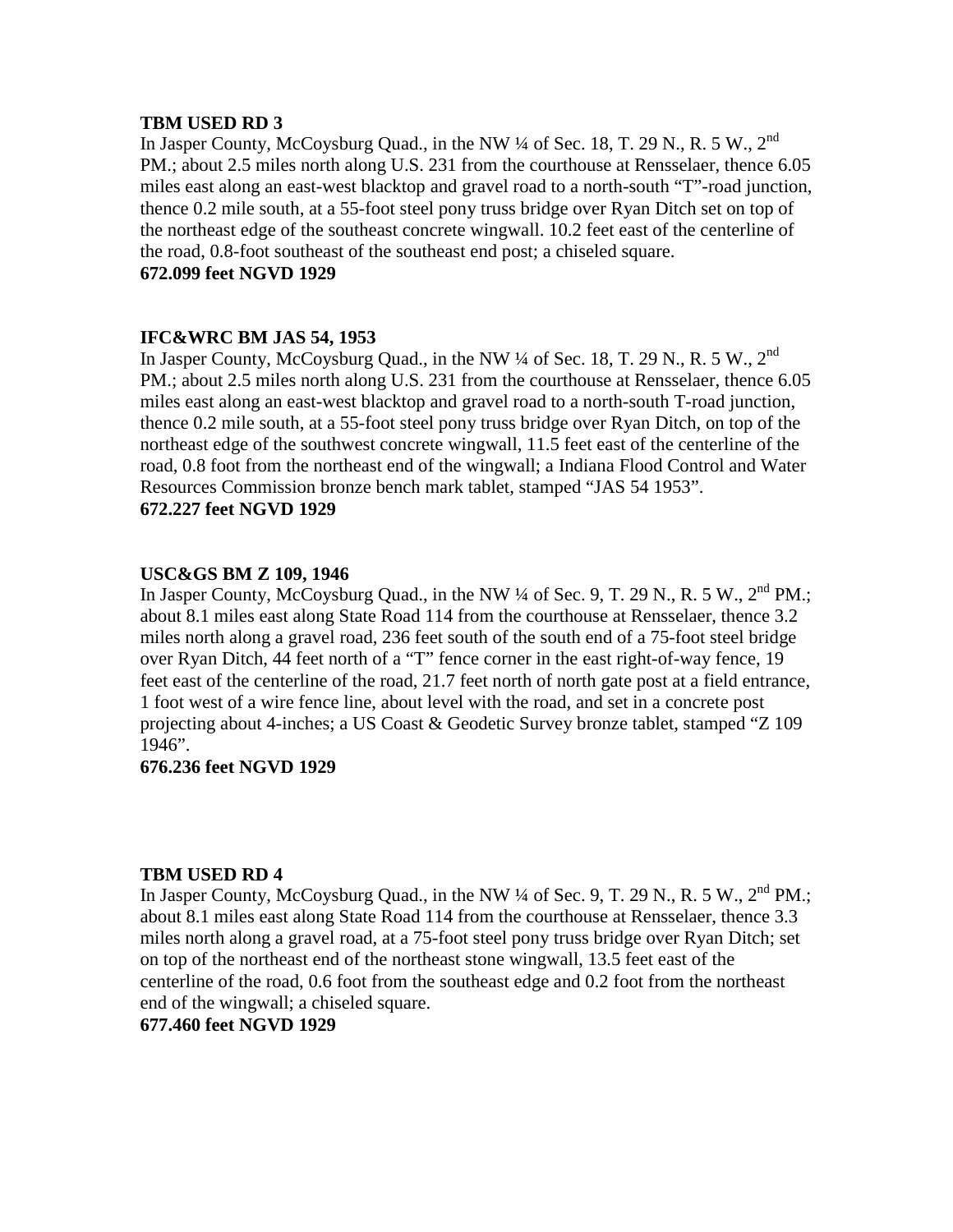# **IFC&WRC TBM RD 145**

In Jasper County, McCoysburg Quad., in the NW  $\frac{1}{4}$  of Sec. 9, T. 29 N., R. 5 W.,  $2^{nd}$  PM.; about 8.1 miles east along State Road 114 from the courthouse at Rensselaer, thence 3.3 miles north along a north-south gravel road, at a 75-foot steel pony truss bridge over Ryan Ditch; set on the southwest end of the truss, 9.0 feet west of and 0.9 foot above the centerline of the bridge floor; a chiseled cross on top of the eight rivet from the bottom, in the west row of the rivets.

**679.338 feet NGVD 1929**

# **USC&GS BM L 110, 1946**

In Jasper County, Francesville Quad., in the SW  $\frac{1}{4}$  of Sec. 3, T. 29 N., R. 5 W.,  $2<sup>nd</sup>$  PM.; about 5.4 miles west along a paved road from the post office at Francesville, Pulaski County, 0.4 miles west of a "T" junction with a road leading north; set in the northeast end of the northeast wingwall of a 70-foot steel bridge over Ryan Ditch, 16 feet north of the centerline of the road, and about level with the bridge floor; a US Coast & Geodetic Survey bronze tablet, stamped "L 110 1946".

**679.930 feet NGVD 1929**

# **IFC&WRC TBM RD 146**

In Jasper County, Francesville Quad., in the NW  $\frac{1}{4}$  of Sec. 10, T. 29 N., R. 5 W., 2<sup>nd</sup> PM.; about 5.4 miles west along a paved road from the post office at Francesville, Pulaski County, 0.4 mile west of a T-road junction with a road leading north, at a 70-foot steel bridge over Ryan Ditch; set on top of the south end of the west concrete abutment, 9.0 feet south of the centerline of the road, 0.4 foot from the south end and 0.2 foot from the east edge of the abutment; a chiseled triangle.

**680.390 feet NGVD 1929**

#### **USC&GS BM C 110, 1946**

In Jasper County, about 3.1 miles south along the Newland-Moody road from the cross road at Newland, at the "T" junction of the east-west road and a road leading south to Moody, 19 feet north of the centerline of the east-west road, 26 feet west of the extended centerline of the road leading south, 22.8 feet west of a "T" fence corner, 1 foot south of the north right-of-way fence line, about 0.5 foot above the level of the junction, and set in the top of a concrete post projecting 4-inches; a US Coast & Geodetic Survey bronze tablet, stamped "C 110 1946".

**690.688 feet NGVD 1929**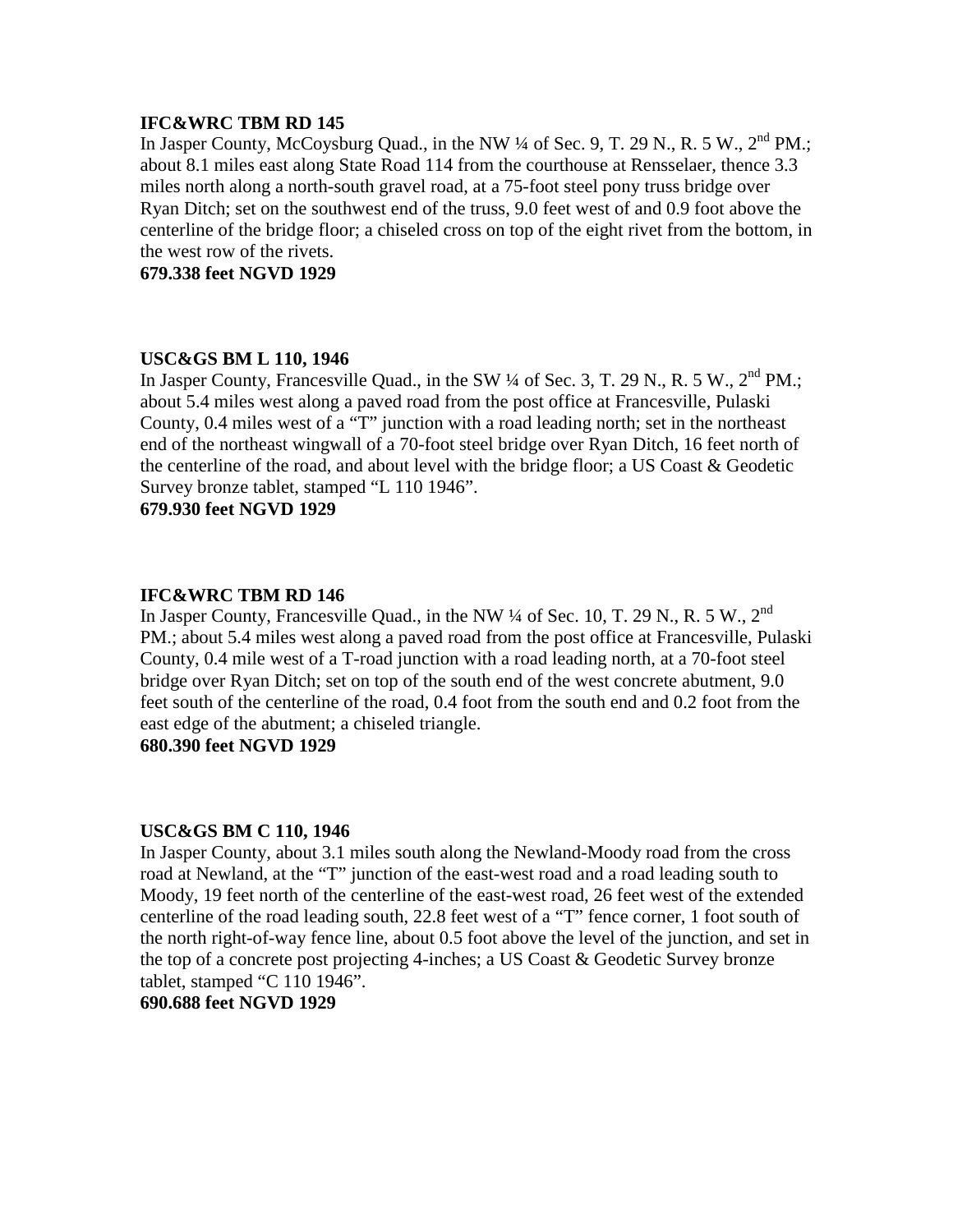# **TBM USED RD 6**

In Jasper County, about 5.5 miles north along U.S. 231from the courthouse at Rensselaer, 1.0 mile south of the junction of State Road 14,thence about 8.1 mile east along a gravel road, at a 45-foot steel pony truss bridge over Ryan Ditch; set on top of the southeast end of the southeast concrete wingwall, 16 feet south of the centerline of the road, 0.9 foot from the southwest edge and 0.6 foot from the southeast end of the wingwall; a chiseled square.

**676.630 feet NGVD 1929**

# **BM JAS 55, 1953**

In Jasper County, about 5.5 miles north along U.S. 231 from the courthouse at Rensselaer, 1.0 mile south of the junction of State Road 14, thence about 8.1 miles east along a gravel road, at a 45-foot steel pony truss bridge over Ryan Ditch; set in the top of the southwest end of the southwest concrete wingwall, 13.5 feet south of the centerline of the road, 0.8 foot from the southwest end of the wingwall; a Indiana Flood Control and Water Resources Commission bronze bench mark tablet, stamped "JAS 55 1953". **676.144 feet NGVD 1929**

# **TBM USED RD 7**

In Jasper County, about 6.5 miles north along U.S. 231 from the courthouse at Rensselaer, thence about 8.0 miles east along State Road 14, at a 65-foot steel girder concrete deck bridge over Ryan Ditch; set on top of the north end of the west concrete abutment, 14.5 feet north of the centerline of the highway, 0.9 foot from the north end and 0.5 foot from the east edge of the abutment; a chiseled cross. **681.838 feet NGVD 1929**

#### **IFC&WRC BM JAS 56, 1953**

In Jasper County, about 6.5 miles north along U.S. 231 from the courthouse at Rensselaer, thence about 8.0 miles east along State Road 14, at a 65-foot steel girder concrete deck bridge over Ryan Ditch, set in the top of the south end of the east concrete abutment, 15.0 feet south of the centerline of the highway, 1.5 feet south of the south edge of the south concrete guardrail; a Indiana Flood Control and Water Resources Commission bronze bench mark tablet, stamped "JAS 65 1953". **681.848 feet NGVD 1929**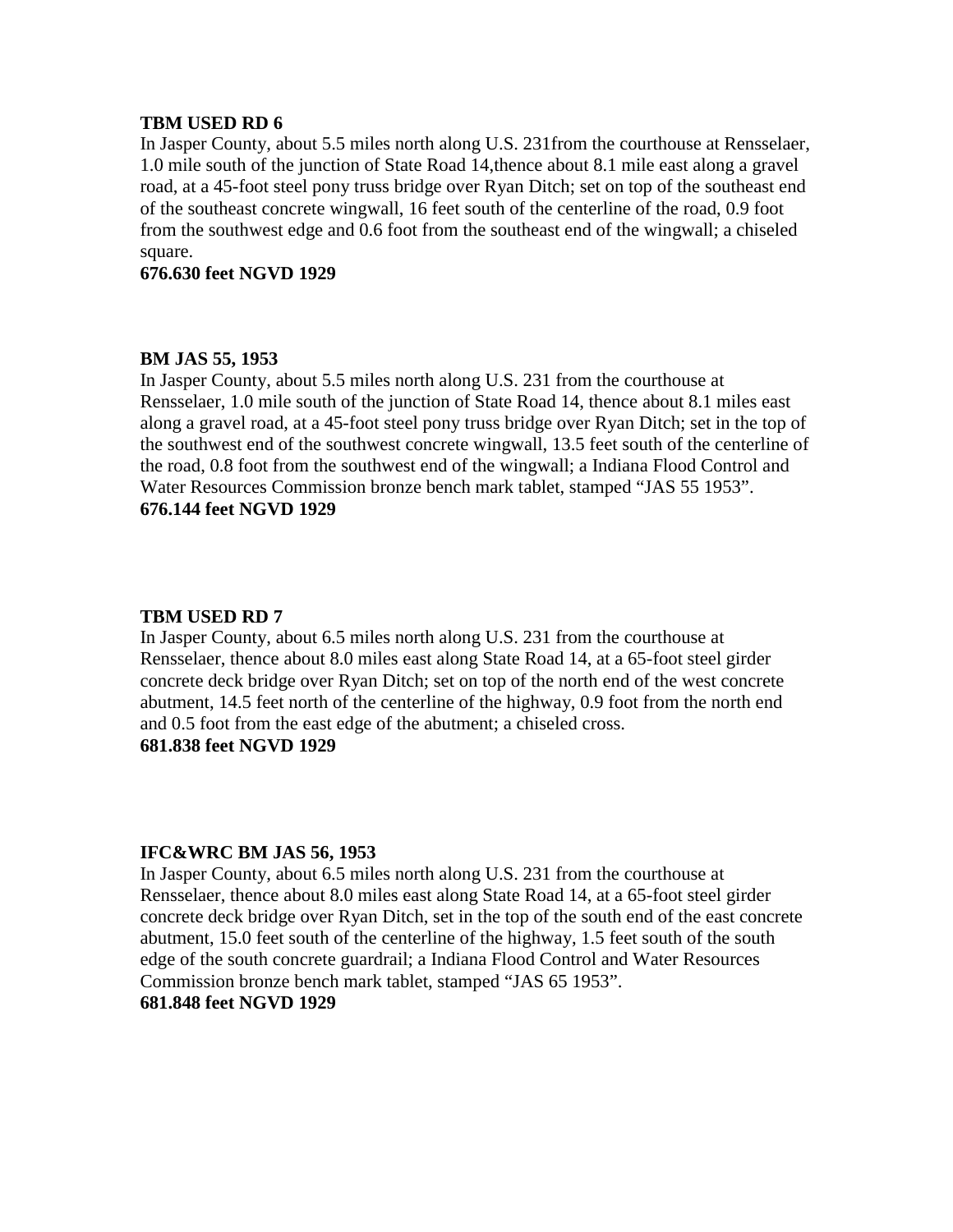#### **USC&GS BM P 108, 1946**

In Jasper County, Parr Quad., in the SW  $\frac{1}{4}$  of Sec. 30, T. 30 N., R. 6 W.,  $2^{nd}$  PM.; about 5.5 miles north along U.S. 231 from the courthouse at Rensselaer, 0.8 mile south of the intersection with State Road 14, about 0.3 mile south of the junction with a road leading east, 0.2 mile north of the junction with a road leading east; set in top of the south end of the west concrete headwall of an 18-inch pipe culvert, 20 feet west of the centerline of the U.S. 231 and about 0.5 foot below the highway level; a US Coast & Geodetic Survey bronze tablet, stamped "P 108 1946".

**671.770 feet NGVD 1929**

# **TBM USED OD 2**

In Jasper County, Parr Quad., in the SE  $\frac{1}{4}$  of Sec. 30, T. 30 N., R. 6 W.,  $2^{nd}$  PM.; about 5.25 miles north along U.S. 231 from the courthouse at Rensselaer, thence 0.4 mile east along a gravel road, at a 55-foot steel pony truss bridge over Oliver Ditch; set on top of the northwest steel tubular pier cap plate, 9.6 feet north of the centerline of the road, 0.7 foot north of the north edge of the truss; a chiseled cross on top of the threaded end of a bolt.

**662.142 feet NGVD 1929**

#### **IFC&WRC TBM OD 149**

In Jasper County, Parr Quad., in the NE  $\frac{1}{4}$  of Sec. 31, T. 30 N., R. 6 W.,  $2^{nd}$  PM.; about 5.25 miles north along U. S. 231 from the courthouse at Rensselaer, thence 0.4 mile east along a gravel road, at a 55-foot steel pony truss bridge over Oliver Ditch; set on the southeast end of the truss, 8.7 feet south of and 0.2 foot above the centerline of the bridge floor; a chiseled cross on top of the eleventh rivet from the bottom, in the south row of the rivets.

#### **663.880 feet NGVD 1929**

## **IFC&WRC TBM OD 150**

In Jasper County, Parr Quad., in the NE  $\frac{1}{4}$  of Sec. 31, T. 30 N., R. 6 W.,  $2^{nd}$  PM.; about 5.75 miles north along U.S. 231 from the courthouse at Rensselaer, thence 0.6 mile east along a gravel road, at a 50-foot steel pony truss bridge over Oliver Ditch; set on top of the southwest end of the southwest concrete wingwall, 10.5 feet south of the centerline of the road, 0.7 foot from the southeast edge and 0.4 foot from the southwest end of the wingwall; a chiseled triangle.

**665.790 feet NGVD 1929**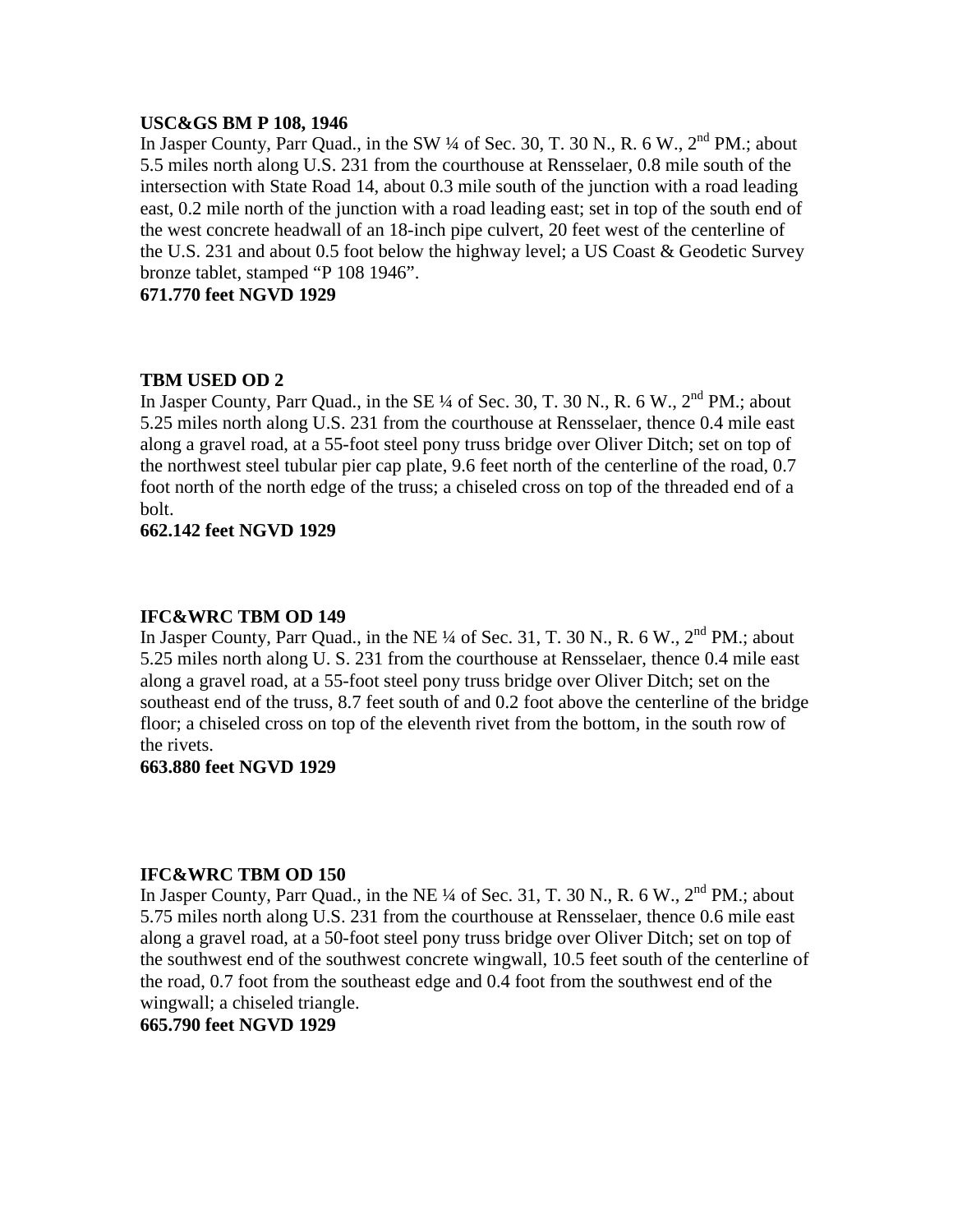# **TBM USED OD 1**

In Jasper County, Rensselaer Quad., about 4.3 miles north along U.S. 231 from the courthouse at Rensselaer, thence 0.5 mile east along an east-west gravel road, 0.1 mile east of a steel bridge over the Iroquois River, at a 55-foot steel pony truss bridge over Oliver Ditch; set on top of the southwest steel tubular pier cap plate, 9.8 feet south of the centerline of the road, 1.3 feet southeast of the southwest anchor bolt; a chiseled cross on top of the threaded end of a bolt.

**660.385 feet NGVD 1929**

# **TBM OD 148**

In Jasper County, Rensselaer Quad., about 4.3 miles north along U.S. 231 from the courthouse at Rensselaer, thence 0.5 mile east along an east-west gravel road, 0.1 mile east of a steel bridge over the Iroquois River, at a 55-foot steel pony truss bridge over Oliver Ditch; set on top of the southeast tubular pier cap plate, 9.7 feet south of the centerline of the road, 1.3 feet southwest of the southeast anchor bolt; a chiseled cross on top of the threaded end of a bolt.

**660.541 feet NGVD 1929**

# **IFC&WRC BM JAS 57, 1953**

In Jasper County, Parr Quad., in the SW  $\frac{1}{4}$  of Sec. 29, T. 30 N., R. 6 W.,  $2^{nd}$  PM.; about 5.75 miles north along U.S. 231 from the courthouse at Rensselaer, thence 0.6 mile east along a gravel road, at a 50-foot steel pony truss bridge over Oliver Ditch, set in the top of the southeast end of the centerline of the road, 0.8 foot from the southeast end of the wingwall; a Indiana Flood Control and Water Resources Commission bronze book mark tablet, stamped "JAS 57 1953".

**665.892 feet NGVD 1929**

# **ISHC BM JAS L 21**

In Jasper County, Parr Quad., in the NE  $\frac{1}{4}$  of Sec. 29, T. 30 N., R. 6 W.,  $2^{nd}$  PM.; about 4.6 miles east of Parr; at the State Road 14 bridge over Oliver Ditch; set in the top of the northeast corner of the foundation of the south concrete railing of the bridge, 13 feet south of the centerline of the highway, about 0.5 foot above the bridge floor; a Indiana State Highway Commission bronze tablet, stamped "JAS L 21". **678.719 feet NGVD 1929**

#### **IFC&WRC TBM OD 151**

In Jasper County, Parr Quad., in the NE  $\frac{1}{4}$  of Sec. 29, T. 30 N., R. 6 W.,  $2<sup>nd</sup>$  PM.; about 4.6 miles east of Parr; at the State Road 14 105-foot concrete bridge over Oliver Ditch; set on top of the west end of the north concrete coping, 16.0 feet north of and 0.7 foot above the centerline of the highway, 0.1 foot northwest of the northwest corner of the north concrete guardrail; a chiseled triangle.

#### **678.637 feet NGVD 1929**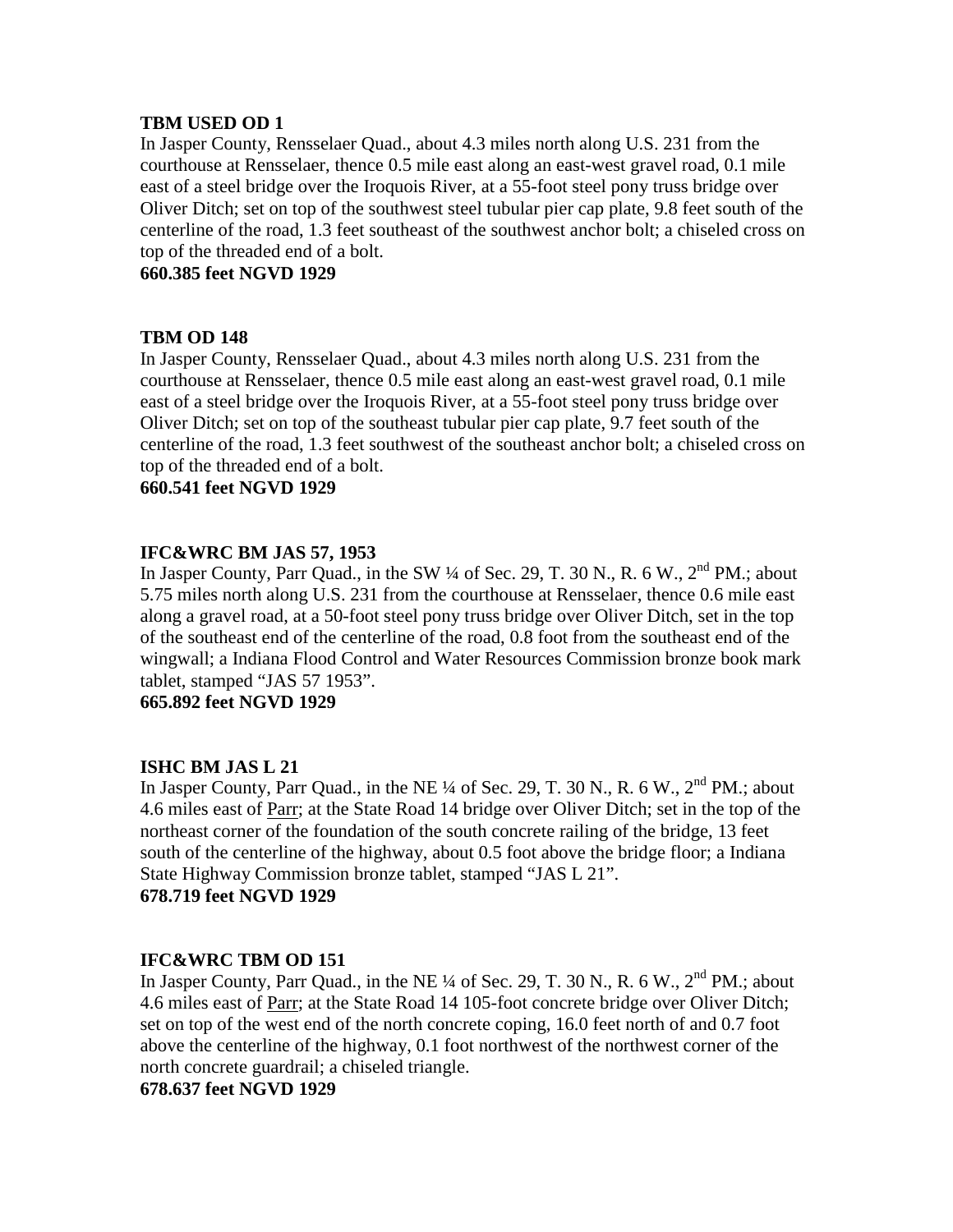# **USGS BM 1 AIX**

In Jasper County, Parr Quad., in the SE  $\frac{1}{4}$  of Sec. 20, T. 30 N., R. 6 W.,  $2^{nd}$  PM.: 1.2 miles east along State Road 14 from its intersection with U.S. 231 to a gravel crossroad, 100 feet north of State Road 14, at a pony truss bridge over Oliver Ditch; set on the south end post of the west truss, on the tenth rivet in the east row of rivets; a chiseled "V". **682.567 feet NGVD 1929**

# **USGS RM 2 AIX**

In Jasper County, Parr Quad., in the SE  $\frac{1}{4}$  of Sec. 20, T. 30 N., R. 6 W.,  $2^{nd}$  PM.; 1.2 miles east along State Road 14 from its intersection with U.S. 231 to a gravel crossroad, 100 feet north of State Road 14, at a pony truss bridge over Oliver Ditch; set on the south end post of the east truss on the tenth rivet in the west row of rivets; a chiseled cross. **682.616 feet NGVD 1929**

# **USGS RM 3 AIX**

In Jasper County, Parr Quad., in the SE  $\frac{1}{4}$  of Sec. 20, T. 30 N., R. 6 W.,  $2^{nd}$  PM.; 1.2 miles east along State Road 14 from its intersection with U.S. 231 to a gravel crossroad, 100 feet north of State Road 14, at a north-south steel truss bridge over Oliver Ditch; set on the southeast corner of the southwest wingwall; a chiseled square. **679.699 feet NGVD 1929**

#### **USC&GS BM M 110, 1946**

In Jasper County, Gifford Quad., about 5.6 miles east along State Road 14 from the cross road at Parr, 0.1 mile east of a cross road, 34 feet south of the centerline of the highway, across the highway and about 4 feet west of the centerline of the west face of a 2-story farm house, 6 feet west of the west gate post of a field entrance, 1 foot north of the south highway right-of-way fence, set in the top of a concrete post; a US Coast & Geodetic Survey bronze tablet, stamped "M 110 1946".

**694.700 feet NGVD 1929**

#### **IFC&WRC TBM OD 152**

In Jasper County, Gifford Quad., about 6.5 miles north along U.S. 231 form the courthouse at Rensselaer, thence 2.6 miles east along State Road 14, thence 0.15 mile north along a north-south gravel road, at a 65-foot steel pony truss bridge over Oliver Ditch, on top of the southwest end of the southwest concrete wingwall, 15.5 feet west of the centerline of the road, 0.4 foot from the northwest edge and 0.3 foot from the southwest end of the wingwall; a chiseled triangle.

#### **681.236 feet NGVD 1929**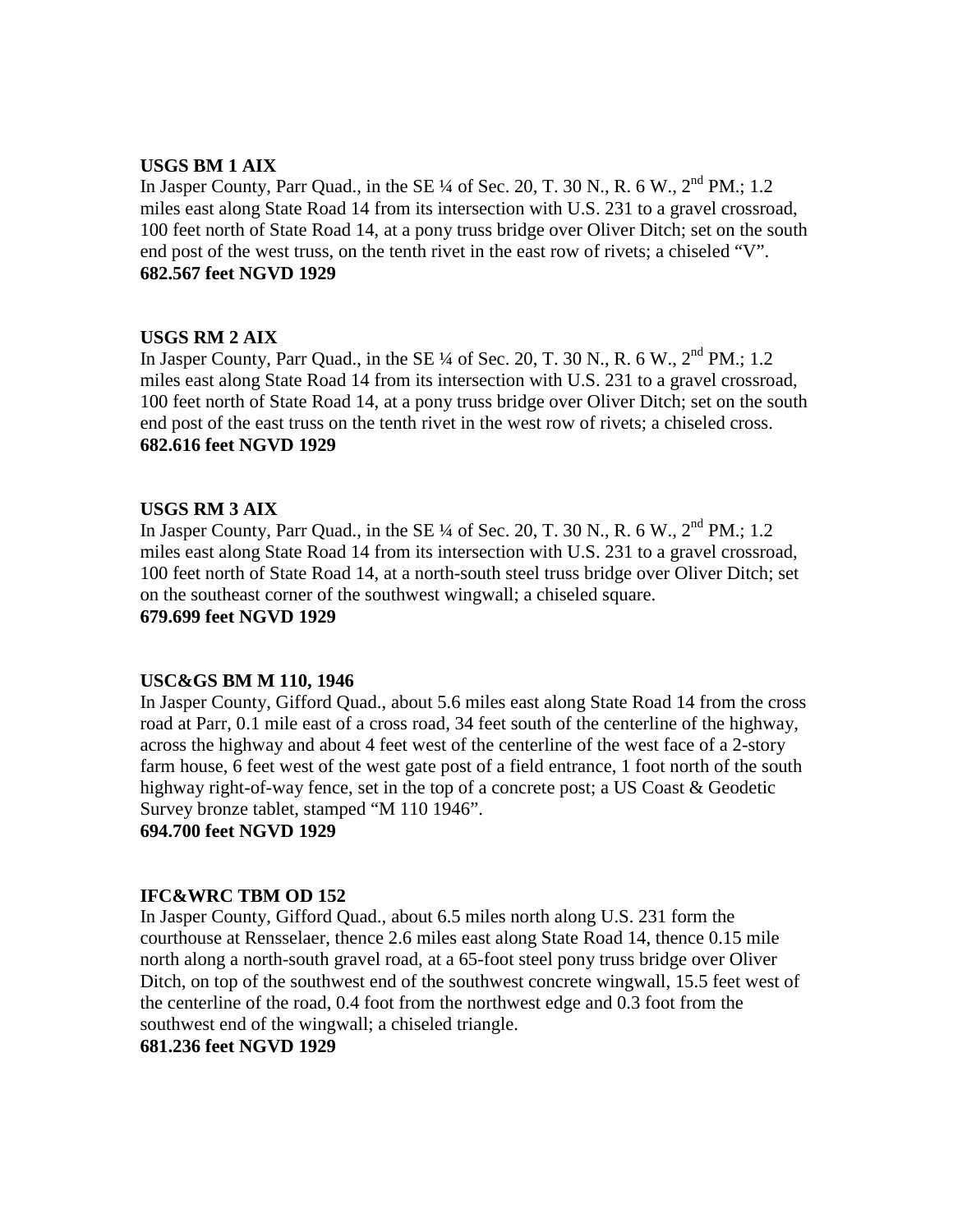# **IFC&WRC BM JAS 58, 1953**

In Jasper County, Gifford Quad., about 6.5 miles north along U.S. 231 from the courthouse at Rensselaer, thence 2.6 miles east along State Road 14, thence 0.15 mile north along a north-south gravel road, at a 65-foot steel pony truss bridge over Oliver Ditch; set in the top of the northwest wingwall, 15.5 feet west of the centerline of the road, 1.3 feet from the northwest end of the wingwall, 1.0 foot southeast of the northwest 2-inch pipe guardrail post; a Indiana Flood Control and Water Resources Commission bronze bench mark tablet, stamped "JAS 58 1953".

**681.600 feet NGVD 1929**

# **ISHC BM JAS L 22**

In Jasper County, Gifford Quad., about 7.2 miles east along State Road 14 from the crossroads at Parr, 0.3 mile east of a cross road; set in the top of the southeast wingwall of a 36-inch bridge over a drainage ditch, 16 feet south of the centerline of the highway; a Indiana State Highway Commission bronze tablet, stamped "JAS L 22". **681.810 feet NGVD 1929**

# **IFC&WRC TBM OD 153**

In Jasper County, Gifford Quad., 3.4 miles east along State Road 14 from its intersection with U.S. 231, thence 0.4 mile north along a gravel road, at a 45-foot steel pony truss bridge over a drainage ditch; set on top of the southwest wingwall, 19.0 feet west of the centerline of the road, 0.9 foot from the northwest edge and 0.8 foot from the southwest end of the wingwall; a chiseled triangle.

**682.612 feet NGVD 1929**

#### **IFC&WRC TBM OD 154**

In Jasper County, Gifford Quad., 3.4 miles east along State Road 14 from its intersection with U.S. 231, thence 1.15 miles north along a gravel road, at an 85-foot steel truss bridge over Oliver Ditch; set on top of the east end of the south concrete abutment, 9.7 feet east of the centerline of the road, 0.8 foot from the north edge and 0.7 foot from the east end of the abutment; a chiseled triangle.

**670.828 feet NGVD 1929**

#### **IFC&WRC BM JAS 59, 1953**

In Jasper County, Gifford Quad., 3.4 miles east along State Road 14 from its intersection with U.S. 231, thence 1.15 miles north along a gravel road, at an 85-foot steel truss bridge over Oliver Ditch; set in the top of the west end of the north concrete abutment, 10.6 feet west of the centerline of the road, 1.2 feet from the west end of the abutment; a Indiana Flood Control and Water Resources Commission bronze bench mark tablet, stamped "JAS 59 1953".

**673.360 feet NGVD 1929**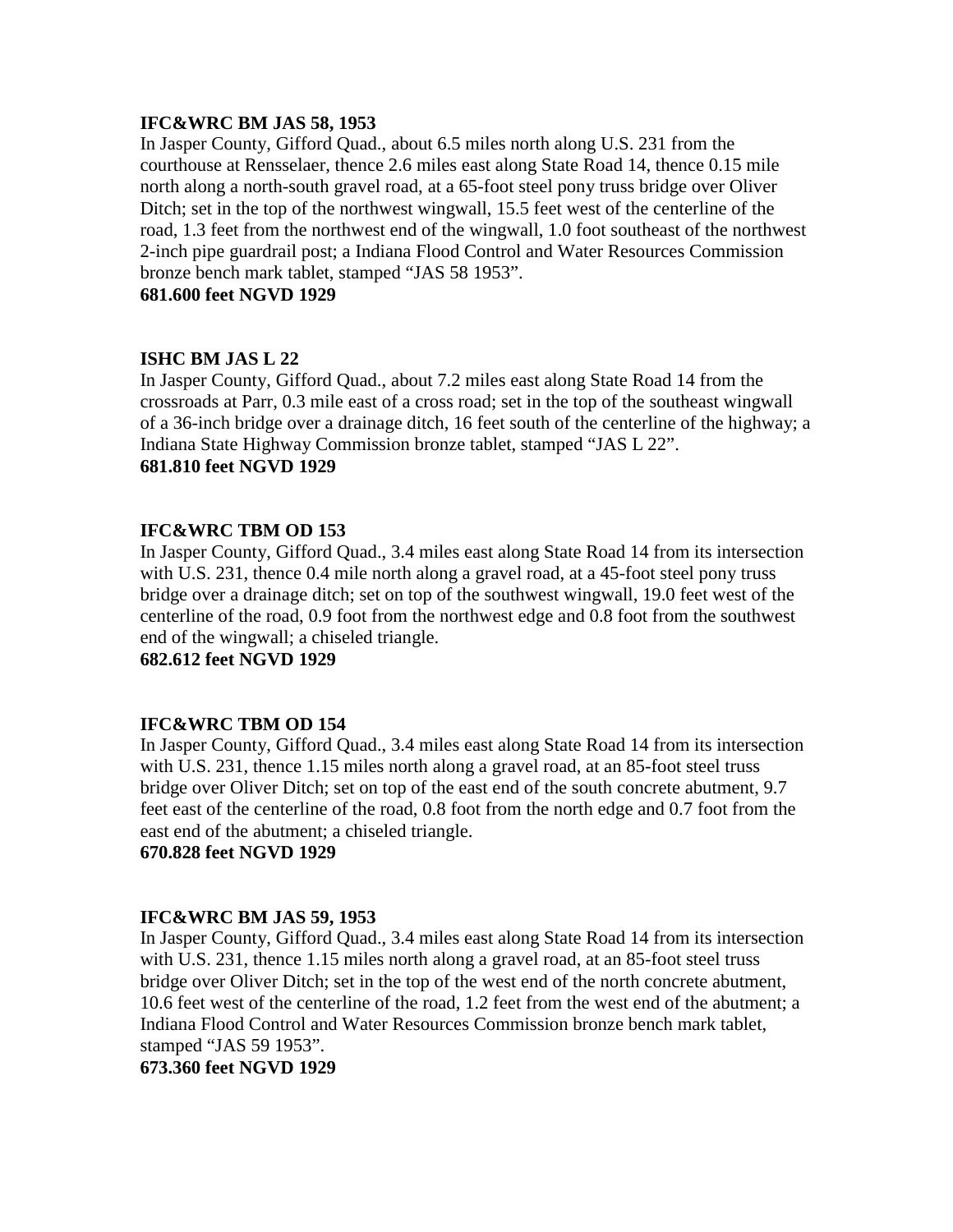# **USC&GS BM Q 156**

In Jasper County, at Newland; at the crossroads; set in the top of a concrete post, about 295 feet east of the northeast corner of the Cavendish store building, 77 feet south of the centerline of the east-west road, 41 feet west of the centerline of the road leading south, 20.5 feet west of a fence corner, 2.0 feet north of a wire fence line; a US Coast & Geodetic Survey bronze tablet, stamped "Q 156 1946".

**682.755 feet NGVD 1929**

# **IFC&WRC TBM OD 155**

In Jasper County, Gifford Quad., about 4.4 miles east along State Road 14 from its intersection with U.S. 231, thence 1.45 miles north along a gravel road, at a 60-foot steel pony truss bridge over Oliver Ditch; set on top of the southwest end of the southwest concrete wingwall, 13.0 feet west of the centerline of the road, 1.0 foot from the northwest edge and 0.2 foot from the southwest end of the wingwall; a chiseled triangle. **681.862 feet NGVD 1929**

# **IFC&WRC BM JAS 60, 1953**

In Jasper County, Gifford Quad., about 4.4 miles east along State Road 14 from its intersection with U.S. 231, thence 1.45 miles north along a gravel road, at a 60-foot steel pony truss bridge over Oliver Ditch; set in the top of the northeast concrete wingwall, 12.5 feet east of the centerline of the road, 1.6 feet northeast of the center 2-inch pipe guardrail post, 0.7 foot from the southeast edge of the wingwall; a Indiana Flood Control and Water Resources Commission bronze bench mark tablet, stamped "JAS 60 1953". **682.322 feet NGVD 1929**

# **IFC&WRC TBM OD 158**

In Jasper County, Gifford Quad., at the State Road 49 45-foot concrete bridge over Oliver Ditch; set on top of the northeast corner of the east concrete coping, 18.0 feet east of the centerline of the highway, 0.2 foot from the north end and 0.2 foot from the east edge of the coping; a chiseled triangle.

**679.703 feet NGVD 1929**

# **ISHC BM JASP L 134**

In Jasper County, Gifford Quad., at the State Road 49 45-foot concrete bridge over Oliver Ditch; set in the top of the west concrete curb, 20.2 feet north of the south end of the west concrete guardrail, 14.7 feet west of the centerline of the highway; a Indiana State Highway Commission bronze tablet, stamped "JASP L 134". **679.719 feet NGVD 1929**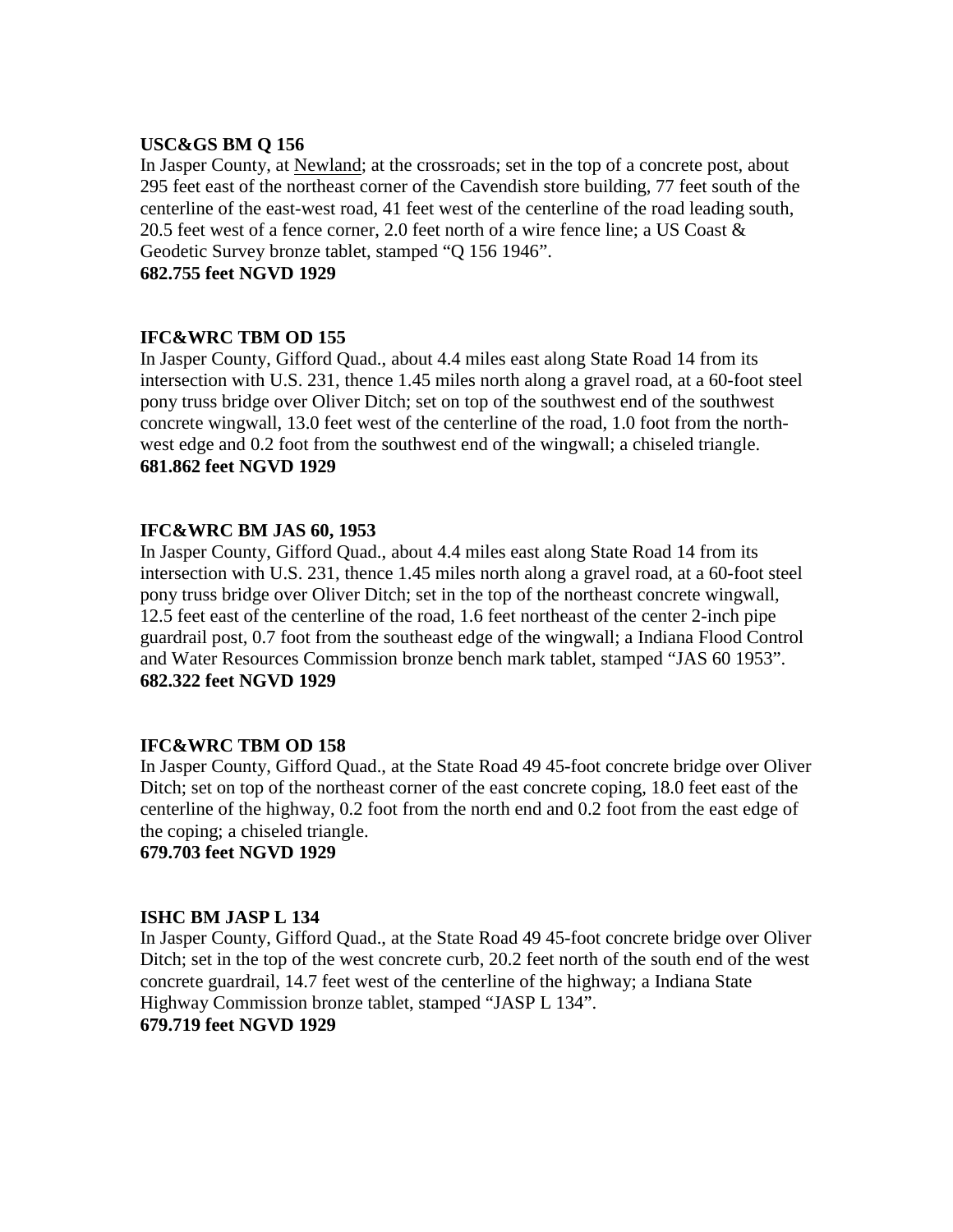#### **USC&GS BM P 24, 1934**

In Jasper County, at Tefft; on the New York Central Railroad, 240 yards west of the station, 35 yards east of the Duggleby Garage (in 1934), in the northeast angle of a concrete road crossing, 27 yards east of the center line of the concrete road, 9 yards north of the north rail, 16 yards south of the centerline of the cider road leading to the station, 4 yards south of pole E 2", in the top of a concrete post projecting 4 inches above the ground; a US Coast & Geodetic Survey bronze bench mark tablet, stamped "P 24 1934. **678.483 feet NGVD 1929**

# **USGS BM TT 20 F 1928 AKA TBM K 22**

In Jasper County, 1.0 mile north along a gravel road from Tefft, in the northwest angle of an east-west gravel road crossing, 40 feet west of the centerline of the north-south road and 20 feet north of the centerline of the east-west road, 17 feet west of a fence corner, level with the ground; a US Geological Survey bronze tablet, stamped "TT 20 F 1928". **672.589 feet NGVD 1929**

#### **USC&GS BM R 140**

In Jasper County, about 3.35 miles south along a gravel road from the Presbyterian Church at Range Line, at the Newton-Jasper County Line Road 162-foot single span steel truss bridge over the Kankakee River, on the southwest concrete wingwall of the bridge, 17 feet west of the center line of the road, 5 feet southwest of the south end of the west steel bridge railing, about level with the bridge floor; a US Coast & Geodetic Survey bronze tablet, stamped "R 140 1946".

**645.563 feet NGVD 1929**

#### **IFC&WRC TBM KK 46 1955**

In Jasper County, along the left bank of the Kankakee River, at river mile 79.04, in Section 35, T. 33 N., R. 7 W., 350 feet upstream from a bend in the river to the left looking downstream, 40 feet downstream from a clump of cottonwood trees, 8 feet landward from and 1.5 feet above the crown of the river, in the stream ward side of the upstream 6-inch tree of a clump of Sycamore trees; a railroad spike driven through a brass plate, stamped "TBM KK 46 1955".

# **655.441 feet NGVD 1929**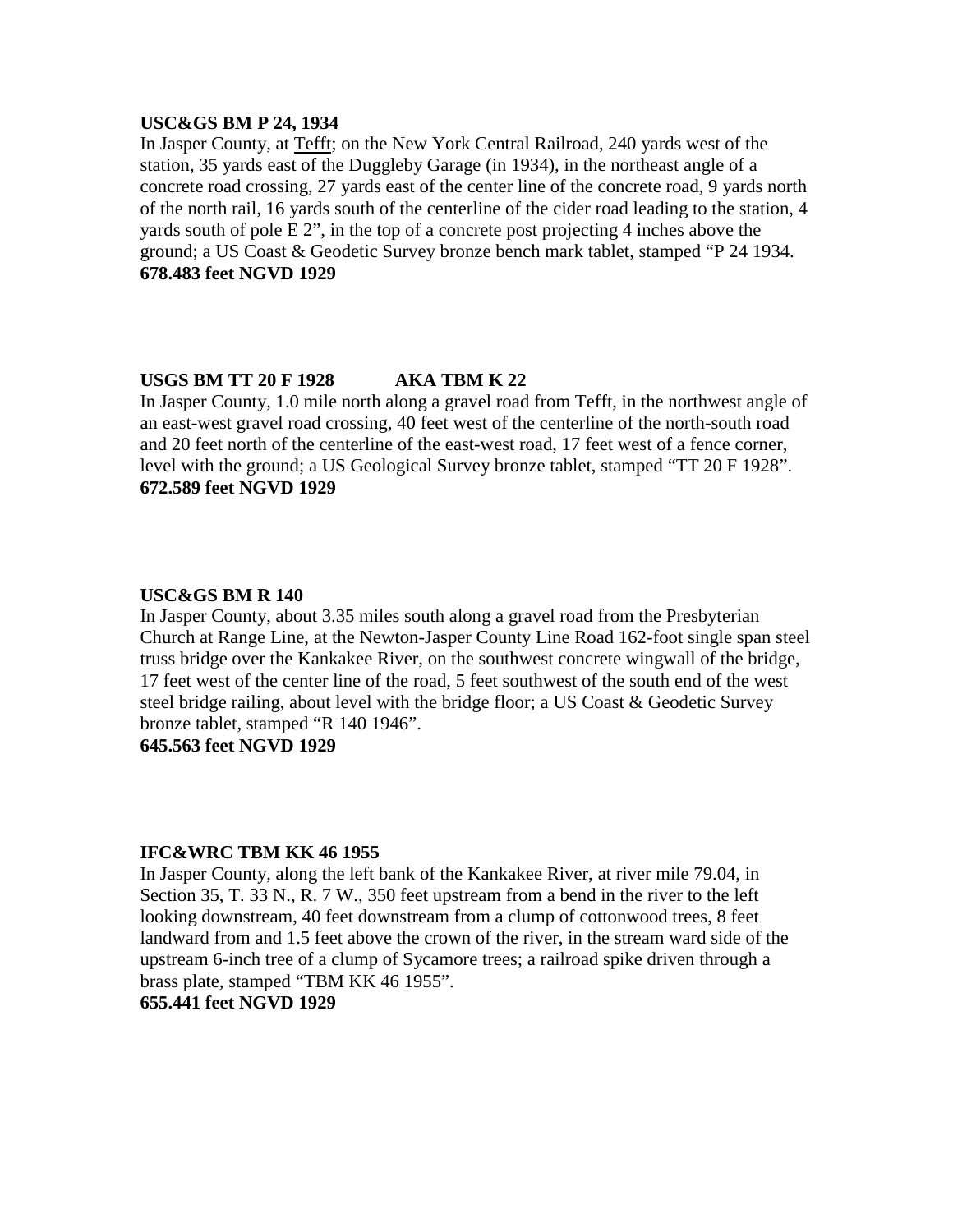# **IFC&WRC TBM KK 47 1955**

In Jasper County, along the left bank of the Kankakee River, at river mile 79.92, in Section 36, T. 33 N., R. 7 W., 0.52 mile upstream along a private lane which parallels the left bank of the river from a 120-foot 2-span steel truss bridge over the Kankakee River in Section 35, T. 33 N., R. 7 W., 15 feet upstream and 75 feet landward from the upstreamlandward corner of a white concrete block house with two picture windows on the south side with a chimney in between, 10 feet south of the centerline of the dirt road, in the stream ward side of a 10-inch Maple tree of a clump of 8 small Maple trees, 2.5 feet above the ground; a railroad spike driven through a brass plate, stamped "TBM KK 47 1955".

# **650.731 feet NGVD 1929**

# **IFC&WRC TBM KK 48 1955**

In Jasper County, along the left bank of the Kankakee River, at river mile 80.68, in the southeast corner of Section 25, T. 33 N., R. 7 W., 1.28 miles upstream from a 120-foot 2 span steel truss bridge over the Kankakee River in Section 35, T. 33 N., R. 7 W., 150 feet downstream from an 8-inch Birch tree at the top of the levee blazed and painted white, at the stream ward edge of the concave top of the levee, 4 feet above the level of the top of the levee at its center line, in the landward side of a 20-inch Cottonwood tree; a railroad spike driven through a brass plate, stamped "TBM KK 48 1955".

**660.468 feet NGVD 1929**

#### **IFC&WRC TBM KK 49 1955**

In Jasper County, along the left bank of the Kankakee River, at river mile 81.2, in Section 30, T. 33 N., R. 6 W., 1.8 miles upstream from a 120-foot 2-span steel truss bridge over the Kankakee River in Section 35, T. 33 N., R. 7 W., at a point along the river where a farmer's lane angels into the river through a wooded area from the southeast, 50 feet upstream from a fence line across the bank and leading southeast along the farmer's lane, 10 feet landward from the centerline of the levee, in the stream ward side of a 10-inch Elm tree, 1-foot above the top of the levee, a railroad spike driven through a brass plate, stamped "TBM KK 49 1955".

**660.642 feet NGVD 1929**

#### **IFC&WRC TBM KK 50 1955**

In Jasper County, along the left bank of the Kankakee River, at river mile 81.76, in Section 30, T. 33 N., R. 6 W., 2.36 miles upstream from a 120-foot 2-span steel truss bridge over the Kankakee River in Section 35, T. 33 N. R. 7 W., 0.56 mile upstream from a farmer's lane leading southeast from the river through a wooded area, 0.4 mile northnorthwest of a set of farm buildings including a silo and one building with a cylindrical shaped roof, 6 feet stream ward from the centerline of the levee, in the landward side of an 8-inch Birch tree, 1.5 feet above the top of the levee; a railroad spike driven through a brass plate, stamped "TBM KK 50 1955".

**663.574 feet NGVD 1929**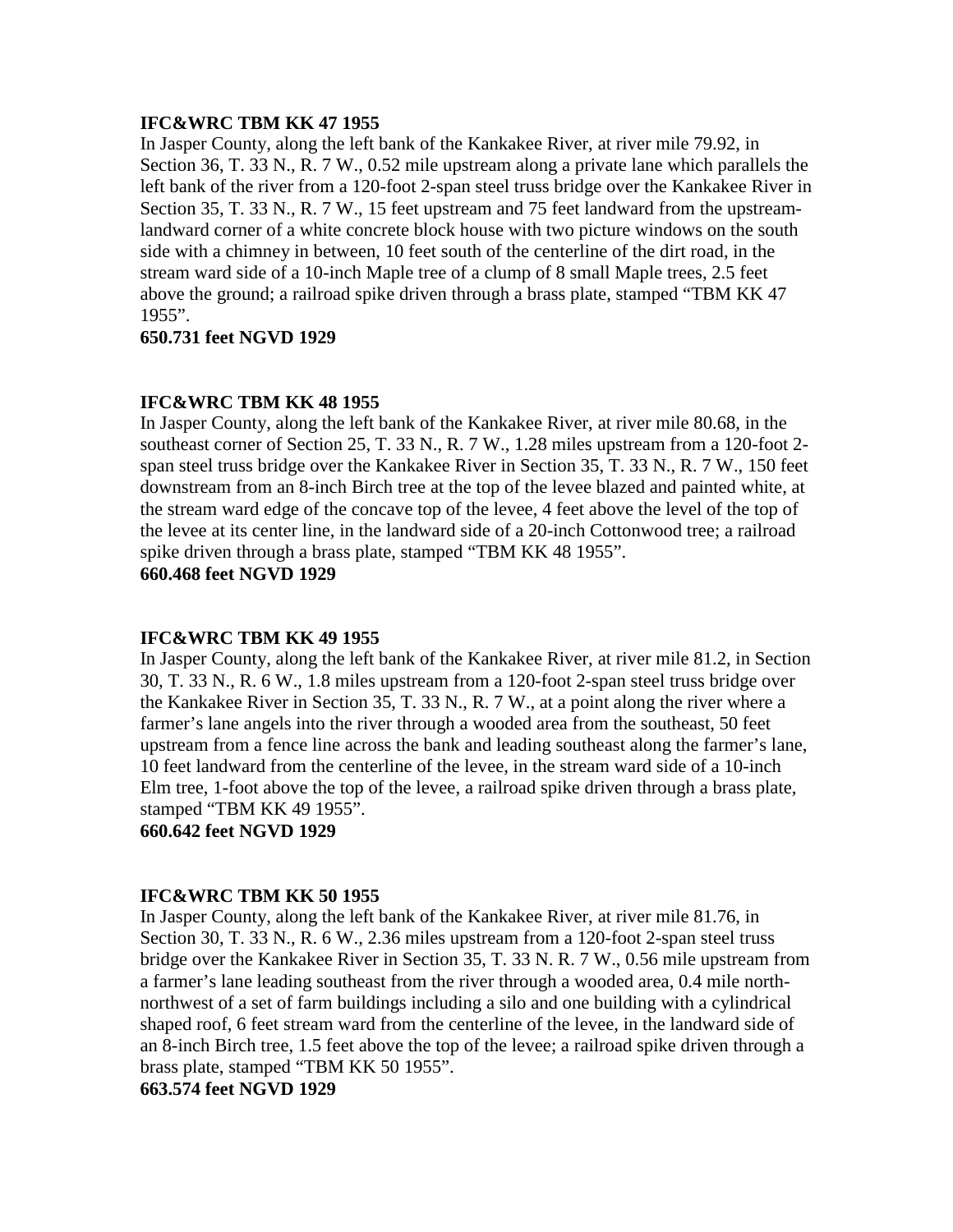#### **IFC&WRC TBM KK 51 1955**

In Jasper County, along the left bank of the Kankakee River, at river mile 82.28, in Section 29, T. 33 N., R. 6 W., 2.88 miles upstream from the 120-foot 2-span steel truss bridge over the Kankakee River in Section 35, T. 33 N., R. 7 W., 0.4 mile northeast of a set of farm buildings including a silo and one building with a cylindrical roof, 500 feet downstream from a slat-type corn crib in the north edge of a cultivated field along the left bank of the river, 20 feet stream ward and 4 feet upstream from 2-20 inch snags which are without bark and stand 20 to 30 feet high, 10 feet streamward from a \_\_\_2 feet above the crown of the levee, in the landward side of the landward 10-inch prong of a 4 pronged Maple tree; a railroad spike.

**660.667 feet NGVD 1929**

# **IFC&WRC TBM KK 52 1955**

In Jasper County, along the left bank of the Kankakee River, at river mile 82.51, in Section 29, T. 33 N., R. 6 W., 3.11 miles upstream from a 120-foot 2-span steel truss bridge over the Kankakee River in Section 35, T. 33 N., R. 7 W., 750 feet upstream from a slat-type corn crib in the north edge of a cultivated field along the left bank of the river, 8 feet streamward from the centerline of the levee, 0.5 foot above the ground, in the stream ward side of a blazed and painted 12-inch Elm tree; a railroad spike. **657.788 feet NGVD 1929**

#### **IFC&WRC TBM KK 53 1955**

In Jasper County, along the left bank of the Kankakee River, at River mile 83.62, in Section28, T. 33 N., R. 6 W., 0.45 mile upstream along a private farm lane and through the pasture of the "Happy M Ranch" from a 110-foot steel virus bridge over the Kankakee River 4.55 miles west and 2.4 miles south of Kouts, Porter County, at the top of the left spoil bank, 4 feet landward from and level with the crown of the levee, in the landward side of a 12-inch elm tree; a railroad spike driven through a brass plate, stamped "TBM KK 53 10955"

**655.465 feet NGVD 1929**

#### **IFC&WRC TBM KK 54 1955**

In Jasper County, along the left bank of Kankakee River, at River mile 84.11, near the east line of Section 28, T. 33 N., R. 6 W., 0.95 mile upstream along a private farm lane and through the pasture of the "Happy M Ranch" from a 110-foot steel truss bridge over the Kankakee River 4.55 miles west and 2.4 miles south of Kouts, Porter County, 90 feet upstream from a north-south barb wire fence with an approach to the river make of boards and wooden rails, 30 feet below the top of the levee, in the landward side of a 10 inch elm tree, 0.8 foot above the ground; a railroad spike driven through a brass plate, stamped "TBM KK 54 1955".

**655.908 feet NGVD 1929**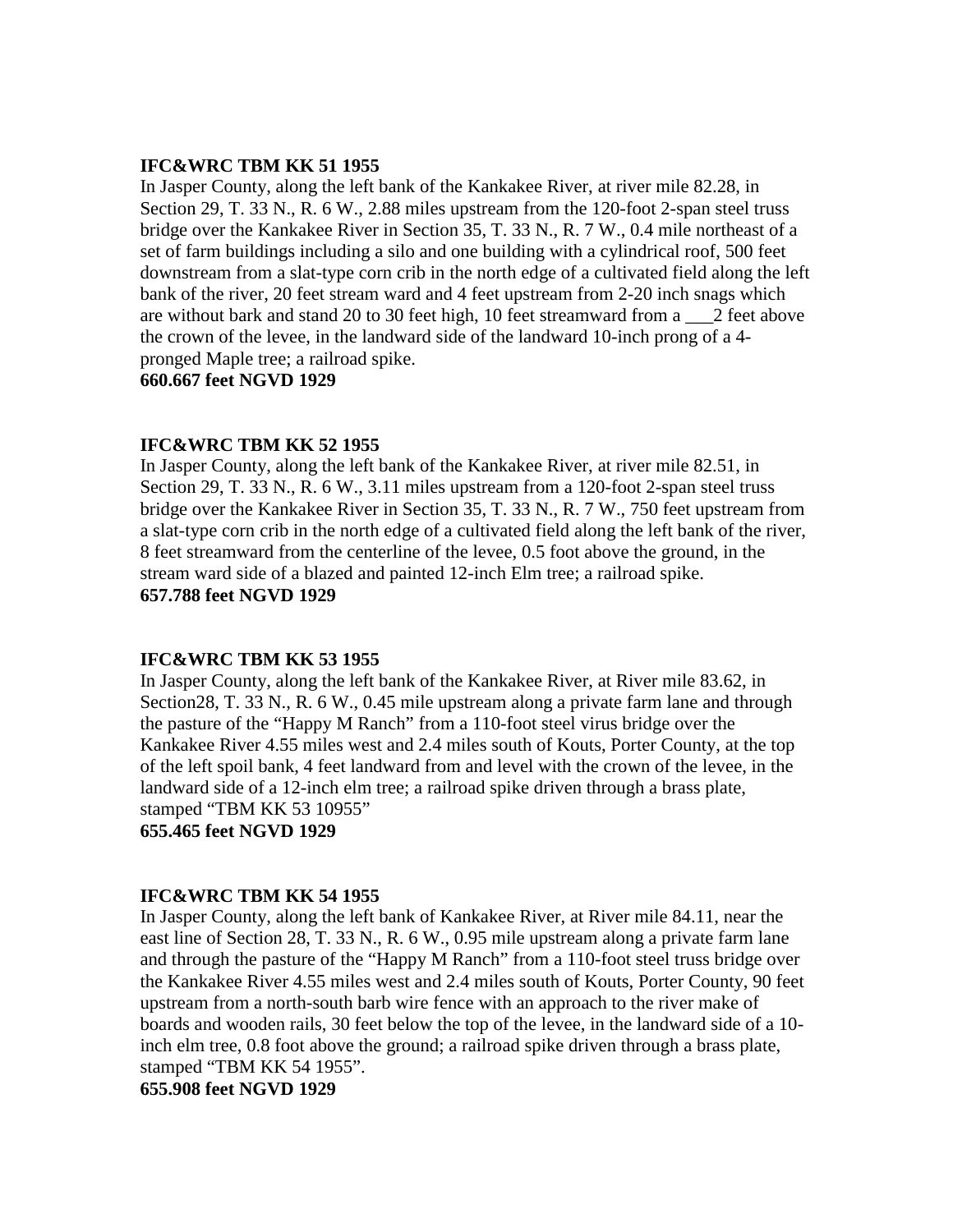# **IFC&WRC TBM KK 55 1955**

In Jasper County, along the left bank of the Kankakee River, at river mile 84.65, in Section 27, T. 33 N., R. 6 W., 1.49 miles upstream from a 110-foot steel truss bridge over the Kankakee River 4.55 miles west and 2.4 miles south of Kouts, Porter County, at a new section of levee separating an old slough from the main channel of the river, 30 feet upstream from the mouth of the old slough, at the top of the levee, 6 feet landward from and 1 foot above the crown of the levee, in the stream ward side of a 22-inch Cottonwood tree blazed and painted white; a railroad spike driven through a brass plate, stamped "TBM KK 55 1955".

**661.130 feet NGVD 1929**

# **IFC&WRC TBM KK 56 1955**

In Jasper County, along the left bank of the Kankakee River, at river mile 85.18, near the east line of Section 27, T. 33 N., R. 6 W., 2.02 mile upstream from a 110-foot steel truss bridge over the Kankakee River 4.55 miles west and 2.4 miles south of Kouts, Porter County, 0.52 miles downstream along a road on the top of the left bank from a bridge over the Kankakee River in Section 35, T. 33 N., R. 6 W., at the site of an old fishing shack made from a bus body, 80 feet upstream from the point where the road at the top of the levee turns south into the field, 10 feet stream ward from the center line of the levee, 3 feet below the top of the levee, in the landward side of a 10-inch Elm tree; a railroad spike driven through a brass plate, stamped "TBM KK 56 1955". **655.364 feet NGVD 1929**

# **IFC&WRC TBM KK 57 1955**

In Jasper County, along the left bank of the Kankakee River, at river mile 86.12, near the east line of Section 35, T. 33 N., R. 6 W., 0.42 mile upstream from a single span steel truss bridge 1.55 miles west and 3.2 miles southwest of Kouts, Porter County, about 0.2 looking downstream from a bend in the river to the left looking downstream, about 620 feet downstream and across the river from the mouth of Kosisilki Ditch 3 feet stream ward from and 1 foot above the top of the levee, in the landward side of a 20-inch Cottonwood tree; a railroad spike driven through a brass plate, stamped "TBM KK 57 1955".

# **667.139 feet NGVD 1929**

# **IFC&WRC TBM KK 58 1955**

In Jasper County, along the left bank of the Kankakee River, at river mile 86.65, in Section 36, T. 33 N., R. 6 W., 0.95 miles upstream from a single span steel truss bridge over the Kankakee River 1.55 miles west and 3.2 miles southwest of Kouts, Porter County, 50 feet upstream from a low place in the left levee representing an 8-foot change in elevation, 120 feet upstream and across the river from a 2-room cabin on the right bank, 30 feet stream ward from the centerline of the levee, 10 feet below the top of the levee, in the landward side of a 12-inch Elm tree, 0.8 foot above the ground; a railroad spike driven through a brass plate, stamped "TBM KK 58 1955".

# **657.326 feet NGVD 1929**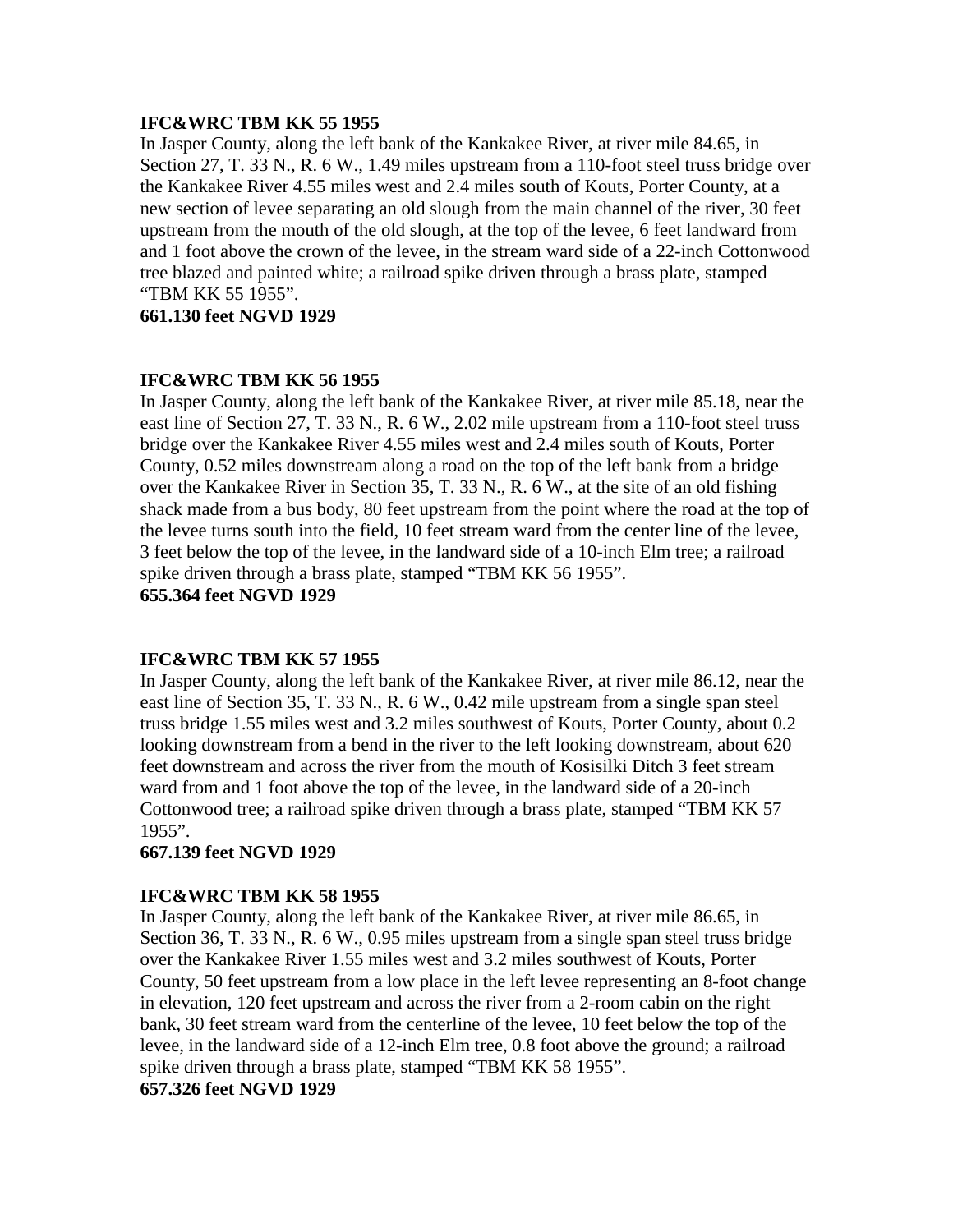#### **IFC&WRC TBM KK 59 1955**

In Jasper County, along the left bank of the Kankakee River, at the river mile 37.1, in Section 36, T. 33 N., R. 6 W., 1.4 miles upstream from a single-span steel truss bridge over the Kankakee River 1.55 miles west and 3.2 miles southwest of Kouts, Porter County, 120 feet upstream from a point where a north-south fence line joins the river, 20 feet landward from the center line of the levee, 10 feet below the top of the levee, in the landward side of the 8-inch landward trunk of a twin-trunked Elm tree, 1 foot above ground; a railroad spike driven through a brass plate, stamped "TBM KK 59 1955". **657.705 feet NGVD 1929**

# **IFC&WRC TBM KK 60 1955**

In Jasper County, along the left bank of the Kankakee River, at river mile 87.64, in the northwest corner of Section 6, T. 32 N., R. 5 W., 1.94 miles upstream from a single span steel truss bridge over the Kankakee River 1.55 miles west and 3.2 miles southwest of Kouts, Porter County, 150 feet upstream from a new section of levee on the left bank, at the centerline of the levee, in the landward side of a 12-inch Elm tree, 1 foot above the ground; a railroad spike driven through a brass plate, stamped "TBM KK 60 1955". **671.192 feet NGVD 1929**

# **IFC&WRC TBM KK 61 1955**

In Jasper County, along the left bank of Kankakee River, at river mile 88.61, near the east line of Section 6, T. 32 N., R. 5 W., 0.45 mile upstream from the State Road 49 bridge over the Kankakee River, about 300 feet upstream and across the river from a white 2 room cottage on the top of the right bank, directly across the river from a cottage with a green roof, red and cream imitation brick siding, and a white screened porch, 3 feet landward from the center line of the levee, 0.8 foot above ground, in the stream ward side of a 16-inch Elm tree; a railroad spike driven through a brass plate, stamped "TBM KK 61, 1955".

#### **668.688 feet NGVD 1929**

#### **IFC&WRC TBM KK 62 1955**

In Jasper County, along the left bank of the Kankakee River, at river mile 89.21, near the south line of Section 5, T. 32 N., R. 5 W., 1.05 miles upstream from State Road 49 bridge over the Kankakee River, 250 feet upstream from a point along the levee where a northsouth fence line joins the river bank, 20 feet landward from the center line of the levee, 8 feet below the top of the levee, in the landward side of a 24-inch Elm tree, 0.5 foot above ground; a railroad spike driven through a brass plate, stamped "TBM KK 62 1955". **661.269 feet NGVD 1929**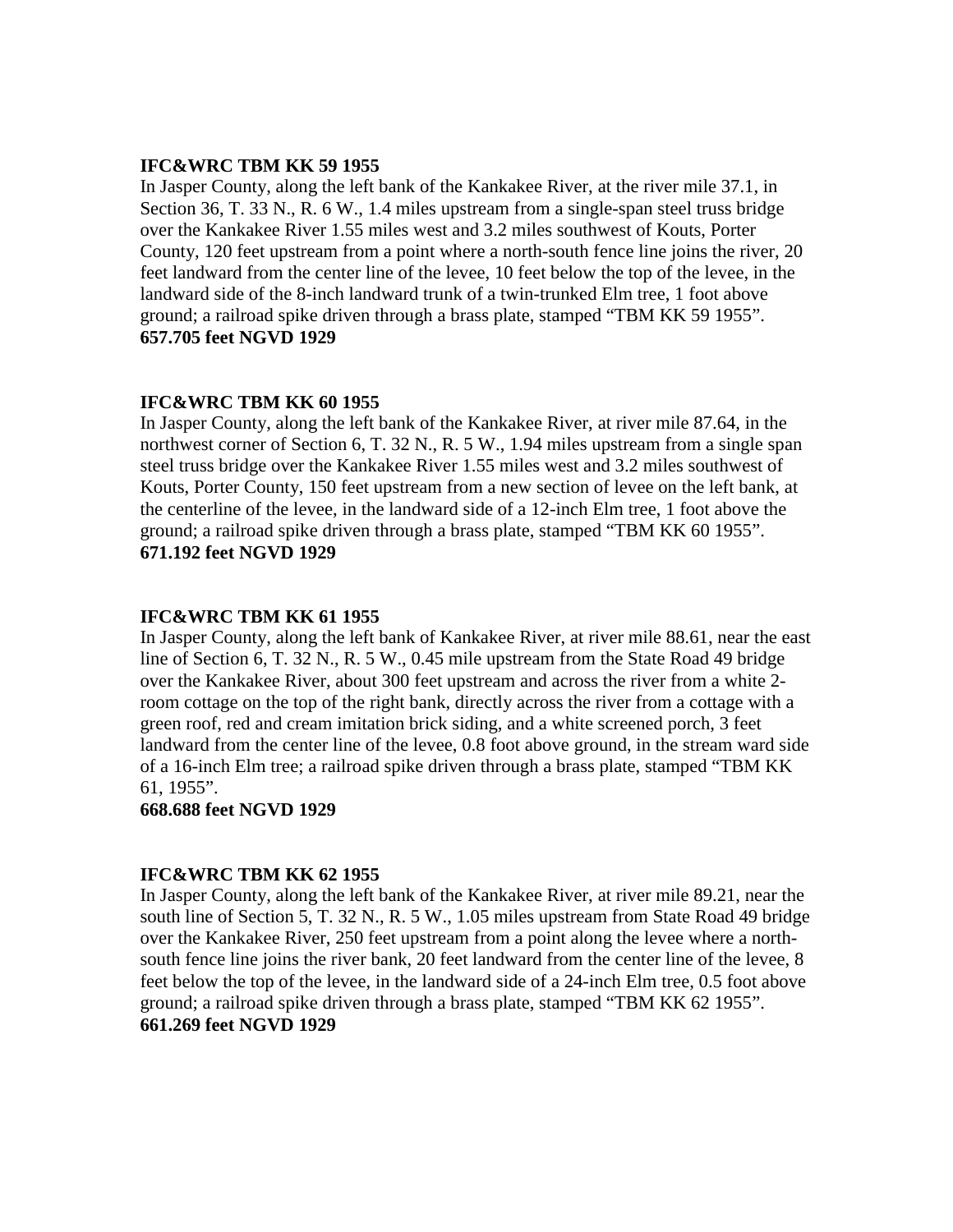# **IFC&WRC TBM KK 63 1955**

In Jasper County, along the left bank of the Kankakee River, at River mile 89.58, in Section 8, T. 32 N., R. 5 W., 1.42 miles upstream from the State Road 49 bridge over the Kankakee River, 45 feet upstream from two 8-inch Elm trees banded white-one of the stream ward side of the levee and the other on the center line, 10 feet stream ward from the center line of the levee and 4 feet below the top, in the stream ward side of a 20-inch Elm tree, 1 foot above the ground; a railroad spike driven through a brass plate, stamped "TBM KK 63 1955".

# **663.422 feet NGVD 1929**

# **IFC&WRC**

In Jasper County, along the left bank of the Kankakee River, at river mile 90.18, in section 9, T. 32 N., R. 5 W., 2.02 miles upstream from the State Road 49 bridge over the Kankakee River, at a point where an old slough drains into the main channel from the southeast, 20 feet downstream from the mouth of the slough, 4 feet upstream and 2 feet landward from a 12-inch Maple tree banded white, about 6 feet stream ward from the centerline of the levee, 4 feet above the ground, in the landward side of a 10-inch Maple tree; a railroad spike driven through a brass plate, stamped "TBM KK 64 1955". **657.841 feet NGVD 1929**

# **IFC&WRC TBM KK 65 1955**

In Jasper County, along the left bank of the Kankakee River, at river mile 90.68, in Section 9, T. 32 N., R. 5 W., 2.52 miles upstream from the State Road 49 bridge over the Kankakee River, at the downstream end of a relatively clear section of levee along the left bank, 500 feet upstream from a thin strip of timber which juts out from the river to the south, 30 feet landward from the center line of the levee and 10 feet below the top, in the landward side of the 28-inch trunk of a twin-trunked Birch tree, 1 foot above the ground; a railroad spike driven through a brass plate, stamped "TBM KK 65 1955". **661.322 feet NGVD 1929**

# **IFC&WRC TBM KK 66 1955**

In Jasper County, along the left bank of the Kankakee River, at river mile 91.36, in Section 15, T. 32 N., R. 5 W., 3.2 miles upstream from the State Road 49 bridge over the Kankakee River, 300 feet downstream from an old abandoned railroad bridge over the river where only one pile bent remains near the right bank, 40 feet landward from the centerline of the levee, in the downstream side of the 10-inch prong of a 2-pronged Birch tree, 1 foot above the ground; a railroad spike driven through a brass plate, stamped "TBM KK 66 1955".

#### **665.302 feet NGVD 1929**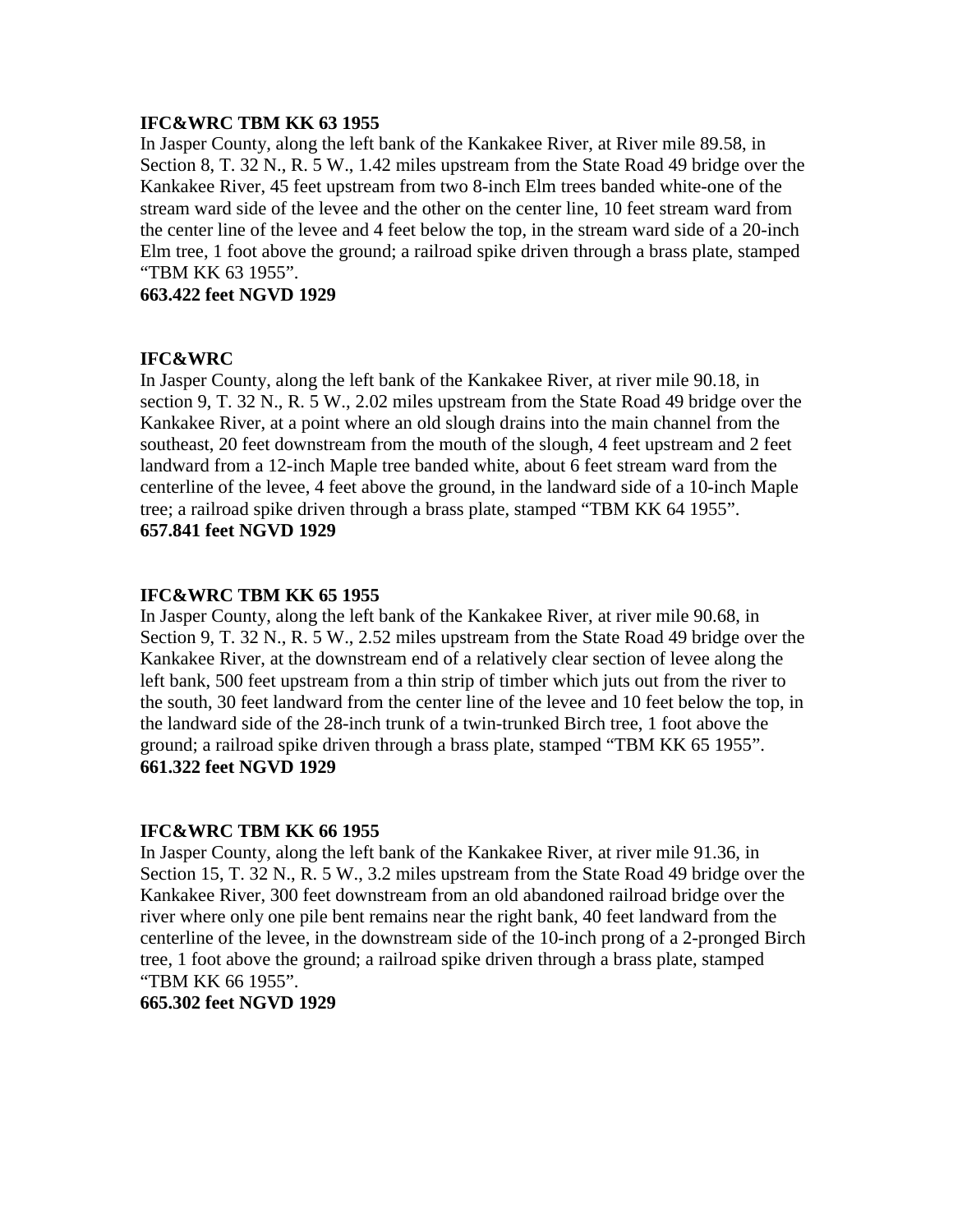# **IFC&WRC TBM KK 67 1955**

In Jasper County, along the left bank of the Kankakee River, at river mile 92.06, in Section 15, T. 32 N., R. 5 W., 3.9 miles upstream from the State Road 49 bridge over the Kankakee River, 0.3 mile downstream from Dunn's Bridge, in a wood lot 500 feet south of the left bank of the river, 45 feet east of a north-south ditch, 53 feet east of the center line of the ditch, 140 feet south of an east-west fence line which marks the north boundary of the wood lot and separates the wood lot from a cultivated field, in the north side of a 14-inch Birch tree, 1 foot above the ground; a railroad spike driven through a brass plate, stamped "TBM KK 67 1955".

**661.050 feet NGVD 1929**

# **IFC&WRC BM JAS 1, 1950**

In Jasper County, at Dunns Bridge; at the Dunns Bridge over the Kankakee River; set on top of the southwest wingwall, 11 feet west of and level with the centerline of the road, 9 feet south of the southeast steel arch; a Indiana Flood Control and Water Resources Commission bronze bench mark tablet, stamped "JAS 1 1950". **666.998 feet NGVD 1929**

# **USGS RM 1 DUNNS BRIDGE**

In Jasper County, at Dunns Bridge; at the Dunns Bridge over the Kankakee River; set on top of the east corner of the southeast concrete wingwall; a chiseled square. **667.123 feet NGVD 1929**

# **USGS RM 2 DUNNS BRIDGE**

In Jasper County, at Dunns Bridge; at the Dunns Bridge over the Kankakee River; set on top of the west corner of the southwest concrete wingwall; a chiseled square. **666.923 feet NGVD 1929**

# **USGS RM 3 DUNNS BRIDGE**

In Jasper County, at Dunns Bridge; at the Dunns Bridge over the Kankakee River; 1.6 feet above the roadway, the threaded end of a 5/8-inch bolt, which holds the southwest lower bridge rail of the arch, the lower rail is a 4-inch pipe. **668.421 feet NGVD 1929**

# **IFC&WRC TBM KK 68 1955**

In Jasper County, along the left bank of the Kankakee River, at river mile 92.84, in Section 14, T. 32 N., R. 5 W., 0.56 miles upstream from the Dunns Bridge over the Kankakee River, 70 feet upstream from the mouth of an old slough which drains into the main channel from the southeast, 4 feet landward from the centerline of the levee, in the landward side of a 10-inch Elm tree, 1 foot above the ground; a railroad spike driven through a brass plate, stamped "TBM KK 68 1955".

**666.391 feet NGVD 1929**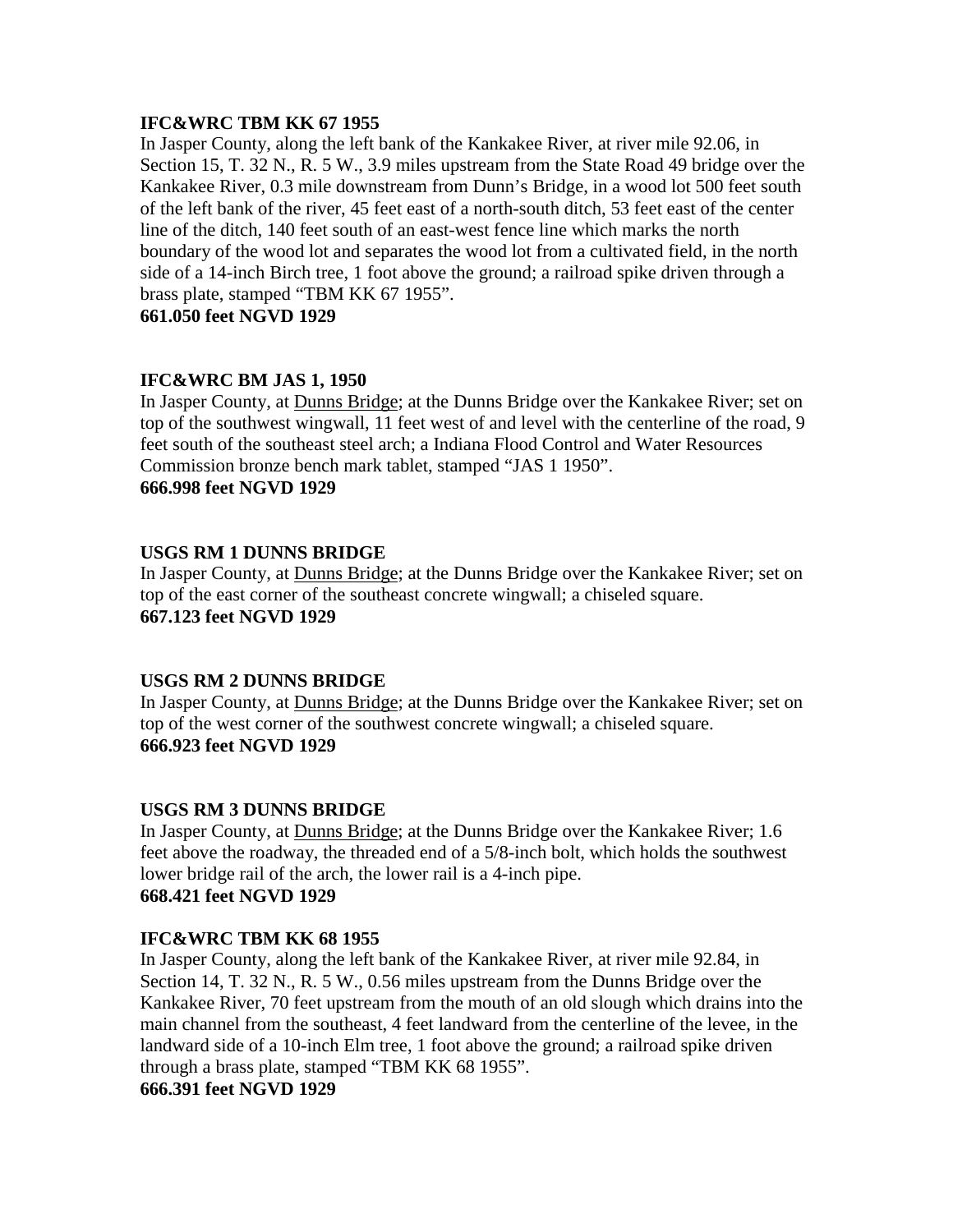#### **IFC&WRC TBM KK 69 1955**

In Jasper County, along the left bank of the Kankakee River, at river mile 93.4, in Section 14, T. 32 N., R. 5 W., 1.12 miles upstream from the Dunns Bridge over the Kankakee River, reached also by going 0.2 miles north along a wooded lane from a set of farm buildings with 2 silos and a windmill in the northeast quarter of Section 14, T. 32 N., R. 5 W., to the left bank of the river, thence 300 feet downstream along the left bank, 30 feet upstream and 10 feet landward from a 12-inch Maple tree at the top of the levee banded white, 10 feet landward from the center line of the levee, in the landward side of a 12 inch Birch tree, 0.8 foot above the ground; a railroad spike driven through a brass plate, stamped "TBM KK 69 1955".

**664.153 feet NGVD 1929**

#### **IFC&WRC TBM KK 70 1955**

In Jasper County, along the left bank of the Kankakee River, at river mile 94.02, near the north line of Section 13, T. 32 N., R. 5 W., 1.74 miles upstream from the Dunns Bridge over the Kankakee River, 80 feet upstream from the mouth of a drainage ditch which flows into the river from the southeast, 90 feet landward from the centerline of the levee, in the stream ward root of a 32-inch Elm tree, 0.5 foot above the ground; a railroad spike driven through a brass plate, stamped "TBM KK 70 1955". **661.674 feet NGVD 1929**

#### **IFC&WRC TBM KK 71 1955**

In Jasper County, along the left bank of the Kankakee River, about 0.2 mile downstream from the Jasper-Starke County Line, at river mile 94.38, in Section 12, T. 32 N., R. 5 W., 2.1 miles upstream from the Dunns Bridge over the Kankakee River, 75 feet upstream from the mouth of a drainage ditch which flows into the river from the southeast, 25 feet landward from the centerline of the levee, in the downstream-stream ward side of a 14 inch blazed Maple tree, 1.5 feet above the ground; a railroad spike driven through a brass plate, stamped "TBM KK 71 1955".

**662.739 feet NGVD 1929**

#### **USC&GS BM X 142, 1946**

In Starke County, about 3.8 miles north along U.S. Highway 421 from the railroad station at San Pierre; 0.3 mile south of the U.S. 421 two-span steel truss bridge over the Kankakee River, in the top of the southwest wingwall of a 32-foot concrete bridge slanting from northwest to southeast over a drainage ditch, in front of a brown imitation brick house on the west side of the highway, 13 feet west of and 0.5 foot above the centerline of the highway, 1 foot west of the concrete bridge railing; a US Coast  $\&$ Geodetic Survey bronze tablet, stamped "X 142 1946".

## **668.654 feet NGVD 1929**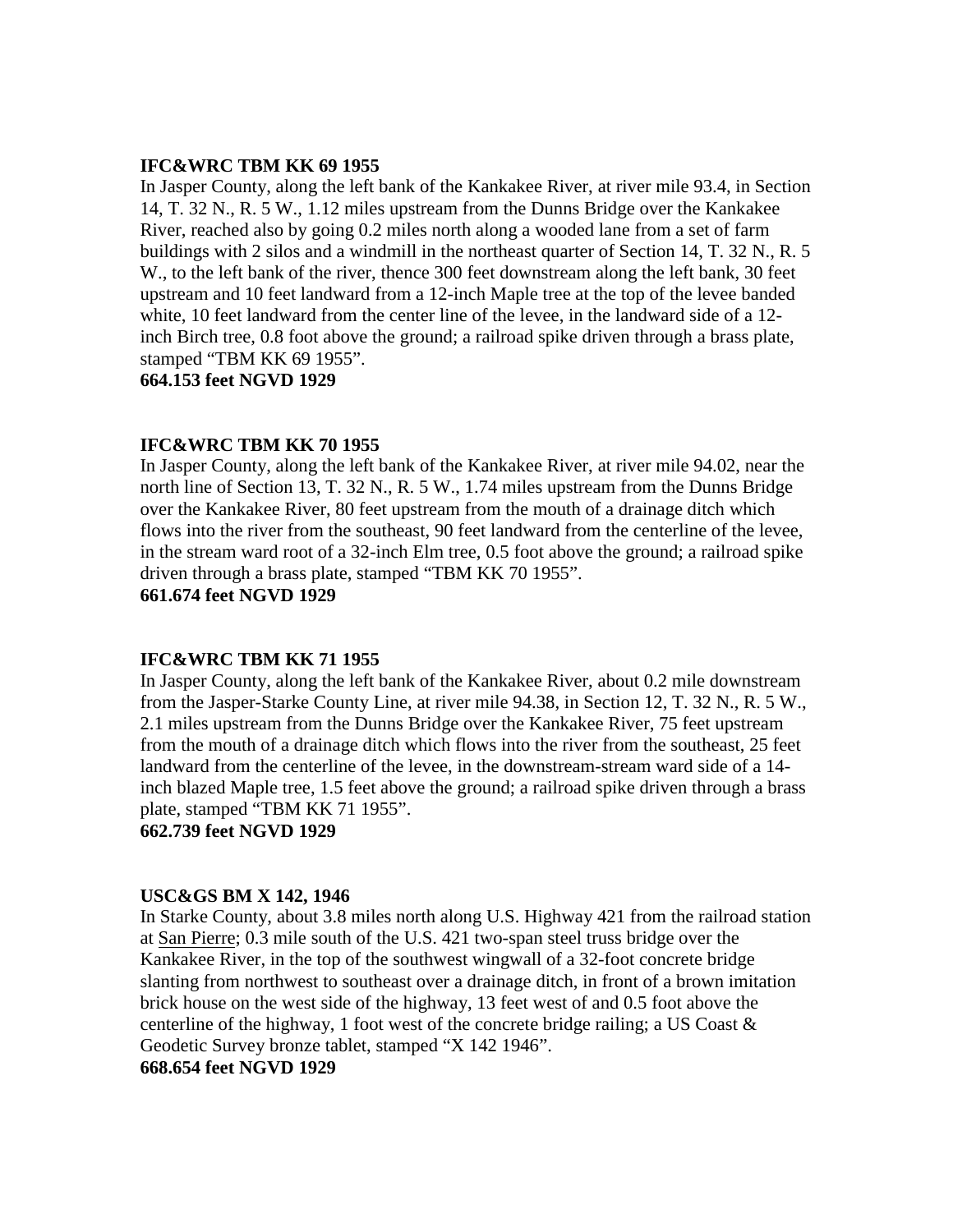#### **USSG RM**

In Jasper County, about 3 miles northeast of Rensselaer, 2.5 miles north along State Road 53 from the Court House at Rensselaer to an east-west crossroad, thence 2.0 miles east to a 125-foot, 3-span concrete bridge over Iroquois River; set in the top of the west end of the south concrete guardrail base, 13 feet south of the center line of the roadway, 0.9 foot above the roadway, 0.8 foot east of the west face of the guardrail base, 0.4 foot north of the north face of guardrail; a US Geological Survey gaging station bronze tablet, not stamped.

**666.464 feet NGVD 1929**

Department of Natural Resources Division of Water **Jasper County**

# **SHCI BM JAS L550**

In Jasper County, Rensselaer Quad, SE  $\frac{1}{4}$  of Section 5, T.28 N., R.7 W.,  $2^{nd}$  P.M.; about 5.2 miles southwest of Rensselaer; set in top of the southwest wingwall of the 1000 West Road bridge over the Iroquois River, 15.6 feet west of the centerline of 1000 West Road, 1.7 feet west of the east face of concrete wingwall, 0.5 feet south of the north face of the concrete wingwall, about 0.5 foot above the road; a State Highway Commission of Indiana BM tablet, stamped "JAS L 550".

**656.19 feet NAVD 1988 GPS Elevation**

# **IFC & WRC BM JAS 4, 1953**

In Jasper County, Rensselaer Quad., in the NW  $\frac{1}{4}$  of Section 3, T. 28 N., R.7 W., 2<sup>nd</sup> P.M.; about 3.8 miles southwest of Rensselaer; set in the top of the south concrete bridge seat of the 880 West Road bridge over the Iroquois River; [ NOTE: The bridge has been removed and only the bridge seats remain.] 10.5 feet east of the centerline of the concrete bridge seat, 9.4 feet northwest of the southeast end of the southeast concrete wingwall, 5.7 feet northwest of the east most metal "I" beam support post of the metal guardrail, 0.8 feet north of the north face of the southeast concrete wingwall, 0.8 feet south of the northeast corner and the north face of the concrete bridge seat, about 1 foot below the top of the southeast concrete wingwall; a Indiana Flood Control & Water Resources Commission BM tablet, stamped "JAS 4 1953".

| 644.470 feet NGVD 1929 | $2nd$ Order                |
|------------------------|----------------------------|
| 644.19 feet NAVD 1988  | <b>Corpscon Conversion</b> |